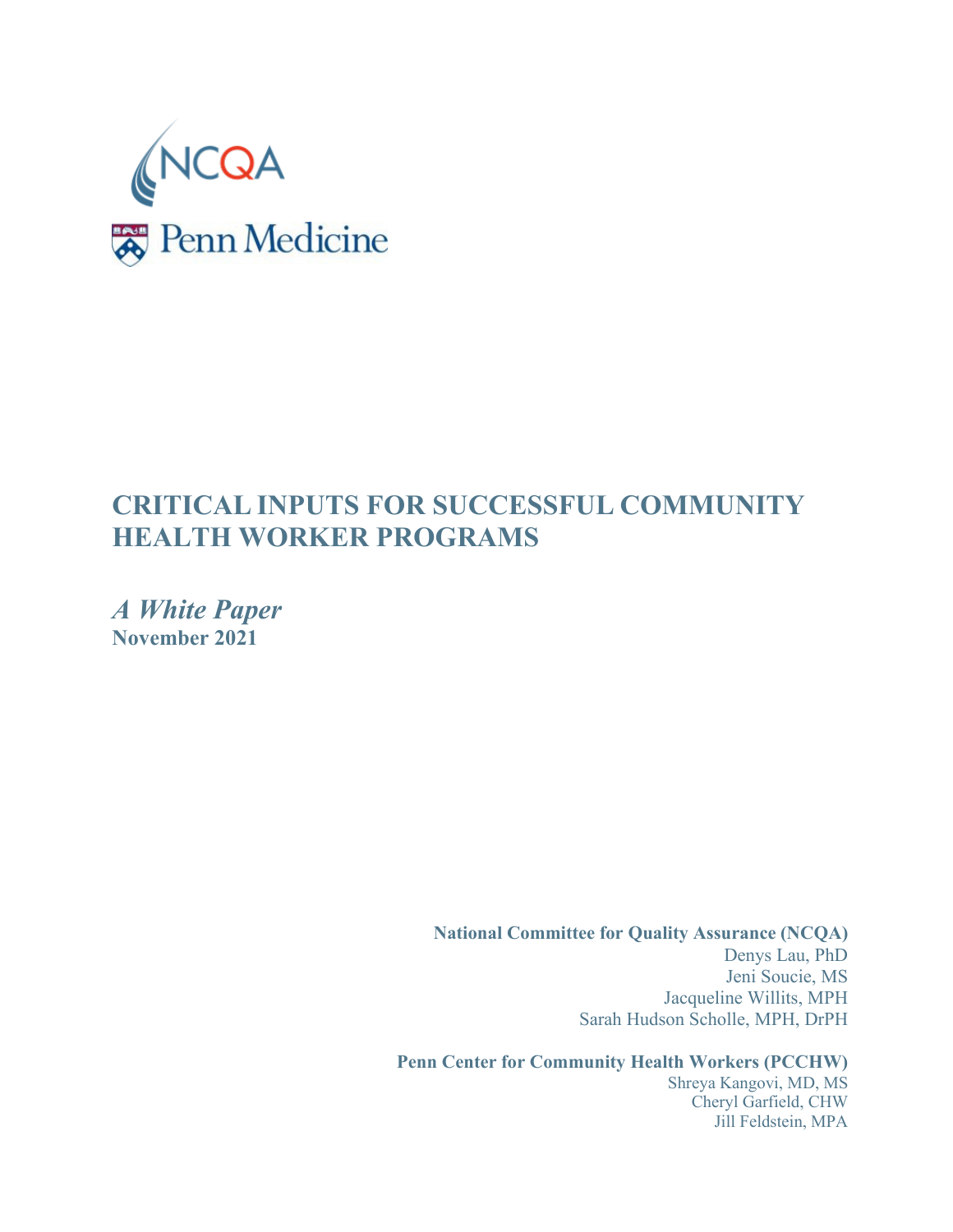This white paper was created with support from the Commonwealth Fund and the Community Health Acceleration Partnership (CHAP).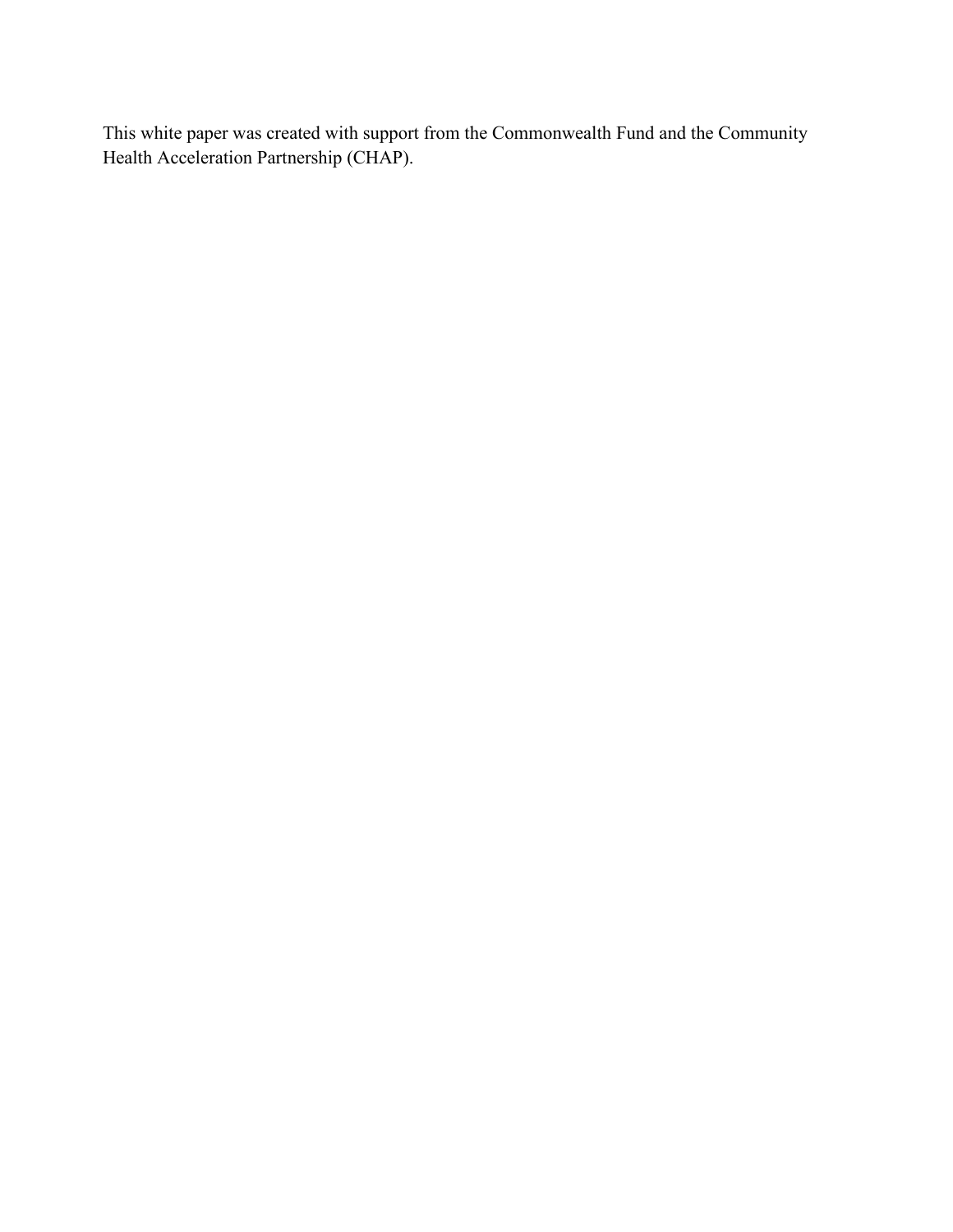### **EXECUTIVE SUMMARY**

**Overall purpose of the project:** Community health workers, promotoras, and community health representatives (hereafter collectively referred to as CHWs) are essential to the COVID-19 response and long-term health equity for the communities they serve. Policymakers, including Congress and President Joe Biden, along with the Centers for Disease Control and Prevention, the Health Services and Resources Administration, and state health departments, among others, have called for increased investment in this workforce. Local, state, and federal stakeholders, including payers, policymakers, and government officials, need a way to ensure that increased investment translates into effective CHW programs, and that CHWs are supported in their work. In 2020, the National Committee for Quality Assurance (NCQA), in partnership with the Penn Center for Community Health Workers (PCCHW), set out to develop standards for recruiting, employing, and supervising CHWs that would support sustainable payment approaches for organizations that employ and partner with CHWs. This paper summarizes the work completed, describes organizational elements that can support the CHW workforce, and identifies important considerations needed for future development of standards.

**Methods:** To inform development of standards for CHW programs and guide our work, we convened a Steering Committee of individuals from key stakeholder groups, including CHWs, community-based organizations (CBO), and public health and health care organizations that employ or partner with CHWs. Half the members currently or previously worked as CHWs. We also hosted four public "Call for Input" Listening Sessions and conducted a targeted environmental scan to identify factors that help CHWs do their best work.

**Findings:** Across Listening Sessions and Steering Committee discussions, there was consensus on what organizations can do to support CHWs in their work. In all, we identified 9 overarching concepts and 27 elements within those concepts.

### *Nine Concepts Needed to Support CHWs*

- 1. CHW Recruitment & Hiring
- 2. Training for CHWs
- 3. Supervision of CHWs
- 4. Support for CHWs
- 5. CHW Scope of Work
- 6. CHW Workforce Development
- 7. Health & Social Care Team Integration
- 8. Organizational Data Systems & Engagement
- 9. Program Sustainability

Among the nine concepts, the following elements were consistently emphasized and generally supported by the environmental scan: placing greater importance of candidates' lived experiences and trust-building traits (compared with education) in the hiring process; supervisors being promoted CHWs or having a deep understanding of the CHW role; a clearly defined CHW role; flexible and person-centered work practices and manageable caseloads to allow time for CHWs to build trust with clients/patients; incentivization through pay and career development; a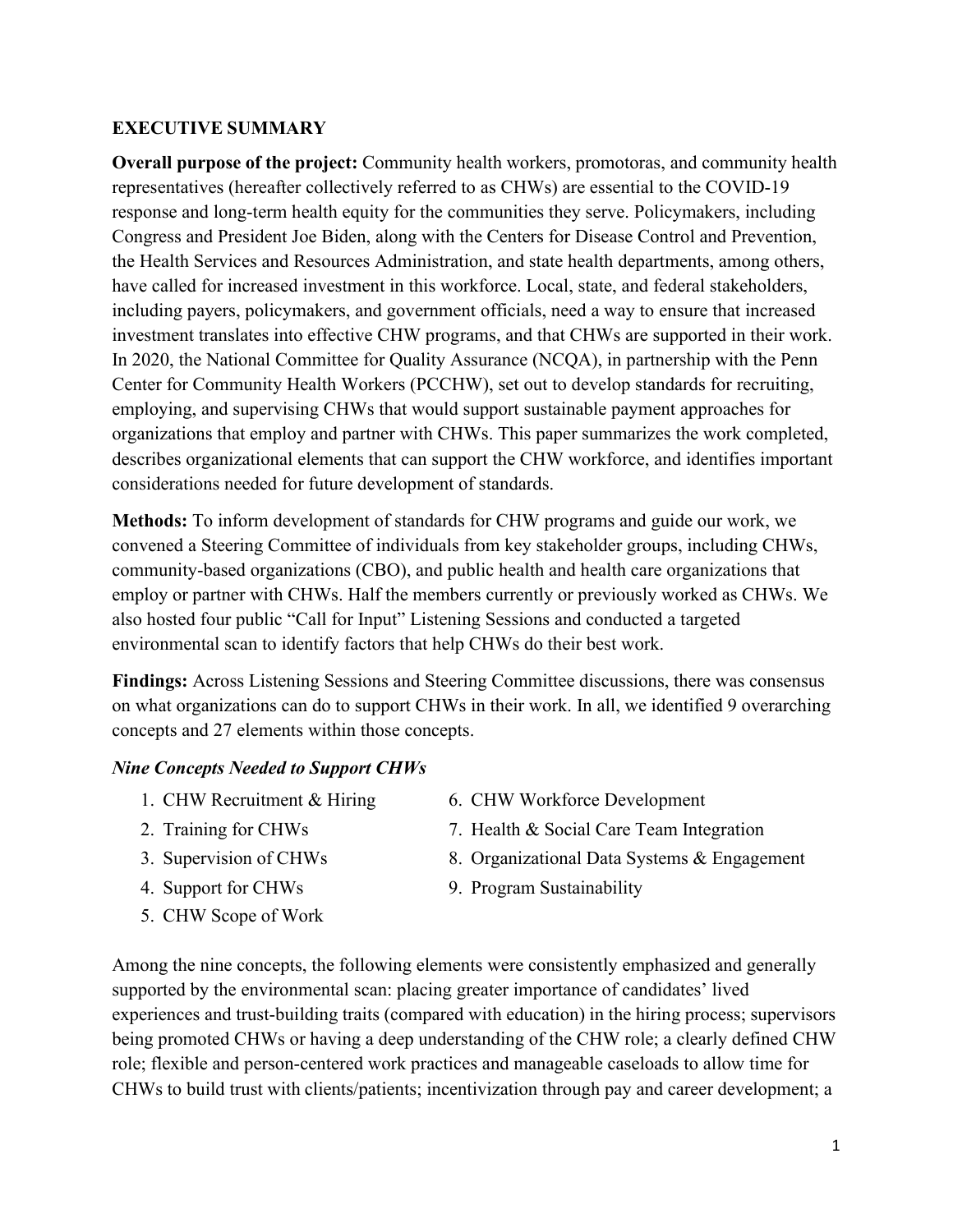welcoming environment for CHWs to foster teamwork at all levels of the organization; a strong partnership between health care and social service organizations; CHW engagement in decisionmaking processes; and sustainable financing for CHW programs.

**Discussion:** There was overall agreement among Steering Committee members, Listening Session attendees, and the literature on the potential value of creating standards for organizations that employ, partner with, and contract with CHWs. Steering Committee members offered considerations for moving to a cohesive set of standards that could be equitably applied across the diverse settings where CHWs are employed, such as health care organizations, public health departments, and CBOs. A key consideration was ensuring that smaller, less-resourced organizations were not disadvantaged. For example, small and less-resourced organizations may have difficulty meeting standards that require creating promotion opportunities for CHWs or collecting and managing ongoing standardized health and social indicators.

To mitigate unintended consequences, Steering Committee members recommended that adequate and sustainable financing mechanisms be available across health and social care sectors, in addition to capacity building and technical assistance opportunities to support organizations to achieve the standards. They also recommended that future efforts to develop standards entail intentional and equitable partnership with relevant stakeholders (e.g., CHWs and CBOs) and operate in a timeline that allows meaningful collaboration and consensus building.

**Conclusion:** There is agreement among Steering Committee members, Listening Session attendees, and the literature about the organizational elements that can support the CHW workforce and about the potential benefits of creating standards. The guidance of the Steering Committee, along with insights from CHW stakeholders, identified important considerations needed for future efforts to develop standards. These include CHW and other stakeholder buy-in on the need for standards, the diversity of settings that employ CHWs, mechanisms for supporting less-resourced organizations like CBOs, and meaningful engagement of CHWs and other relevant stakeholders in developing and implementing standards.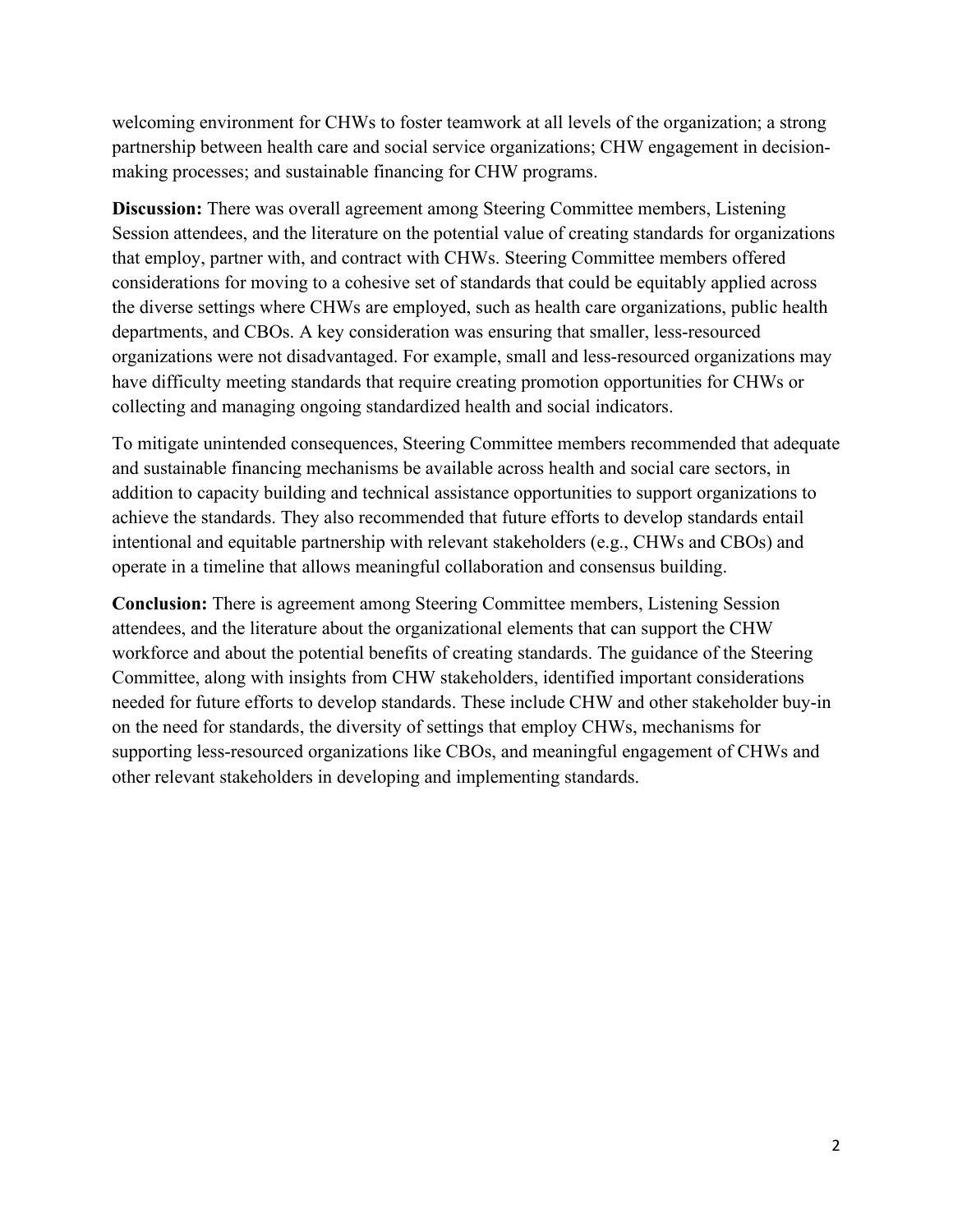#### **INTRODUCTION**

For more than 80 years, community health workers, promotoras, and community health representatives (hereafter collectively referred to as CHWs) have worked with and within a wide range of organizations—public health, community-based, and health care—to advance health equity and improve health outcomes. In the last 10–15 years, national recognition of the CHW workforce has increased, including in 2010, when the Bureau of Labor Statistics recognized CHW as an occupation and the Affordable Care Act explicitly included CHWs as contributing health professionals.<sup>1</sup> Interest in and recognition of the CHW workforce has recently intensified. The COVID-19 pandemic and racial justice movements of 2020 highlighted health disparities and disproportionately impacted lower income communities and communities of color.<sup>2</sup> The need to address these disparities accelerated interest in CHWs, given their ability to play a wide range of roles, such as advocating for social justice, addressing unmet needs of individuals and families, and providing tailored, culturally appropriate health information about COVID-19 vaccines.

A growing list of organizations, including the American Public Health Association, the Institute for Healthcare Improvement, and the NAACP, have advocated for long-term, sustainable payment for care provided by CHWs.<sup>3,4</sup> In March 2021, the Centers for Disease Control and Prevention announced its plan to provide \$332 million to jurisdictions for CHW services to support COVID-19 prevention and control, and an additional \$32 million for training, technical assistance, and evaluation.<sup>5</sup> In June 2021, the Health Resources and Services Administration released a Notice of Funding Opportunity: Community-Based Workforce for COVID-19 Vaccine Outreach. The program will provide up to \$125,000,000 across multiple recipients to help establish, expand, and sustain a public health workforce, which includes CHWs, to prevent, prepare for, and respond to COVID-19.6

This unprecedented investment recognizes how the unique skills and experiences of CHWs can help address structural racism and the policy systems and environments of inequality that contribute to health disparities. This public health effort parallels calls from the Centers for Medicare & Medicaid Services, Medicaid, local and state health departments, and communitybased and health care organizations for more sustainable mechanisms to employ and finance CHWs in efforts to improve health equity. However, there is wide variation in the operationalization of CHW programs—and therefore in the programs' effectiveness. National standards to guide organizations on programmatic elements, such as recruitment, employment, and supervision of CHWs, offer the opportunity to help ensure that the growing investment builds sustainable, effective CHW programs (the systems and infrastructure created by organizations that employ, partner, and contract with CHWs to provide services to a community).

This report describes early efforts to gain consensus on the potential value of national standards for CHW programs. We describe findings about the potential concepts to inform future standards, considerations on development of standards that can support the variety of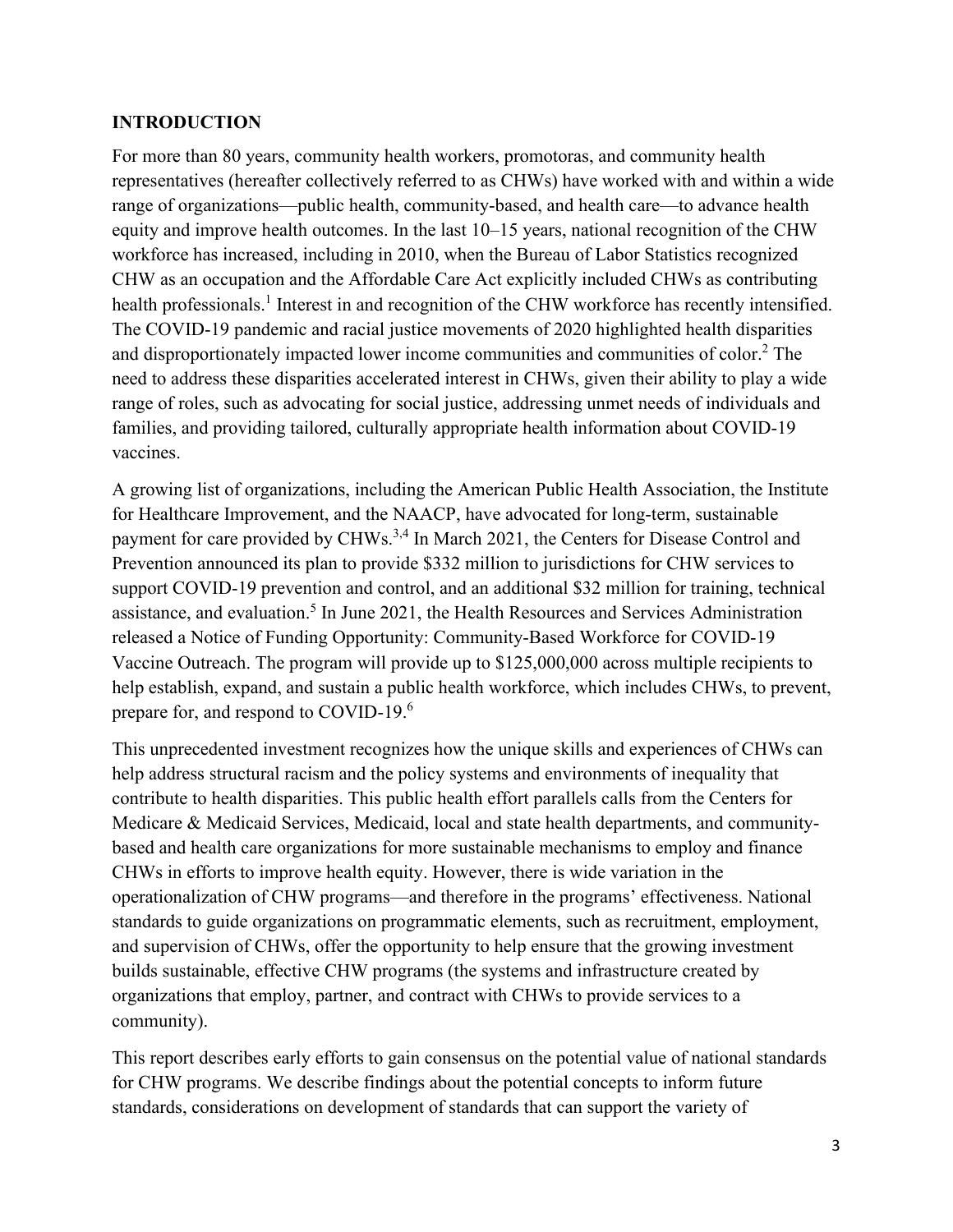organizations that employ CHWs, and methods for ensuring meaningful engagement of CHWs and community-based organizations (CBOs) in future work.

## **BACKGROUND**

### **Who Are CHWs?**

CHWs are frontline public health workers who are trusted members of and/or have an extraordinarily close understanding of the community they serve.<sup>7</sup> Trusting relationships allow CHWs to act as liaisons between health and social services and the community, facilitate access to services, and improve the quality and cultural humility of service delivery.<sup>7</sup> CHWs take on many roles, including coaching and social support, outreach, care coordination, and system navigation, in addition to advocating for the individuals and communities they serve. $8-10$  CHWs are a reflection of their communities: 65 percent are Black or Latinx, 23 percent are White, and 10 percent are Native American.11,12 Many have lived experiences of racism and financial hardship,<sup>12</sup> making them uniquely positioned to push structural transformation from the inside out.

### **What Impact Do CHWs Have?**

A large body of evidence shows that CHWs can help improve chronic disease control<sup>13-15</sup> and mental health,<sup>16</sup> promote healthy behavior,<sup>16,17</sup> improve patients' perceived quality of care,<sup>16</sup> shrink health disparities,<sup>17,18</sup> and reduce emergency care use,<sup>13,19–23</sup> hospitalizations,<sup>16,21–24</sup> and health care spending.<sup>13,21,23,25–28</sup> CHW programs can be cost-effective and offer a positive return on investment (ROI):13,21,23,25–28 A recent study found that for every dollar invested in a CHW intervention, Medicaid payers saw an average ROI of  $$2.47<sup>26</sup>$ 

### **Who Employs CHWs?**

In 2020, the Bureau of Labor Statistics estimated that 60,000 CHWs were employed in the United States in a variety of settings; this workforce is expected to grow, increasing 15 percent by 2029.29,30 The largest proportion of CHWs (31%) work in community-based and social service organizations: 17 percent are employed by individual or family services, and 14 percent are employed by religious, grantmaking, civic, and professional organizations. A similar proportion of CHWs are employed by government (18%) and health care organizations (16%), including hospitals and outpatient care centers. As CHWs are increasingly integrated into health care, the proportion of CHWs employed by health care organizations is rising relative to the proportion employed by community-based and social service organizations.<sup>31</sup> The states with the greatest number of employed CHWs are New York, California, Texas, Washington, and Massachusetts.<sup>29</sup>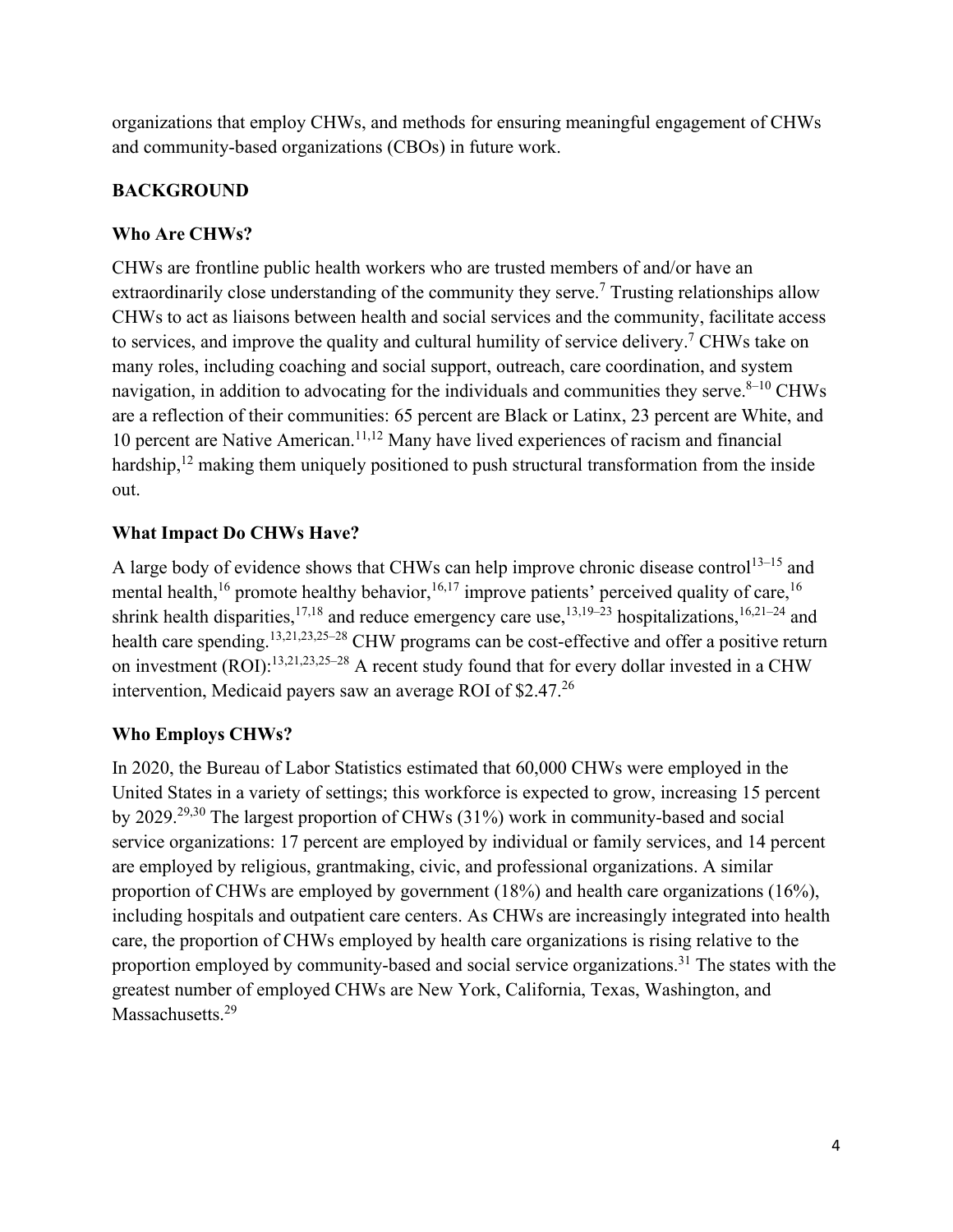#### **Who Pays for CHW Programs?**

Much CHW program funding is short-term, such as through philanthropic grants and upfront investment from foundations and public health agencies.<sup>32</sup> While short-term funding can be a good way for CHW programs to get started, programs need to establish sustainable funding arrangements with public or private entities.<sup>33</sup> As the desire increases for CHWs to participate in efforts to address equity and social determinants of health, states have implemented new mechanisms to support expansion of CHW programs. Nearly half the states in the U.S. ( $n = 24$ ), plus Washington, D.C., have some form of Medicaid financing for CHWs, such as 1115 waivers or state plan amendments that allow CHWs to deliver preventive care, provide supports for specific populations, or include CHWs as part of Health Homes. States may also have arrangements with managed care organizations to allow them to bill for care provided by CHWs as part of administrative costs or strongly encourage them to include CHWs as part of Health Homes or care coordination services. These funding arrangements span value-based payments, fee-for-service, and bundled payments added onto capitation rates.34,35 Additionally, some health care payers and providers have opted to internally finance CHW programs, based on an assumption or demonstration of reduced costs.<sup>36</sup>

### **What Are the Potential Benefits of CHW Program Standards?**

With growing public and private investment in funding care provided by CHWs, there are varying opinions on how to structure programs that support CHWs to do their best work. Some states have focused on the roles and functions of the individual CHW; for example, as of April 2021, 15 states either define a CHW scope of practice or specify CHW roles, responsibilities, and functions for specific health conditions.<sup>34</sup> Many states have, or are in the process of creating, individual-level CHW trainings and certifications,<sup>34</sup> although one study suggests that trainingbased CHW certification may not lead to improved patient outcomes and could in fact "weed out" natural helpers.37 Additional research is needed to fully understand the impact of individual CHW certification.

As the landmark *To Err is Human* report demonstrated, good outcomes depend not only on individual training, but also on the effectiveness of the systems in which individuals work.<sup>38</sup> To be optimally effective, CHWs depend on structures that provide oversight, resources, and support. Implementation studies in other countries have informed World Health Organization guidelines for the types of structures and systems inputs that CHWs require to do their best work,39 but no similar guidelines exist in the U.S.

Program standards are a roadmap for program design and implementation at the organization and system levels and can clarify best practices for structuring CHW programs. Standards can specify expectations that organizations implement evidence-based infrastructure, policies, and procedures that can support high-quality programs. One example of program standards is the National Committee for Quality Assurance's (NCQA) Patient-Centered Medical Home Recognition program,40 which has been used by states and other payers to guide system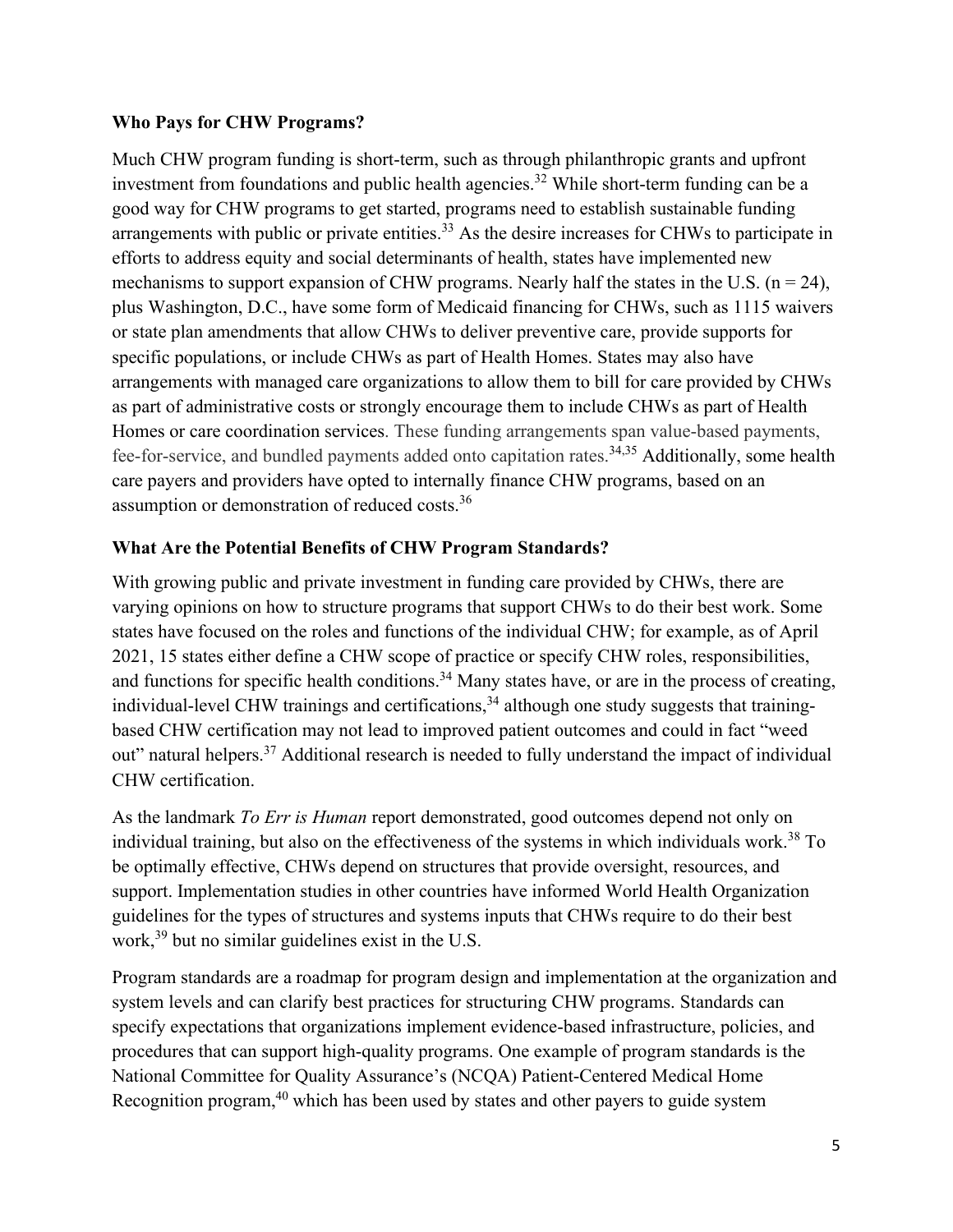transformation and new payment models for primary care practices. A similar approach could be applied for CHW programs.

Developing standards for CHW programs offers the potential to provide transparent expectations for organizations that employ, partner with, and contract with CHWs. Expectations would align with established definitions of CHW identity and the CHW scope of practice, and promote the infrastructure, policies, and procedures CHWs need to provide high-quality support.

NCQA, in partnership with the Penn Center for Community Health Workers (PCCHW), proposed to develop a set of national standards for recruiting, employing, and supervising CHWs that would support sustainable payment approaches for organizations that employ, partner with, and contract with CHWs. This report describes work completed on efforts to gain consensus on potential topics to inform standards, considerations for equitable implementation of such standards, and methods for ensuring meaningful engagement of CHWs in developing and implementing standards. NCQA and PCCHW formed the Project Team and executed this work in collaboration with the project's Steering Committee.

# **APPROACH**

To identify what is needed for CHWs to be effective in their role, the Project Team solicited input by convening a multi-stakeholder Steering Committee, hosting four "Call for Input" Listening Sessions, and conducting a targeted environmental scan.

# **Steering Committee**

We convened a multi-stakeholder Steering Committee to provide advice and expert input throughout the project. The committee included a wide range of stakeholder perspectives from CHWs, CBOs, public health, health care organizations, states, and academic researchers. When identifying candidates for this committee, we sought recommendations for individuals with expertise with CHW programs, as well as lived experiences working as CHWs. We deliberately sought candidates with diverse lived experiences, identities, and backgrounds, and we sought representation across different geographic regions in the U.S. The committee met three times as a full group between October 2020 and April 2021, and met separately in small breakout groups in March 2021. To honor CHW self-determination, at least half of the members were current or former CHWs. **Appendix A** lists Steering Committee members; **Appendix B** provides the prompting questions asked in each meeting.

# **"Call for Input" Listening Sessions**

We hosted four public "Call for Input" Listening Sessions in November and December 2020 to gather input from members and representatives of key stakeholder groups from across the U.S.: CHWs, CBOs, health care organizations, and researchers and government officials. Listening Sessions were advertised in advance and were open to the public. Attendees were asked what they think CHWs need in order to do their best work. They were also asked how to avoid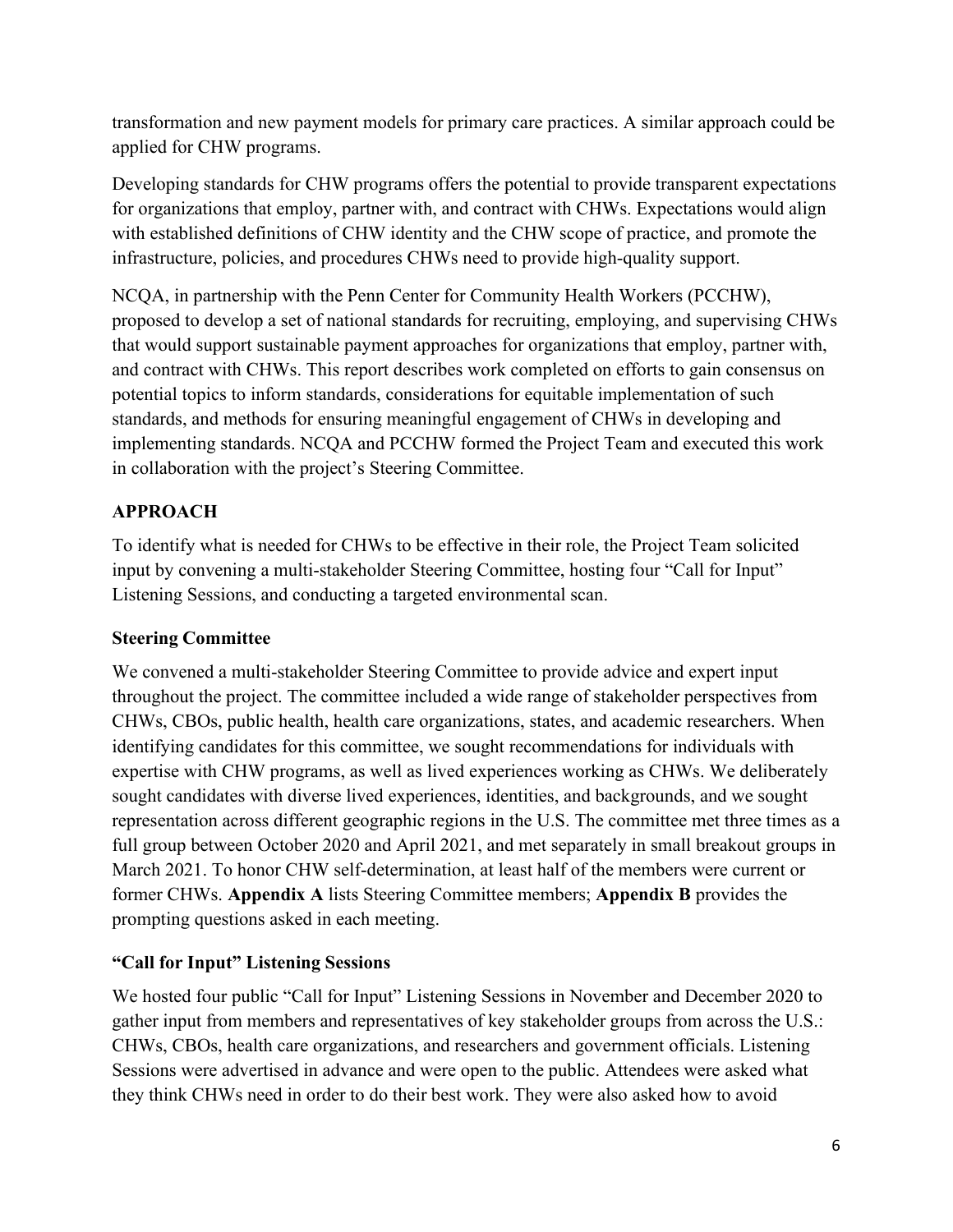perpetuating inequities (e.g., standards pushing out less-resourced CBOs) and what barriers organizations might face if new standards were created for organizations that hire CHWs. A total of 209 individuals participated in the CHW session: 132 in the CBO session, 134 in the session for health care organizations and health plans, and 78 in the session for researchers and government officials. CHWs were welcome to attend any session. **Appendix B** provides information on the prompting questions asked during each session.

### **Environmental Scan**

We conducted an environmental scan to identify relevant literature on best practices of organizations that employ CHWs, with the intent to answer two questions: "What are the characteristics of effective CHW programs?" and "What published standards, guidelines, systematic reviews, and/or best practices exist for CHW programs?" The scan included literature from peer-reviewed journals; websites of authoritative bodies in the CHW field, such as the CHW Core Consensus (C3) Project; and policy reports issued by government agencies, foundations, and nonprofit organizations. Additional references were identified through suggestions from Steering Committee members and participants of the Listening Sessions. In all, we reviewed 170 references (**Appendix C**) and included 47 in our summary (**Appendix D**). The majority of articles were excluded because they focused on CHWs rather than on CHW programs; others were excluded because they focused exclusively on CHW programs in lowand middle-income countries, or we did not have access to the full text of the articles. The 47 articles included evidence-based consensus reports and recommended guidelines, randomized clinical trials, and systematic reviews.

### **FINDINGS**

### **Summary of Input**

There was consensus across the three sources of input on what organizations can do to support CHWs in their work. In all, nine overarching concepts and 27 elements within those concepts were identified. The nine concepts were: 1. CHW Recruitment and Hiring; 2. Training for CHWs; 3. Supervision of CHWs; 4. Support for CHWs; 5. CHW Scope of Work; 6. CHW Workforce Development; 7. Health/Social Care Team Integration; 8. Organizational Data Systems & Engagement; 9. Program Sustainability. **Table 1** provides a brief description of each element and **Appendix D** provides detailed information and examples for each element.

In general, we observed agreement in the concepts and elements across all input sources. Themes that were consistently emphasized as important to support CHWs included:

- Recruit CHW candidates via community-based avenues and clear, inclusive job descriptions.
- Minimize traditional hiring barriers, such as checking applicants' immigration status, to recruit the right people into the CHW workforce.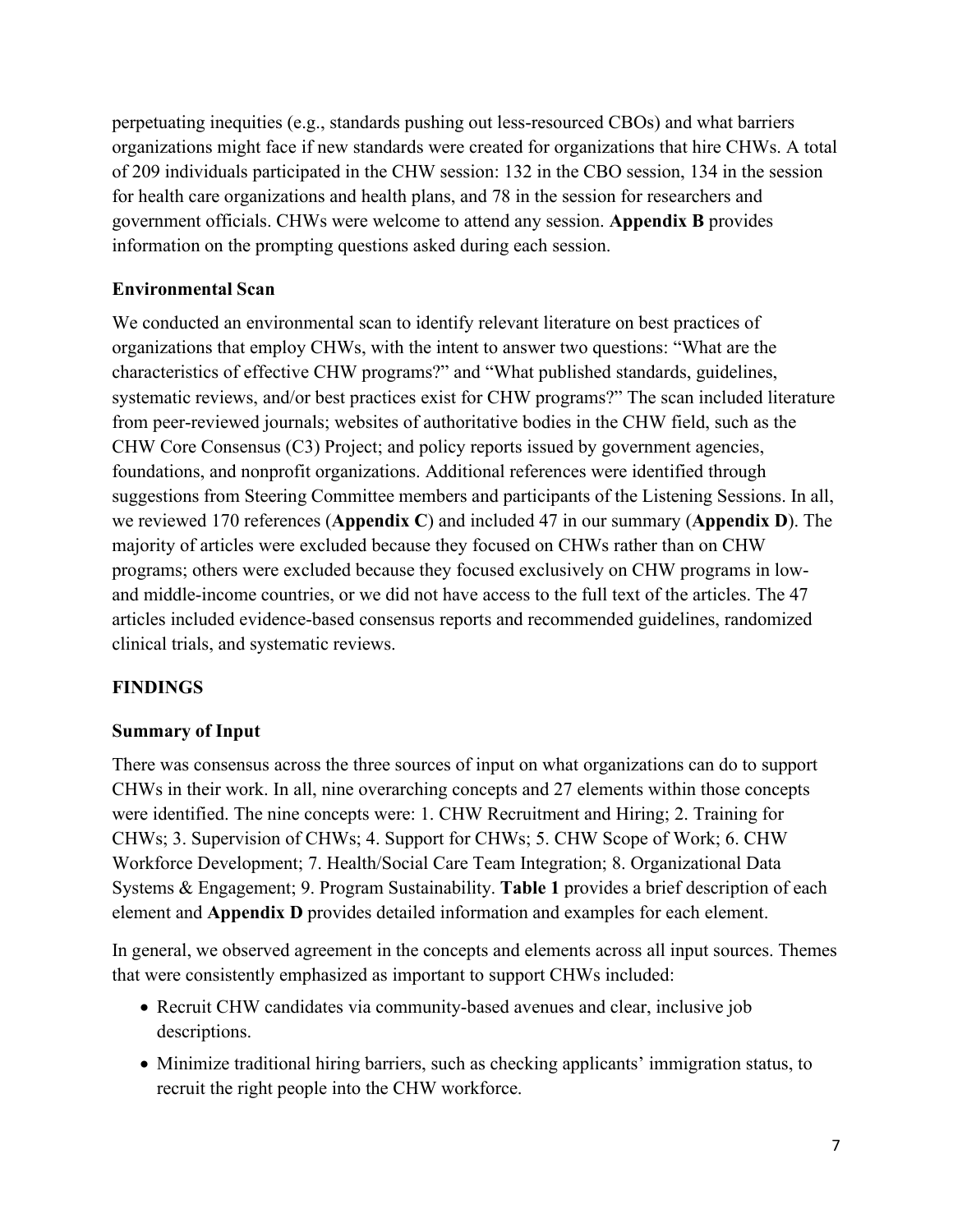- Select CHWs in the hiring process based on their lived experiences, relationship with the community, and trust-building traits, rather than on formal education.
- Promote supervisors who are CHWs or who have a deep understanding of the CHW role and can support, coach, and advocate for CHWs.
- Support CHWs' self-care and mental/emotional health.
- Define the CHW role, including building relationships, providing social and emotional support, and advocating for individuals and communities.
- Develop flexible, person-centered work practices and manageable caseloads.
- Encourage professional development within the CHW profession through pay raises that are commensurate with experience and career development opportunities.
- Create a welcoming environment for CHWs to foster teamwork at all levels of the organization and across environments (clinical settings and social service organizations).
- Form a strong partnership between health and social services organizations.
- Orient/educate organizations and non-CHW care team members to CHWs and CHW models.
- Include CHWs in leadership and engage them in the decision-making process.
- Ensure sustainable financing for CHW programs.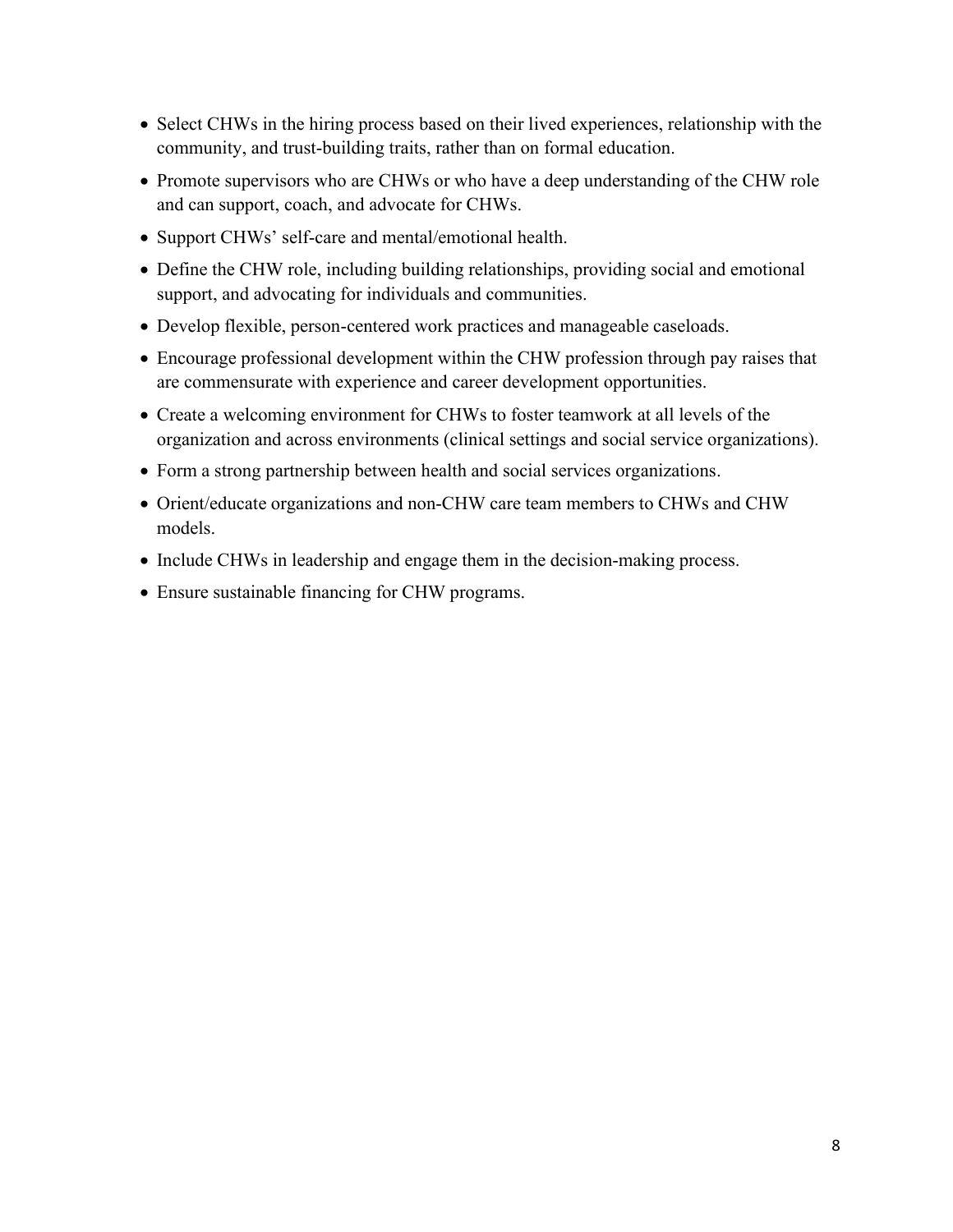| Concept                           | <b>Elements</b>                                              | <b>Brief Description</b>                                                                                                                              | Consideration                                                                                                                                                                                  |  |
|-----------------------------------|--------------------------------------------------------------|-------------------------------------------------------------------------------------------------------------------------------------------------------|------------------------------------------------------------------------------------------------------------------------------------------------------------------------------------------------|--|
|                                   | CHW Qualities &<br>Qualifications                            | Specific qualities and qualifications<br>required for the CHW role (e.g., lived<br>experiences similar to the community<br>served, listening skills). | • Standards may contradict or duplicate local or<br>federal policies and regulations.<br>• Identifying specific qualities and qualifications<br>could help protect the authenticity of the CHW |  |
| 1. CHW<br>Recruitment &<br>Hiring | <b>Recruitment Process</b>                                   | Approach for recruiting CHWs from<br>the community (e.g., via community-<br>based channels, not online job<br>boards).                                | profession.                                                                                                                                                                                    |  |
|                                   | <b>Hiring Process</b>                                        | Approach for hiring CHWs (e.g., use<br>of behavioral scenarios for skills<br>assessment).                                                             |                                                                                                                                                                                                |  |
|                                   | Initial/Pre-Service<br>Training $(x$<br>Certification)       | Process for training new CHWs (e.g.,<br>adequate time for orientation to<br>organization and role).                                                   | • States have begun creating their own training and<br>certifications that may lead to duplication or<br>conflict with organization-specific training.                                         |  |
| 2. Training for<br><b>CHWs</b>    | <b>Continuous CHW</b><br><b>Training Process</b>             | Ongoing training activities for<br>employed CHWs (e.g., knowledge<br>updates and opportunities for further<br>skills development).                    | • Lesser-resourced organizations may not be able to<br>provide continuous training and set requirements.                                                                                       |  |
|                                   | <b>General Training</b><br>Methods, Content, &<br>Evaluation | Training approach (e.g., work with<br>CHW associations to provide<br>comprehensive training).                                                         |                                                                                                                                                                                                |  |
| 3. Supervision                    | <b>Supervisor Qualities</b>                                  | CHW supervisors and their                                                                                                                             | • There were mixed opinions on whether CHWs                                                                                                                                                    |  |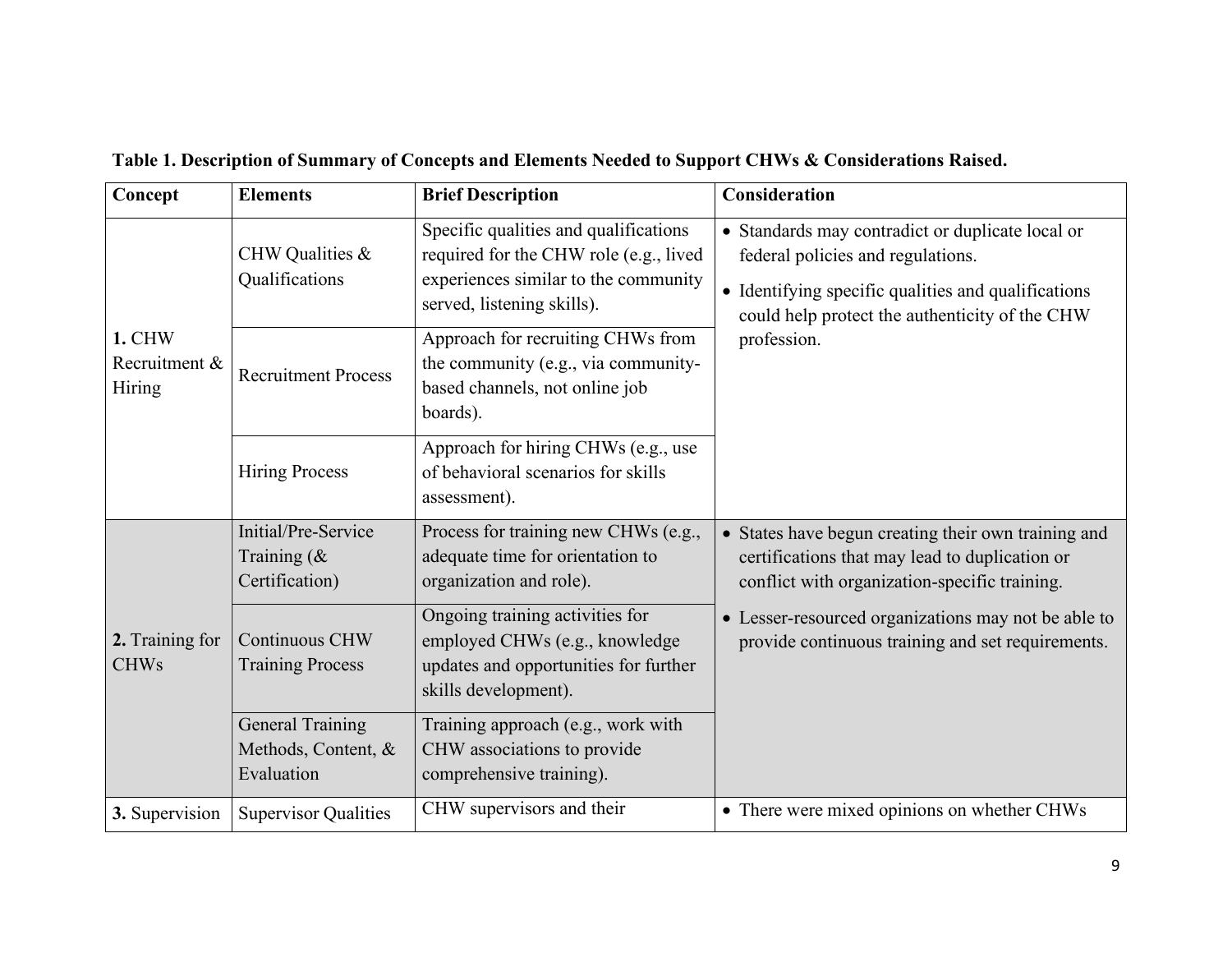| Concept                       | <b>Elements</b>                                                                                                                                                                                 | <b>Brief Description</b>                                                                                                       | Consideration                                                                                                                                                        |  |
|-------------------------------|-------------------------------------------------------------------------------------------------------------------------------------------------------------------------------------------------|--------------------------------------------------------------------------------------------------------------------------------|----------------------------------------------------------------------------------------------------------------------------------------------------------------------|--|
| of CHWs                       | & Qualifications                                                                                                                                                                                | experience (e.g., should have deep<br>understanding of CHW role).                                                              | should be supervised by current or former CHWs<br>or by others with appropriate training and                                                                         |  |
|                               | Supervisor Role                                                                                                                                                                                 | Expectations for supervisor role and<br>responsibilities (e.g., support and<br>advocate for CHW).                              | experience.<br>• Supervision requirements in health care<br>organizations may be set by payment mechanism.                                                           |  |
|                               | Structure & Process of<br>Supervision                                                                                                                                                           | Organizational structure and policies<br>on CHW supervision (e.g., CHWs)<br>have regular 1:1 meetings with<br>supervisor).     |                                                                                                                                                                      |  |
|                               | Adequate training for CHW<br>Training, Support, &<br>supervisors (e.g., on CHW role) and<br>Evaluation of<br>evaluation of quality of supervisor<br>Supervisor<br>training and CHW supervision. |                                                                                                                                |                                                                                                                                                                      |  |
|                               | Job Aids, Resources,<br>& Supplies                                                                                                                                                              | Processes for providing supplies and<br>materials that support CHWs in their<br>work (e.g., personal protective<br>equipment). | • Technology or tools provided (e.g., for<br>documentation) should be easy to use in a variety<br>of settings and avoid creating administrative<br>burden.           |  |
| 4. Support for<br><b>CHWs</b> | <b>Documentation Tools</b>                                                                                                                                                                      | Establish systems to support CHW<br>tracking of work with clients and<br>patients (e.g., referral tracking<br>system).         | • Data collection systems and similar technology<br>may not be available in all organizations that<br>employ CHWs.<br>• Support for CHW well-being and mental health |  |
|                               | Safety & Emergency<br>Protocols &                                                                                                                                                               | Establish measures to protect CHWs<br>from unsafe situations while on the<br>job (e.g., documented protocols for               | should be made available free of charge and<br>flexible to accommodate CHW schedule.                                                                                 |  |

**Table 1. Description of Summary of Concepts and Elements Needed to Support CHWs & Considerations Raised.**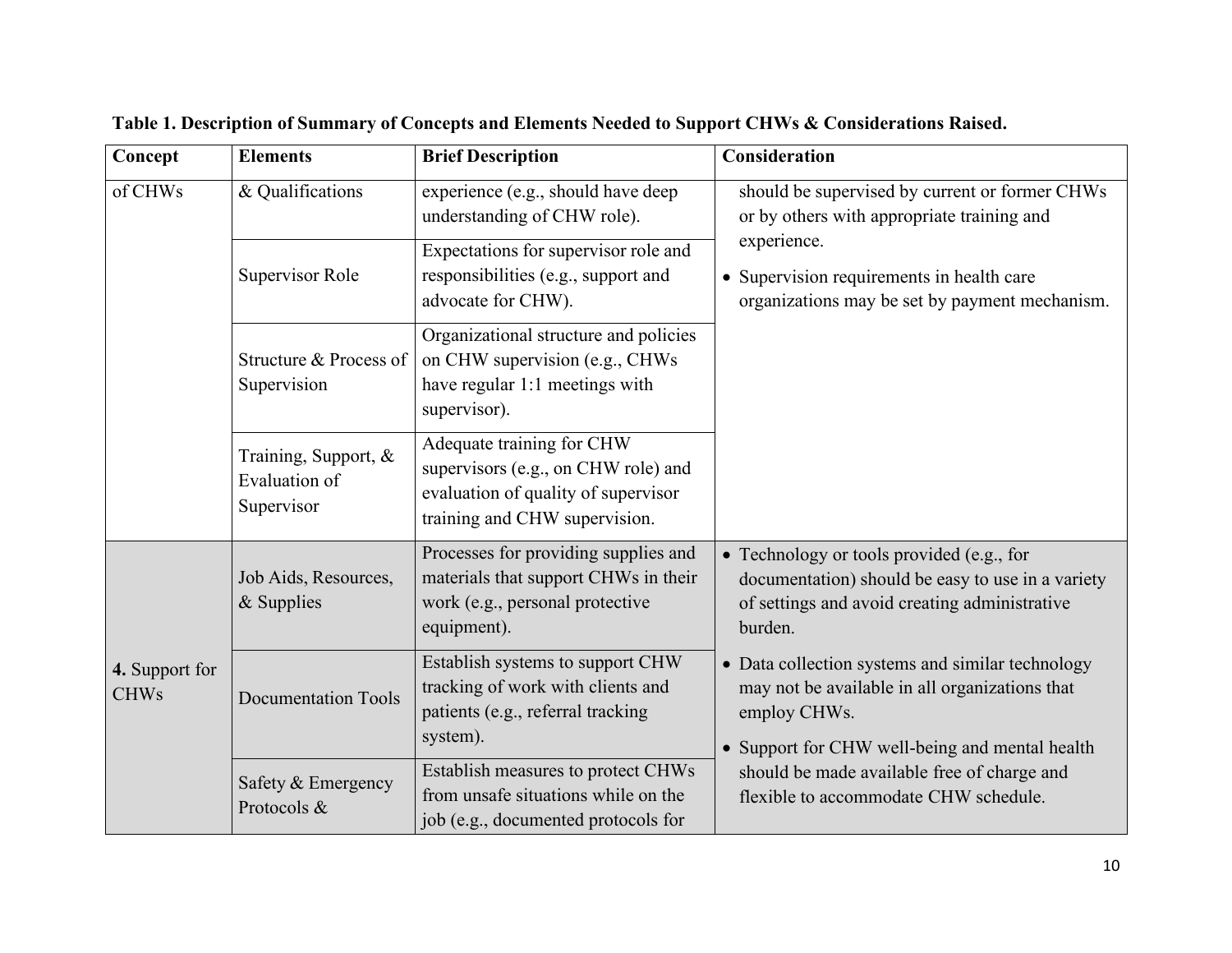| Concept                                   | <b>Elements</b>                                                                 | <b>Brief Description</b>                                                                                                                                                                                          | Consideration                                                                                                                                                                                                                    |
|-------------------------------------------|---------------------------------------------------------------------------------|-------------------------------------------------------------------------------------------------------------------------------------------------------------------------------------------------------------------|----------------------------------------------------------------------------------------------------------------------------------------------------------------------------------------------------------------------------------|
|                                           | Resources                                                                       | emergencies).                                                                                                                                                                                                     |                                                                                                                                                                                                                                  |
|                                           | Peer Support                                                                    | Opportunities for CHWs to support<br>and learn from other CHWs in or<br>outside their work teams and<br>organization (e.g., peer-to-peer<br>mentorship).                                                          |                                                                                                                                                                                                                                  |
|                                           | CHW Well-Being                                                                  | Approach for supporting CHWs'<br>mental and emotional health (e.g.,<br>burnout prevention measures).                                                                                                              |                                                                                                                                                                                                                                  |
| 5. CHW Scope<br>of Work                   | CHW Role &<br>Responsibilities                                                  | Specification of the CHW role and<br>job responsibilities (e.g., clearly<br>defined tasks and responsibilities; role<br>description based on C3 Project<br>specifications).                                       | • All organizations should clearly define the CHW<br>role and responsibilities, although these may vary<br>somewhat by organization type.<br>• The state may define CHW roles and<br>responsibilities.                           |
|                                           | Flexible, Person-<br><b>Centered Work</b><br>Practices &<br>Manageable Caseload | Practices for maintaining CHWs'<br>manageable caseload to facilitate<br>quality care delivery without burnout<br>(e.g., CHW: client/patient ratio<br>supports spending sufficient time with<br>clients/patients). | • Definition of CHW role and responsibilities<br>should help protect workforce authenticity and<br>ensure that organizations understand the CHW<br>role.<br>• Important to define caseload and allow flexible<br>work practices. |
| <b>6. CHW</b><br>Workforce<br>Development | Performance<br>Assessment                                                       | Practices for objective and fair<br>assessment of CHW performance<br>(e.g., involve CHWs in developing                                                                                                            | • Assessments should go beyond the number of<br>clients/patients seen to include client reports and<br>other measures of CHW performance.                                                                                        |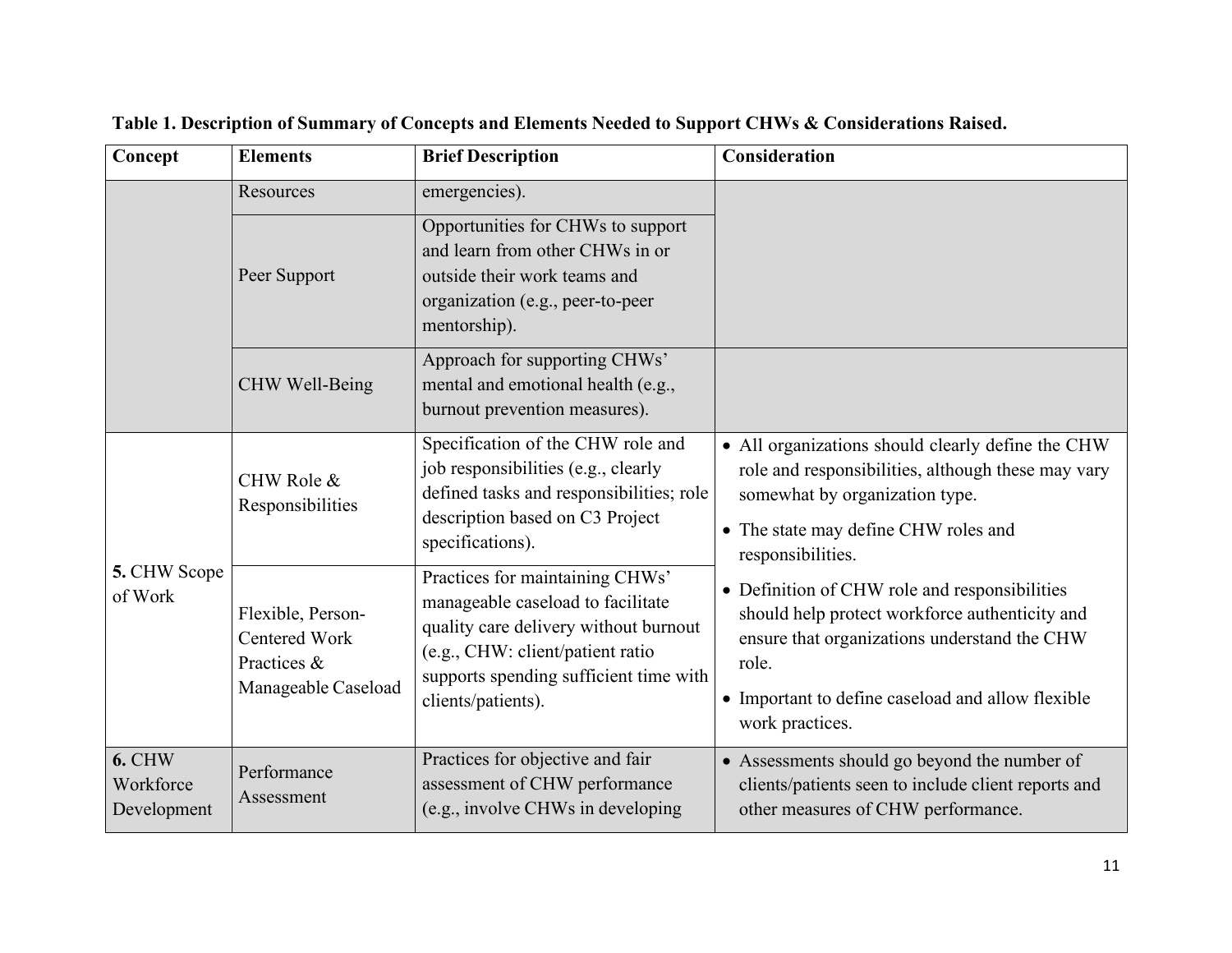| Concept                           | <b>Elements</b>                                     | <b>Brief Description</b>                                                                                                                                                | Consideration                                                                                                                                                                                                                                                                                                                                                                                                                                                                  |
|-----------------------------------|-----------------------------------------------------|-------------------------------------------------------------------------------------------------------------------------------------------------------------------------|--------------------------------------------------------------------------------------------------------------------------------------------------------------------------------------------------------------------------------------------------------------------------------------------------------------------------------------------------------------------------------------------------------------------------------------------------------------------------------|
|                                   |                                                     | performance evaluation approach).                                                                                                                                       | • Assessments may include improved health<br>outcomes, but should also capture non-health<br>outcomes, such as children enrolled in an<br>afterschool program or patient/client moving to<br>stable housing.                                                                                                                                                                                                                                                                   |
|                                   | Career Ladder                                       | Measures that support CHW career<br>advancement (e.g., development of<br>career ladder for CHWs to progress to<br>higher-responsibility positions in the<br>CHW field). | • Organizations should have a career ladder in place<br>so CHWs can grow in the profession, rather than<br>being encouraged to move to other professions<br>such as nursing or social work.<br>• Organizations may not be able to afford pay raises<br>associated with promotions or may lack the<br>capacity to support CHWs in a new position,<br>leading CHWs to leave lesser-resourced<br>organizations in search of positions with increased<br>responsibilities and pay. |
|                                   | Pay & Incentives,<br>Awards &<br>Recognition        | Adequate financial and (where<br>appropriate) nonfinancial incentives<br>and payment (e.g., market-based<br>determination of salaries).                                 | • CHWs should be paid a living wage; however, this<br>varies by location. Some members noted that<br>lesser-resourced organizations would require a<br>threshold payment for CHW services from funders<br>in order to afford to pay a living wage.                                                                                                                                                                                                                             |
| 7.<br>Health/Social<br>Care Teams | Define & Recognize<br>CHW Role with Team<br>Members | To support positive and effective<br>integration of CHWs with a care<br>team, define CHW role and<br>responsibilities relative to other care                            | • Important to define and recognize the CHW role<br>on the care team and to clarify its nonclinical<br>nature.                                                                                                                                                                                                                                                                                                                                                                 |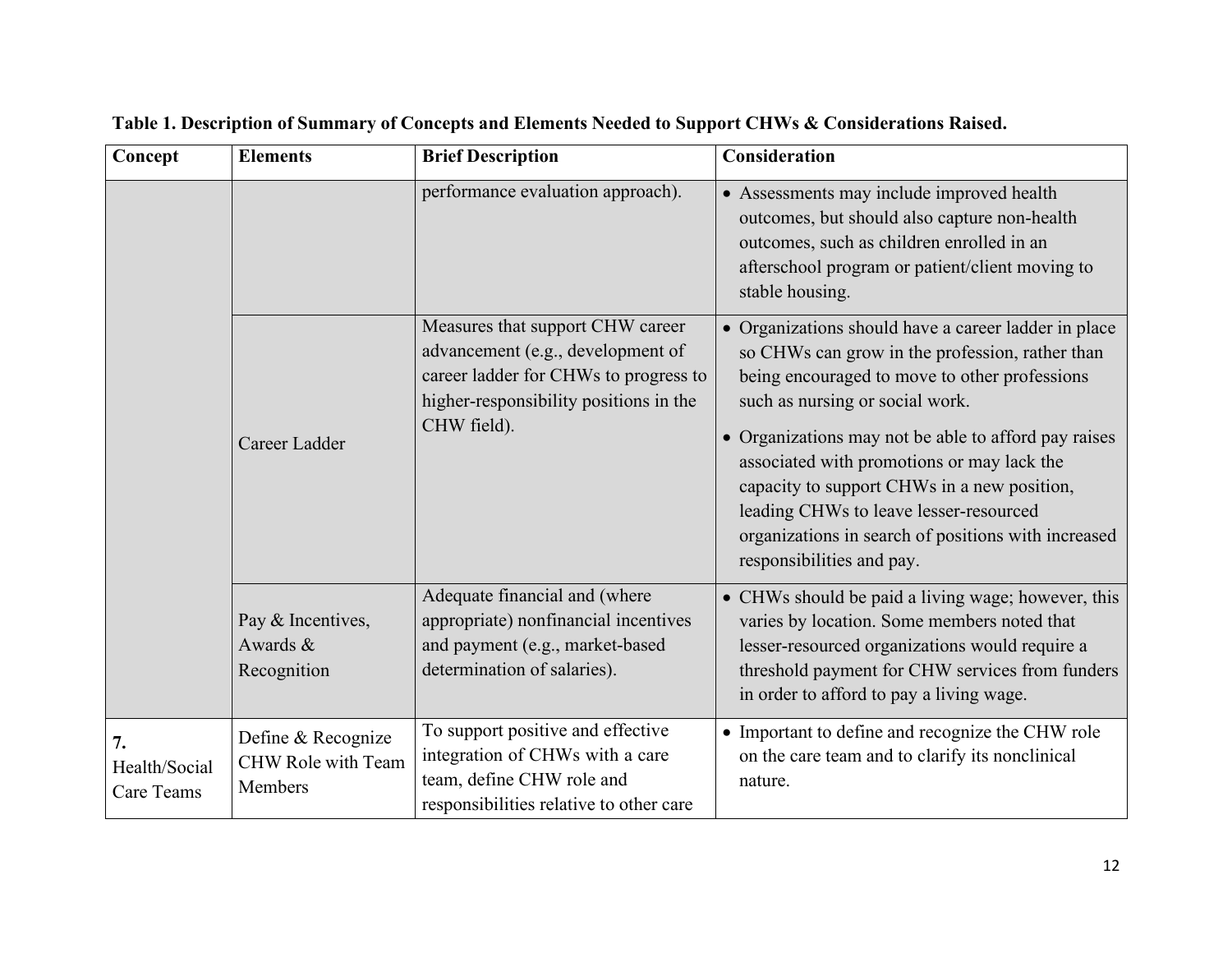| Concept                                                | <b>Elements</b>                                                           | <b>Brief Description</b>                                                                                                                                                                                                                                         | Consideration                                                                                                                                                                                                                                                                                                                               |
|--------------------------------------------------------|---------------------------------------------------------------------------|------------------------------------------------------------------------------------------------------------------------------------------------------------------------------------------------------------------------------------------------------------------|---------------------------------------------------------------------------------------------------------------------------------------------------------------------------------------------------------------------------------------------------------------------------------------------------------------------------------------------|
| Integration                                            | Organizational<br>Commitment &<br>Process to Link<br>Health & Social Care | team members; educate other care<br>team members on the CHW role and<br>its importance.<br>Cross-sectoral partnership between<br>CBOs and health care organizations,<br>collaboration with CHWs for decision<br>making related to CHW programs.                  | • CHWs' ability to work in the community and<br>connect community and health care systems<br>should be highlighted to the team and used to<br>improve outcomes and engage individuals who are<br>traditionally hard to reach.<br>• Collaboration between health care organizations<br>and CBOs should be an equal partnership.              |
|                                                        | Data Systems for<br><b>Quality Improvement</b>                            | Collect and report standardized data<br>to facilitate effective program<br>administration, quality improvement,<br>collaboration with external partners,<br>and CHW care delivery (e.g.,<br>collection and use of community-<br>level needs to inform CHW care). | • Data collection for quality improvement is<br>important but should not be burdensome for<br>CHWs or the organizations that employ them.<br>• Data collected should help improve client/patient<br>and community care while demonstrating the<br>value of CHWs and identifying areas for<br>improvement. To help ensure this, CHWs and the |
| 8.<br>Organizational<br>Data Systems<br>$&$ Engagement | <b>CHW</b> Engagement                                                     | CHW leadership and engagement in<br>organization- and program-level<br>decision making (e.g., organizations<br>involve CHWs in decisions that<br>impact them and their program and/or<br>the communities they serve).                                            | community should be engaged in identifying data<br>to collect—the idea of "nothing about us without<br>us" is extremely important here.                                                                                                                                                                                                     |
|                                                        | Community-Centered<br>Care & Engagement                                   | Program design that reflects and is<br>informed by community needs (e.g.,<br>community engagement in priority<br>setting and problem solving).                                                                                                                   |                                                                                                                                                                                                                                                                                                                                             |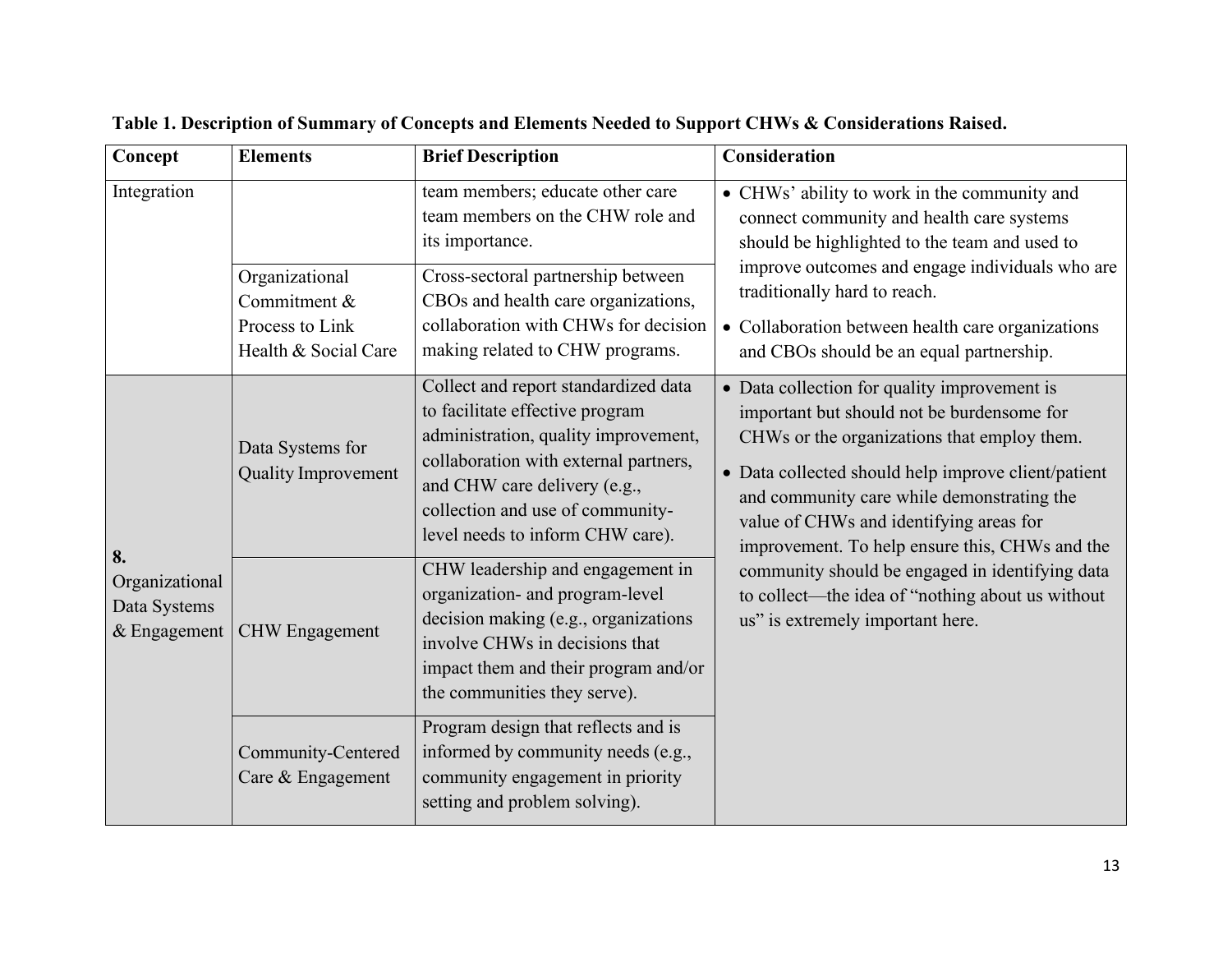| Concept                      | <b>Elements</b>                                                    | <b>Brief Description</b>                                                                                                                                                                                                                                                                                                    | <b>Consideration</b>                                                                                                                                                                                                                                                                                                                                                                                                                                                                                                                                                                                                                                                                                                                                                                                    |
|------------------------------|--------------------------------------------------------------------|-----------------------------------------------------------------------------------------------------------------------------------------------------------------------------------------------------------------------------------------------------------------------------------------------------------------------------|---------------------------------------------------------------------------------------------------------------------------------------------------------------------------------------------------------------------------------------------------------------------------------------------------------------------------------------------------------------------------------------------------------------------------------------------------------------------------------------------------------------------------------------------------------------------------------------------------------------------------------------------------------------------------------------------------------------------------------------------------------------------------------------------------------|
| 9. Program<br>Sustainability | Program Evaluation &<br>Improvement<br>Financial<br>Sustainability | Assess program effectiveness and use<br>evaluation findings to inform program<br>design (e.g., evaluation of<br>performance outputs, such as CHW<br>competency, on client/patient<br>outcomes).<br>Payment arrangements' long-term<br>focus incentivizes person-centered,<br>high-value care (e.g., rather than<br>volume). | Stakeholders agreed that program evaluations are<br>$\bullet$<br>important and evaluation data ownership and use<br>should be clarified in advance.<br>• Evaluations should look beyond the number of<br>clients/patients served to fully understand the<br>health and social ROI CHWs can provide.<br>• Financing has historically looked different for<br>health care organizations than for CBOs. Health<br>care organizations can work within existing<br>systems and funders (e.g., Medicaid) for payment,<br>while CBOs generally rely on grant funding or<br>contracts with states or health systems.<br>• Payment is usually provided only for health care<br>related services. A payment mechanism is needed<br>to pay the cost of effective CHW programs and<br>cover social aspects of care. |
|                              |                                                                    |                                                                                                                                                                                                                                                                                                                             |                                                                                                                                                                                                                                                                                                                                                                                                                                                                                                                                                                                                                                                                                                                                                                                                         |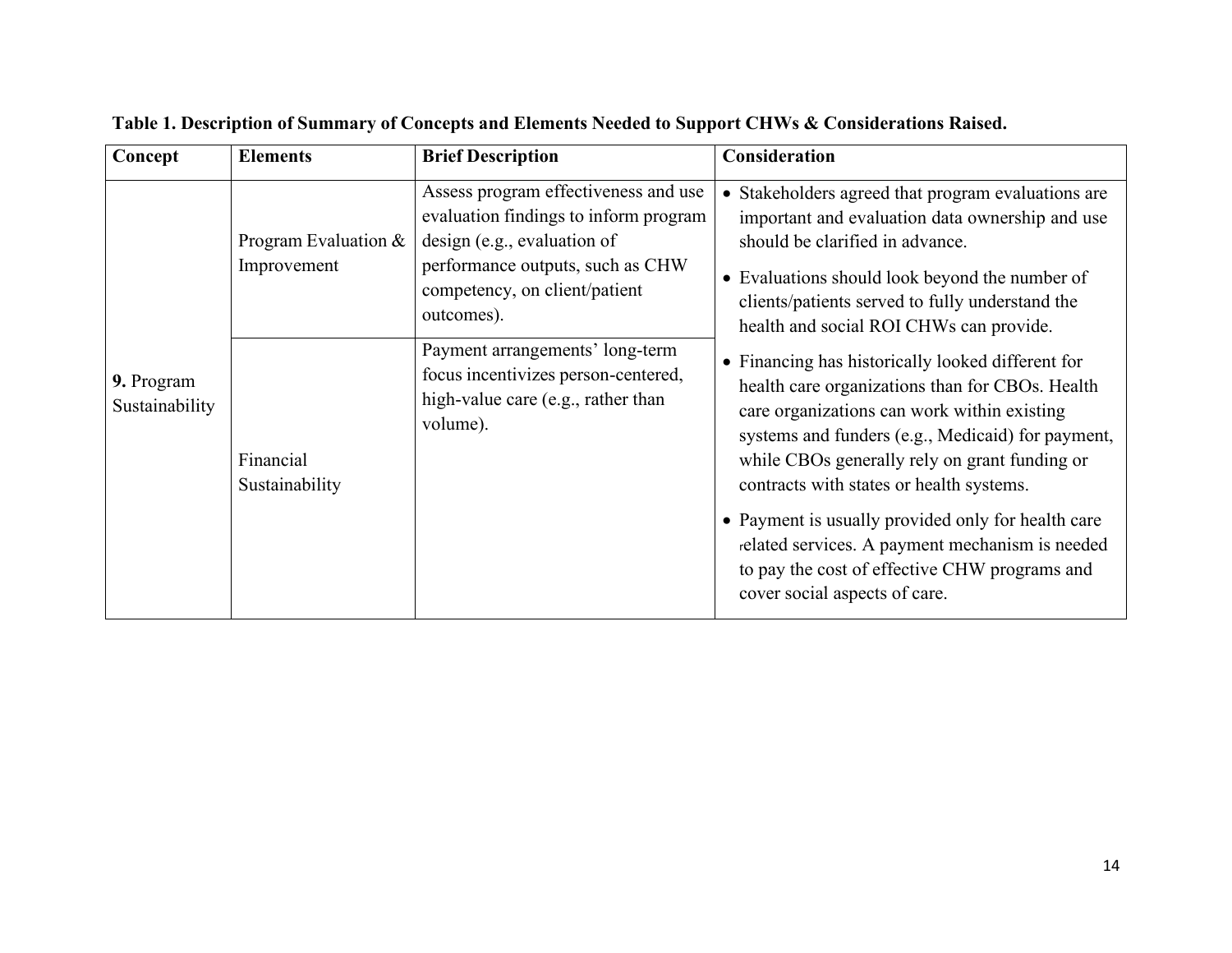### **Considerations for Moving Toward Standards Development**

There was overall agreement among stakeholders on the potential value and utility of creating standards for organizations that employ, partner with, and contract with CHWs. However, stakeholders also noted cautions and offered guidance on how standards are developed, their content, and the fairness of requiring standards across the diverse types of organizations that employ CHWs. For example, it may be more challenging for smaller, often lesser-resourced organizations such as CBOs or local health departments to meet the same standards as larger, well-resourced organizations such as health care organizations. **Table 1** provides a description of the considerations.

Stakeholders agreed on the value of data systems collecting information for quality improvement efforts, but Steering Committee members noted that health care organizations are more likely to have data systems in place to collect and manage data. Additionally, data collection and evaluation requirements may place undue administrative burden not only on CBO staff, but also on CHWs. The Steering Committee recommended that in partnerships between CBOs and health care organizations there should be mutual agreement on data ownership, metrics used, and nonclinical outcome indicators.

Stakeholders generally agreed that specifying desired qualities and qualifications and roles and responsibilities for CHWs is important, but opinions differed about how these elements should be defined if they are included as standards. Some stakeholders found value in defining the qualities and qualifications of CHWs, to ensure that lived experiences are a key qualification for entering the CHW workforce but cautioned that the definition must be broad enough to apply across the diverse organizations hiring CHWs. Similarly, there was agreement that defining the roles and responsibilities of CHWs could help preserve the authentic CHW role without overmedicalizing it. Some stakeholders cautioned that too narrow a definition of qualifications and roles might limit CHWs' autonomy to deliver personalized, tailored support to meet client/ patient needs.

Stakeholders believed that topics like *Pay & Incentives, Awards & Recognition,* and *Career Ladder* are important, but cautioned about a single set of requirements for all organizations. They noted that wages are influenced by many factors beyond the control of a CHW program, including state or local minimum-wage laws. Although promoting professional development and career advancement in the CHW profession is considered important, stakeholders noted that smaller organizations may not have the infrastructure to offer opportunities for CHWs to advance into managerial positions.

### **DISCUSSION**

Overall, we heard support from Listening Session attendees and Steering Committee members on the potential value of standards for organizations that employ, partner with, and contract with CHWs. Steering Committee members appreciated our efforts to respect CHW self-determination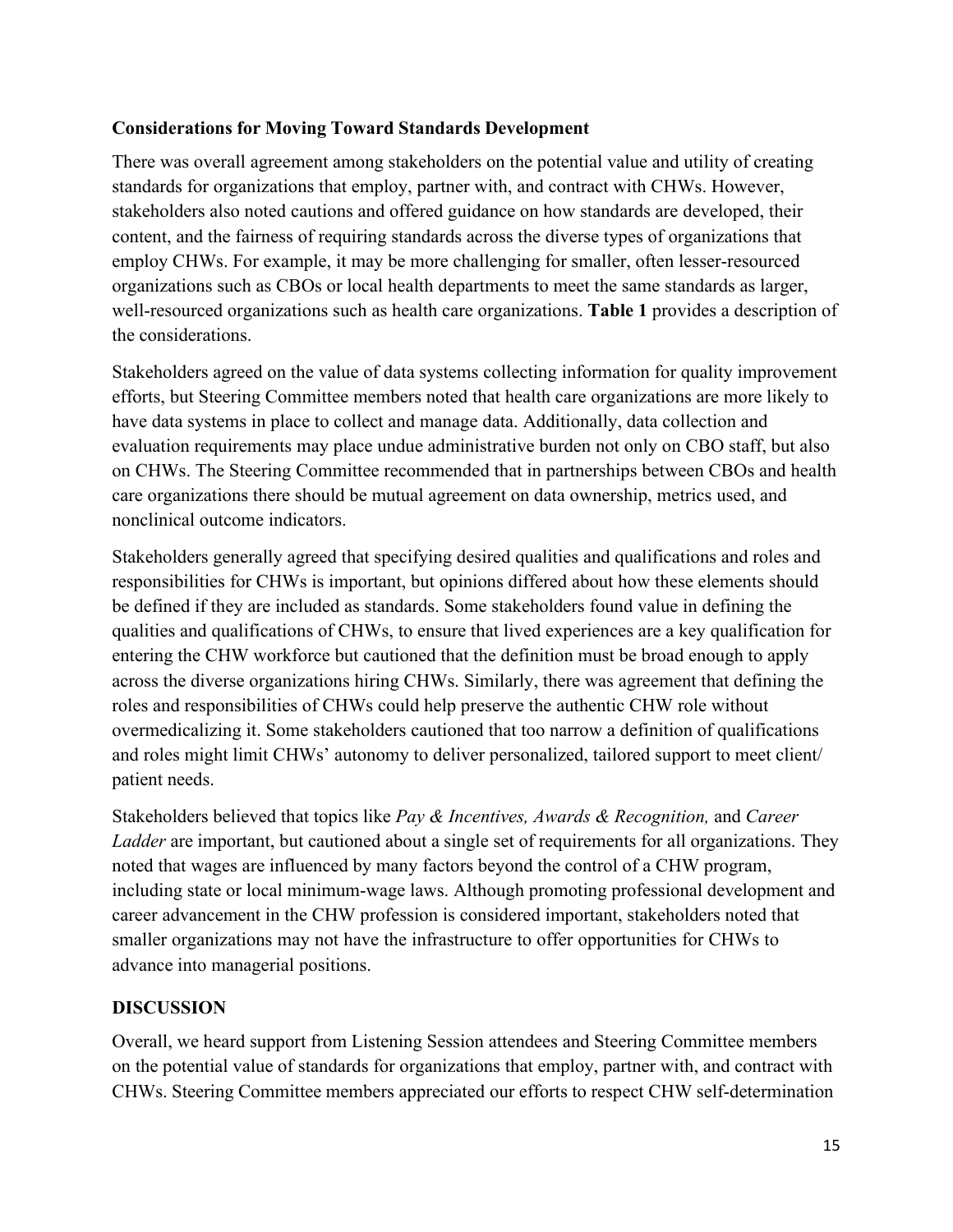by collecting input from a wide range of stakeholders early on in the project via Listening Sessions, and for our willingness to refine our process throughout the project based on stakeholder feedback. Committee members also expressed concerns about potential unintended consequences of standards for CBOs and CHWs and offered suggestions for the standards development process.

The most common concern was that standards could have the unintended consequence of perpetuating inequalities between different types of organizations that employ CHWs. Standards could create a barrier to entry for less-resourced organizations, unless accompanied by resources to build the capacity to support and strengthen disadvantaged organizations as trusted service providers for their communities. For example, if a state includes the standards in Medicaid Managed Care Organization contracting requirements, organizations that lack the resources or capacity to demonstrate that they meet the standards would be excluded. Similarly, standards included as requirements for value-based payment arrangements would drive financing opportunities.

Organizations will need adequate and sustainable financing to support CHWs to do their best work and to demonstrate that they meet program standards. An analysis published in 2020 found that in order to achieve a \$2.47 return on investment for Medicaid, theper patient cost was \$1,700 for six months of intensive CHW support. This cost is fully loaded, and incorporates the cost of many program elements described above including CHW hiring, training, supervision, flexible work practice, defined caseloads, equipment and professional development.<sup>26</sup> Funding for CHW programs and services is often far less, which could compromise the quality of services provided and diminish the return on investment. Also, unless payment for CHW programs flows across the health and social services sectors, rather than being kept within health care, CHW programs in health care settings will be favored which risks overmedicalizing the CHW care delivery model.

Standards should encourage meaningful collaboration among public health and health and social service organizations to meet the health and social needs of communities. These cross-sector collaborations should emphasize mutual autonomy and respect and should not burden lessresourced CBOs with excessive administrative requirements. CBOs should be valued as equal partners that have extensive grassroots experience and established trust with the communities they serve.

Stakeholders also discussed the importance of having the right process in place to develop standards. Although NCQA has a typical standards development process for the health sector, stakeholders emphasized that the timeline to develop standards for CHW programs should allow intentional and meaningful engagement among stakeholders. Despite increased state funding and political urgency to create standards, it is critical to uphold a participatory, grassroots process that gives stakeholders—CHWs in particular—time to provide input and reach consensus. Multiple stakeholders also noted that urgency is a tool of White supremacy and that communities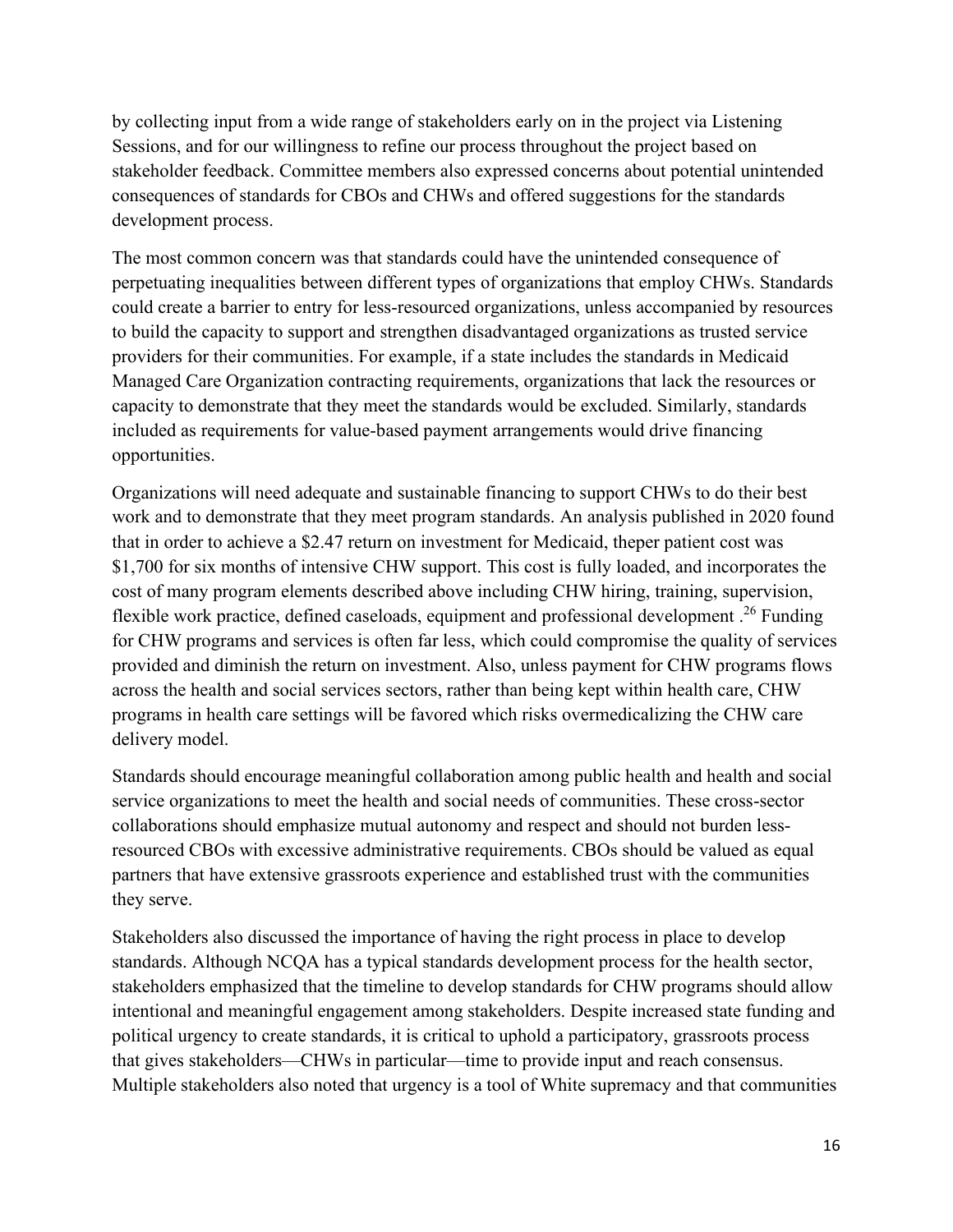need CHW support in light of oppressive systems. In advancing the CHW workforce, we must be cautious about perpetuating the same oppressive systems by not allowing full and meaningful stakeholder engagement.

This project was designed to purposefully engage stakeholders in forming a multistakeholder Steering Committee and conducting Listening Sessions. Future efforts should engage CHWs, state and local CHW associations, and organizations such as CBOs and health departments, which will be asked to implement standards at the leadership level and promote buy-in and ownership. Future project leaders should also ensure that potential power imbalances, especially between CHWs and non-CHWs, are acknowledged and addressed in stakeholder meetings and discussions.

To avoid misapplication of the standards, future project teams should work with stakeholders to ensure they have a clear understanding of what the standards are, how they are used, and their intention and purpose. In addition, stakeholders must have sufficient opportunity for feedback; for example, through breakout meetings, "Call for Input" Listening Sessions, informational webinars, and collaboration with national, state, and local CHW organizations.

### **CONCLUSION**

This white paper describes the first step in developing CHW program standards: getting input on what CHWs need in order to do their best work from a triangulation of sources including experts, stakeholders, and the literature. Through this effort, we captured the concepts and elements that can help organizations best support CHWs and can help inform future development of CHW program standards. Future work will need to continue the conversation with stakeholders from diverse settings, geographies, experiences, and areas of expertise. Such conversation can help ensure consensus about the need for CHW program standards, improve our understanding about the potential impact of standards across different settings, and support efforts to identify ways for equitable implementation such as creating capacity-building opportunities and encouraging intentional partnerships. Stakeholder engagement must use a timeline that allows meaningful participation and consensus building, to ensure that future CHW program standards will be equitable.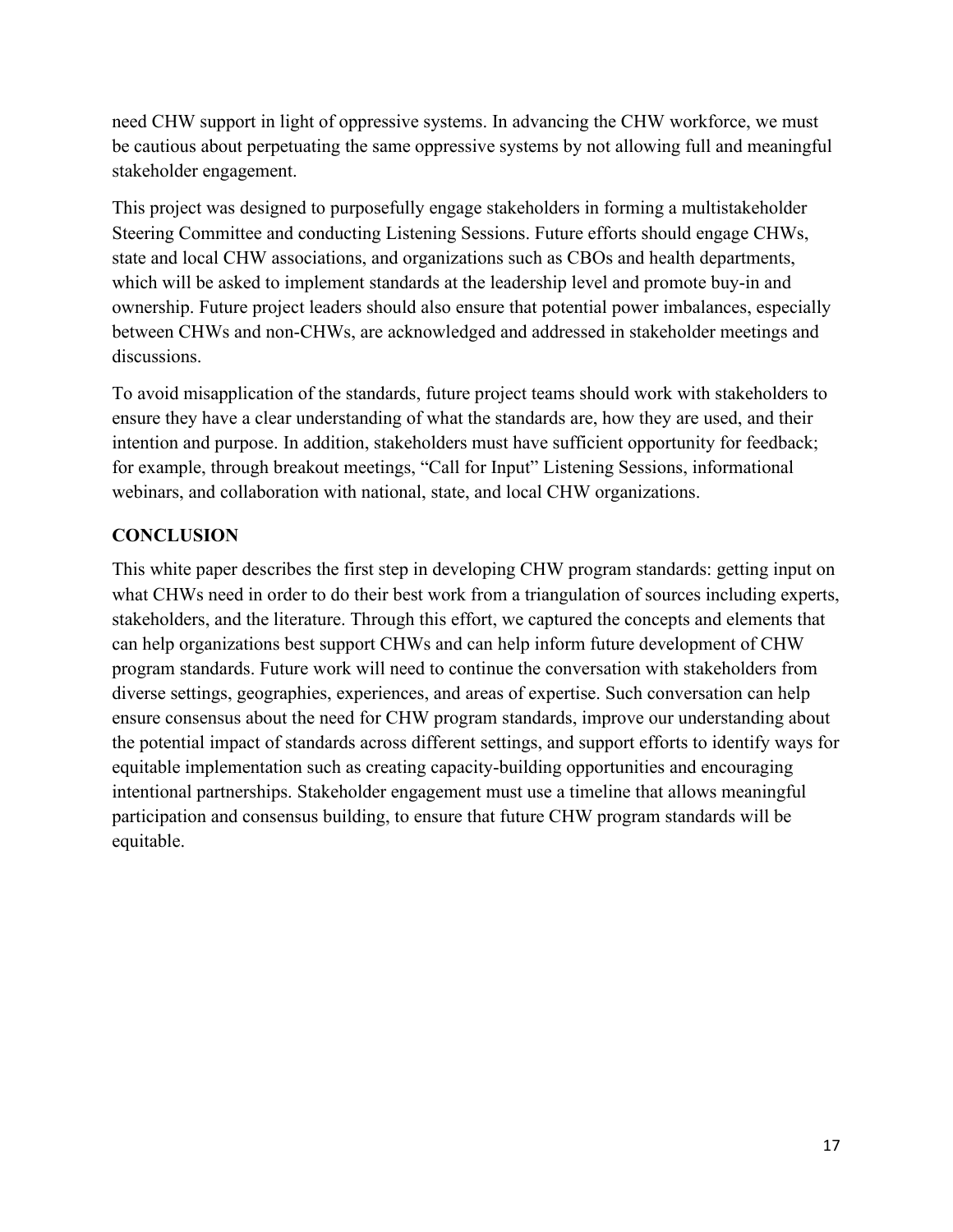#### **REFERENCES**

- (1) Bovbjerg, R. B.; Eyster, L.; Ormond, B. A.; Anderson, T.; Elizabeth, R. *Opportunities for Community Health Workers in the Era of Health Reform*; The Urban Institute, 2014.
- (2) Artiga, S.; Corallo, B.; Pham, O. Racial Disparities in COVID-19: Key Findings from Available Data and Analysis. *KFF*, 2020.
- (3) American Public Health Association (APHA). Support for Community Health Workers to Increase Health Access and to Reduce Health Inequities https:/[/www.apha.org/policies-and](http://www.apha.org/policies-and-)advocacy/public-health-policy-statements/policy-database/2014/07/09/14/19/support-forcommunity-health-workers-to-increase-health-access-and-to-reduce-health-inequities (accessed 2021 -05 -05).
- (4) American Diabetes Association; American Public Health Association; Community Health Action Partnership; Improvement, I. for H. C.; HealthBegins; Health Leads; Last Mile Health; (NAACP), N. A. for the A. of C. P.; (NCQA), N. C. for Q. A.; Workers, N. A. of C. H.; Penn Center for Community Health Workers; Society of General Internal Medicine. Letter to Congress, 2020.
- (5) Centers for Disease Control and Prevention (CDC). CDC Plans to Provide \$332 Million to Support Community Health Workers for COVID-19 Prevention and Control. *CDC Newsroom*, 2021.
- (6) Notice of Funding Opportunity: Community-Based Workforce for COVID-19 Vaccine Outreach https:/[/www.hrsa.gov/grants/find-funding/hrsa-21-136](http://www.hrsa.gov/grants/find-funding/hrsa-21-136) (accessed 2021 -09 -15).
- (7) American Public Health Association (APHA). Community Health Workers https:/[/www.apha.org/apha-communities/member-sections/community-health-workers](http://www.apha.org/apha-communities/member-sections/community-health-workers) (accessed 2021 -04 -28).
- (8) Rosenthal, L. E.; Menking, P.; St. John, J. *Together Leaning Toward the Sky: A Report of the C3 Project: Phase 1 and 2*; The Community Health Worker Core Consensus (C3) Project, Texas Tech University Health Sciences Center El Paso, 2018.
- (9) CHW Core Consensus Project https:/[/www.c3project.org](http://www.c3project.org/) (accessed 2021 -03 -05).
- (10) Rosenthal, L. E.; Rush, C. H.; Allen, C. G. *Understanding Scope and Competencies: A Contemporary Look at the United States Community Health Worker Field*; CHW Central, 2016.
- (11) Arizona Prevention Research Center. *National Community Health Worker Advocacy Survey: 2014 Preliminary Data Report for the United States and Territories*; Zuckerman College of Public Health, University of Arizona: Tucson, Arizon, 2014.
- (12) *NACHW National Policy Platform*; National Association of Community Health Workers, 2021.
- (13) Campbell, J. D.; Brooks, M.; Hosokawa, P.; Robinson, J.; Song, L.; Krieger, J. Community Health Worker Home Visits for Medicaid-Enrolled Children With Asthma: Effects on Asthma Outcomes and Costs. *Am J Public Health* 2015, *105* (11), 2366–2372. https://doi.org/10.2105/AJPH.2015.302685.
- (14) Kenya, S.; Jones, J.; Arheart, K.; Kobetz, E.; Chida, N.; Baer, S.; Powell, A.; Symes, S.; Hunte, T.; Monroe, A.; Carrasquillo, O. Using Community Health Workers to Improve Clinical Outcomes Among People Living with HIV: A Randomized Controlled Trial. *AIDS Behav* 2013, *17* (9), 2927–2934. https://doi.org/10.1007/s10461-013-0440-1.
- (15) Carrasquillo, O.; Lebron, C.; Alonzo, Y.; Li, H.; Chang, A.; Kenya, S. Effect of a Community Health Worker Intervention Among Latinos With Poorly Controlled Type 2 Diabetes. *JAMA Intern Med* 2017, *177* (7), 948–954. https://doi.org/10.1001/jamainternmed.2017.0926.
- (16) Kangovi, S.; Mitra, N.; Grande, D.; Huo, H.; Smith, R. A.; Long, J. A. Community Health Worker Support for Disadvantaged Patients With Multiple Chronic Diseases: A Randomized Clinical Trial. *Am J Public Health* 2017, *107* (10), 1660–1667. https://doi.org/10.2105/AJPH.2017.303985.
- (17) O'Brien, M. J.; Halbert, C. H.; Bixby, R.; Pimentel, S.; Shea, J. A. Community Health Worker Intervention to Decrease Cervical Cancer Disparities in Hispanic Women. *J Gen Intern Med* 2010, *25* (11), 1186–1192. https://doi.org/10.1007/s11606-010-1434-6.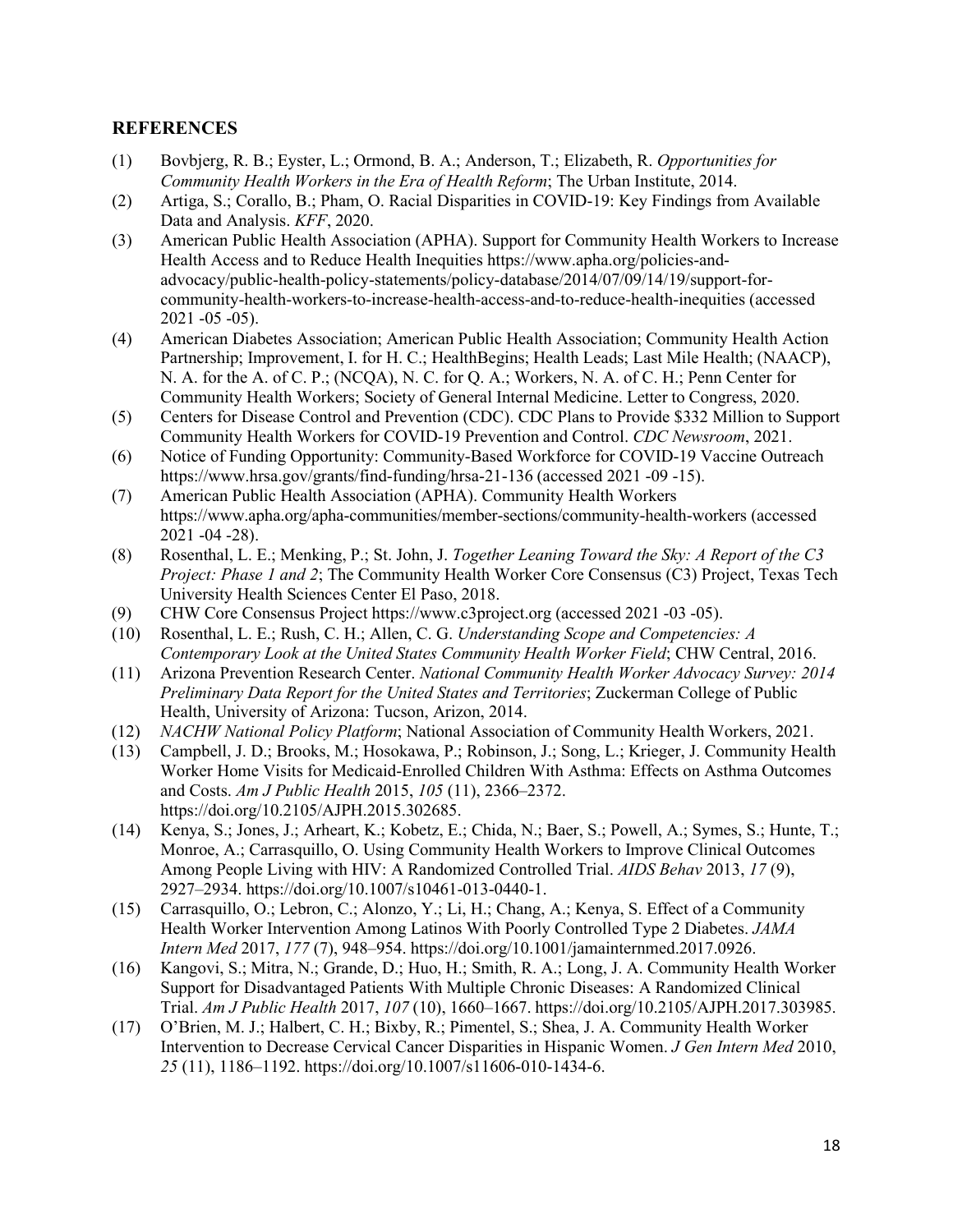- (18) Chin, M. H.; Walters, A. E.; Cook, S. C.; Huang, E. S. Interventions to Reduce Racial and Ethnic Disparities in Health Care. *Med Care Res Rev* 2007, *64* (5 Suppl), 7S-28S. https://doi.org/10.1177/1077558707305413.
- (19) Wang, E. A.; Hong, C. S.; Shavit, S.; Sanders, R.; Kessell, E.; Kushel, M. B. Engaging Individuals Recently Released From Prison Into Primary Care: A Randomized Trial. *Am J Public Health* 2012, *102* (9), e22–e29. https://doi.org/10.2105/AJPH.2012.300894.
- (20) Gary, T. L.; Batts-Turner, M.; Yeh, H.-C.; Hill-Briggs, F.; Bone, L. R.; Wang, N.-Y.; Levine, D. M.; Powe, N. R.; Saudek, C. D.; Hill, M. N.; McGuire, M.; Brancati, F. L. The Effects of a Nurse Case Manager and a Community Health Worker Team on Diabetic Control, Emergency Department Visits, and Hospitalizations Among Urban African Americans With Type 2 Diabetes Mellitus. *Arch Intern Med* 2009, *169* (19), 1788–1794. https://doi.org/10.1001/archinternmed.2009.338.
- (21) Fedder, D. O.; Chang, R. J.; Curry, S.; Nichols, G. The Effectiveness of a Community Health Worker Outreach Program on Healthcare Utilization of West Baltimore City Medicaid Patients with Diabetes, with or without Hypertension. *Ethn Dis* 2003, *13* (1), 22–27.
- (22) Jack, H. E.; Arabadjis, S. D.; Sun, L.; Sullivan, E. E.; Phillips, R. S. Impact of Community Health Workers on Use of Healthcare Services in the United States: A Systematic Review. *J GEN INTERN MED* 2017, *32* (3), 325–344. https://doi.org/10.1007/s11606-016-3922-9.
- (23) Findley, S.; Matos, S.; Hicks, A.; Chang, J.; Reich, D. Community Health Worker Integration Into the Health Care Team Accomplishes the Triple Aim in a Patient-Centered Medical Home: A Bronx Tale. *The Journal of Ambulatory Care Management* 2014, *37* (1), 82–91. https://doi.org/10.1097/JAC.0000000000000011.
- (24) Kangovi, S.; Mitra, N.; Norton, L.; Harte, R.; Zhao, X.; Carter, T.; Grande, D.; Long, J. A. Effect of Community Health Worker Support on Clinical Outcomes of Low-Income Patients Across Primary Care Facilities: A Randomized Clinical Trial. *JAMA Intern Med* 2018, *178* (12), 1635– 1643. https://doi.org/10.1001/jamainternmed.2018.4630.
- (25) Brown, H. S.; Wilson, K. J.; Pagán, J. A.; Arcari, C. M.; Martinez, M.; Smith, K.; Reininger, B. Cost-Effectiveness Analysis of a Community Health Worker Intervention for Low-Income Hispanic Adults with Diabetes. *Prev Chronic Dis* 2012, *9*, E140. https://doi.org/10.5888/pcd9.120074.
- (26) Kangovi, S.; Mitra, N.; Grande, D.; Long, J. A.; Asch, D. A. Evidence-Based Community Health Worker Program Addresses Unmet Social Needs And Generates Positive Return On Investment. *Health Affairs* 2020, *39* (2), 207–213. https://doi.org/10.1377/hlthaff.2019.00981.
- (27) MHP Salud. Community Health Workers and Return on Investment (ROI) <http://mhpsalud.org/programs/community-health-workers-roi/> (accessed 2021 -05 -06).
- (28) Connecticut Health Foundation. *Community Health Workers: A Positive Return on Investment for Connecticut*; Policy Brief; Connecticut Health Foundation, 2017.
- (29) U.S. Bureau of Labor Statistics. Occupational Employment and Wages, May 2020: 21-1094 Community Health Workers https:/[/www.bls.gov/oes/current/oes211094.htm \(](http://www.bls.gov/oes/current/oes211094.htm)accessed 2021 -04 - 28).
- (30) U.S. Bureau of Labor Statistics. Health Educators and Community Health Workers: Occupational Outlook Handbook https:/[/www.bls.gov/ooh/community-and-social-service/health-educators.htm](http://www.bls.gov/ooh/community-and-social-service/health-educators.htm) (accessed 2021 -04 -28).
- (31) National Institute for Health Care Management Foundation (NICHM). Community Health Workers: Their Important Role in Public Health https://nihcm.org/publications/community-healthworkers-infographic?utm\_source=NIHCM+Foundation&utm\_campaign=206d7bf459- 040821\_Webinar\_Archive\_Video&utm\_medium=email&utm\_term=0\_6f88de9846-206d7bf459- 167882212 (accessed 2021 -04 -28).
- (32) Lloyd, J.; Moses, K.; Davis, R. *Recognizing and Sustaining the Value of Community Health Workers and Promotores*; Center for Health Care Strategies, 2020; p 13.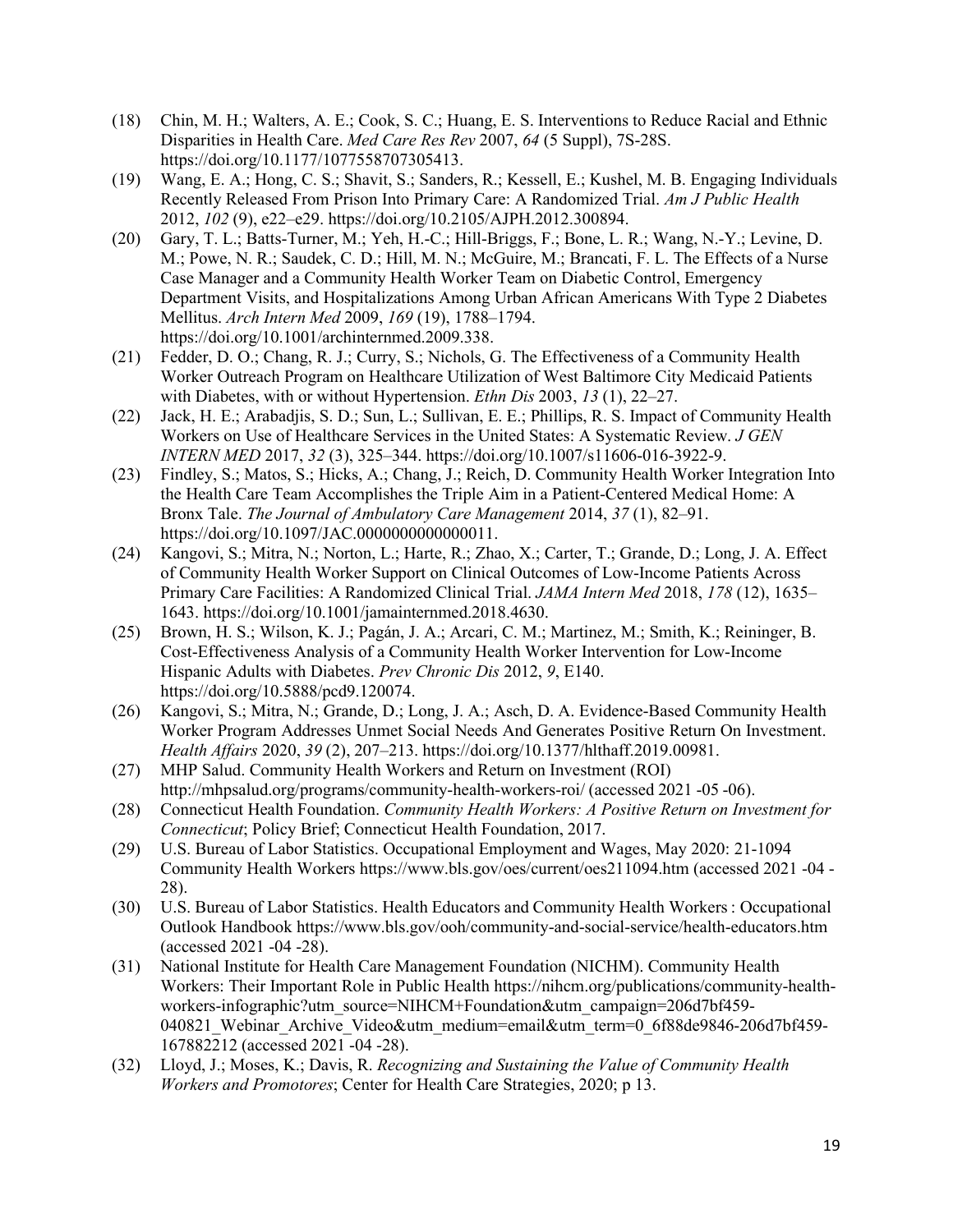- (33) Singh, P.; McWeeny, W.; Stapleton, A.; Qureshi, C. *Closing the Gap: Applying Global Lessons Toward Sustainable Community Health Models in the U.S.*; UN Office of the Secretary-General's Special Envoy for Health in Agenda 2030 and for Malariaand the Arnold Institue for Global Heatlh at the Icahn School of Medicine at Mount Sinai, 2016.
- (34) The National Academy for State Health Policy (NASHP). State Community Health Worker Models https:/[/www.nashp.org/state-community-health-worker-models/](http://www.nashp.org/state-community-health-worker-models/) (accessed 2020 -08 -27).
- (35) Albritton, E.; Hernandez-Cancio, S.; Lutz, W.; Morris, C.; Morton, N.; Schmidt, T.; Seriff, M.; Ingrid VanTuinen. *How States Can Fund Community Health Workers through Medicaid to Improve People's Health, Decrease Costs, and Reduce Disparities*; Families USA: Washington, DC, 2016.
- (36) Rush, C.; Smith, D. O.; Allen, C.; Mavhungu, B. *Sustainable Financing of Community Health Worker Employment*; National Association of Community Health Workers, 2020.
- (37) Ibe, C. A.; Wilson, L. M.; Brodine, J.; Monroe, D.; Boonyasai, R. T.; Meza, B.; Tschudy, M. M.; McArthur, K.; Robinson, K. A. *Impact of Community Health Worker Certification on Workforce and Service Delivery for Asthma and Other Selected Chronic Diseases*; Agency for Healthcare Research and Quality (AHRQ), 2020. https://doi.org/10.23970/AHRQEPCTB34.
- (38) Institute of Medicine (US) Committee on Quality of Health Care in America. *To Err Is Human: Building a Safer Health System*; Kohn, L. T., Corrigan, J. M., Donaldson, M. S., Eds.; National Academies Press (US): Washington (DC), 2000.
- (39) World Health Organization. *WHO Guideline on Health Policy and System Support to Optimize Community Health Worker Programmes.*; Geneva, 2018.
- (40) National Committee for Quality Assurance (NCQA). Patient-Centered Medical Home (PCMH) https:/[/www.ncqa.org/programs/health-care-providers-practices/patient-centered-medical-home](http://www.ncqa.org/programs/health-care-providers-practices/patient-centered-medical-home-)pcmh/ (accessed 2021 -05 -05).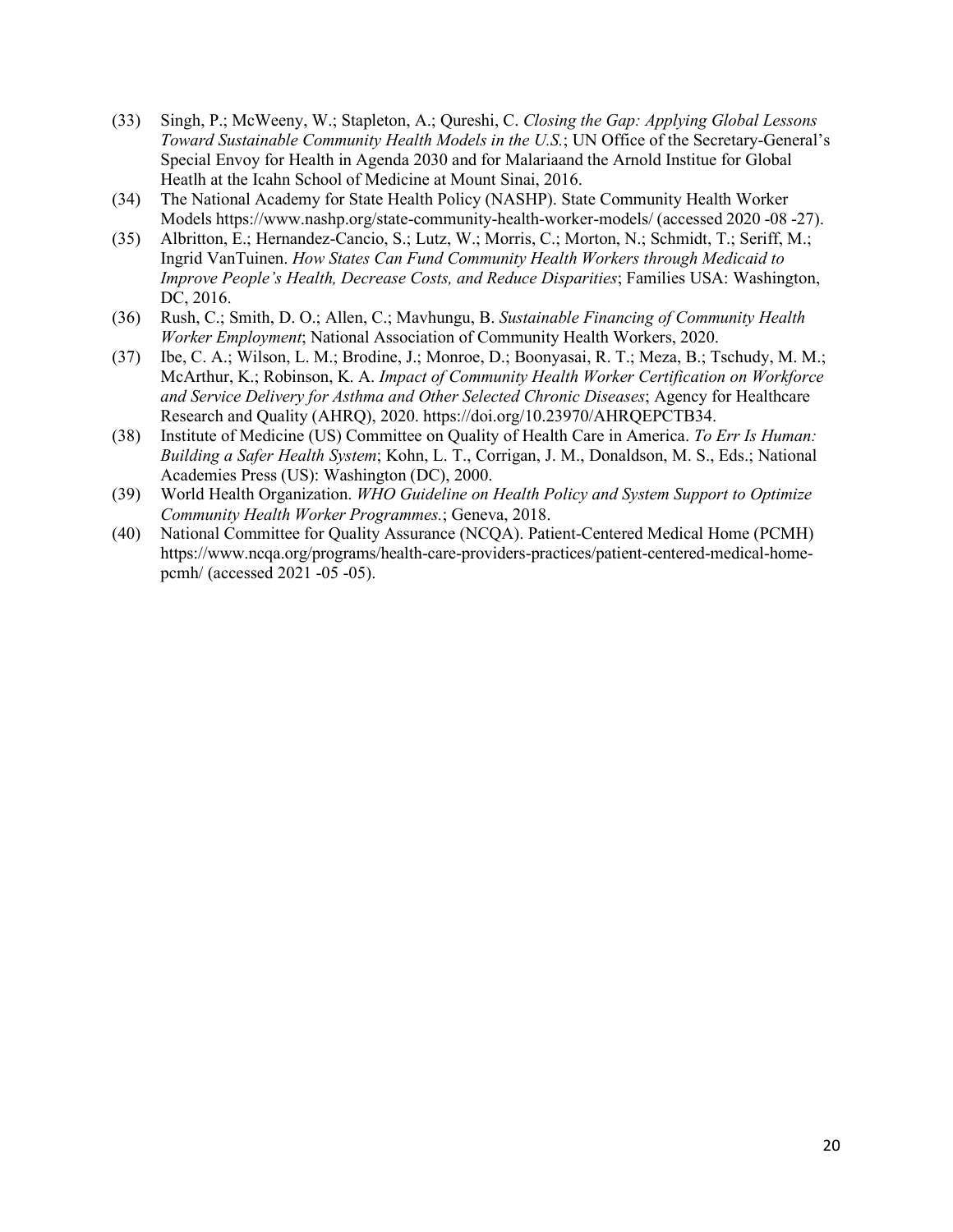#### **Appendix A. Steering Committee Contributor Acknowledgments**

The National Committee for Quality Assurance (NCQA) and Penn Center for Community Health Workers (PCCHW) thank the following individuals for their insights and guidance throughout this project and in this white paper.

#### *Steering Committee Members:*

Victoria Adewumi, Community Liaison/Community Health Worker, City of Manchester, New Hampshire, Health Department

Nubia Armenta, Community Health Specialist, AltaMed

Marcus Bachhuber, Chief Medical Officer, LA Dept of Health, Medicaid

Jennie Brixey, Community Health Worker, Native American Youth and Family Center

Brea Burke, Community Health Worker, Ballad Health

Karen Dale, Market President, AmeriHealth Caritas DC

Durrell Fox, Community Health Worker, JSI Research & Training Inc., National Association of Community Health Workers

Chidinma Ibe, Assistant Professor of General Internal Medicine, Johns Hopkins University

Tish Singletary, Branch Head, North Carolina Division of Public Health, Department of Health and Human Services

Hal Smith, Senior Vice President Education, Youth Development & Health, National Urban League

Monica Trevino, Director, Center for Social Enterprise, Michigan Public Health Institute

### *Other Stakeholders:*

Jennine Smart, Executive Director, Oregon Community Health Workers Association

Angie Kuzma, Community Health Worker and Policy and Data Manager, Oregon Community Health Workers Association

We also thank our colleagues Jessica Briefer-French, Torshira Moffett, and Nicole Evans for their support and contributions to this work.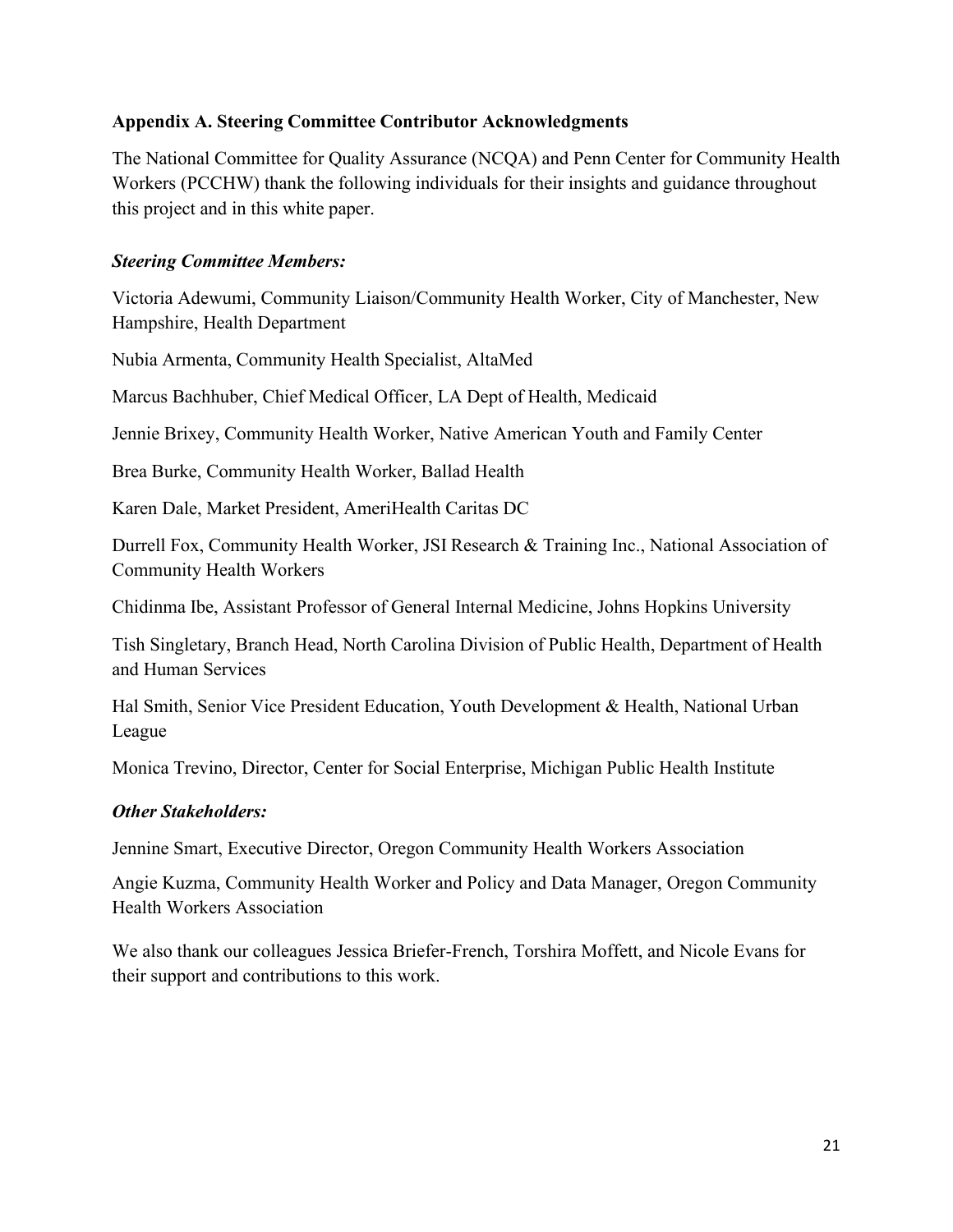**Date Meeting # Participants Prompting Questions Asked to Meeting Participants** 10/29/21 First Steering Committee Meeting 11 • What inputs are needed to help CHWs do their best work? • How can we make sure that CBOs do not get pushed out?  $11/17/20$  "Call for Input" Listening Session for Community Health Workers 209 • What helps CHWs do their best work? • How do we avoid perpetuating inequities with these new CHW program standards? How do we make sure that this effort does not lead to the medical sector pushing out CBOs? • What are some unintended consequences of these standards? What might organizations need to meet these standards?  $11/20/20$  "Call for Input" Listening Session for Communitybased **Organizations** 132 • What do you as supervisors need to do to support community health workers and implement effective CHW programs? • How does your organization keep track of the caseloads and schedules of CHWs? How good is this system? • How does your organization demonstrate and report the effectiveness of your CHW programs to external stakeholders? What are your challenges? • What are the challenges that supervisors and CBOs will face in trying to meet the standards? • How can we avoid perpetuating inequities by pushing out organizations with fewer resources, like CBOs? • What do CBOs need in order to achieve standards?  $12/1/20$  "Call for Input" Listening Session for Health Care **Organizations** 134 • How can organizations support CHWs to do their best work? • How can we ensure that the standards do not push CBOs and small public health departments out of this space? • How can we support and integrate CHWs without overmedicalizing their roles or co-opting their grassroot, community-based identity?

**Appendix B. Prompting Questions Asked at Listening Sessions and Steering Committee Meetings**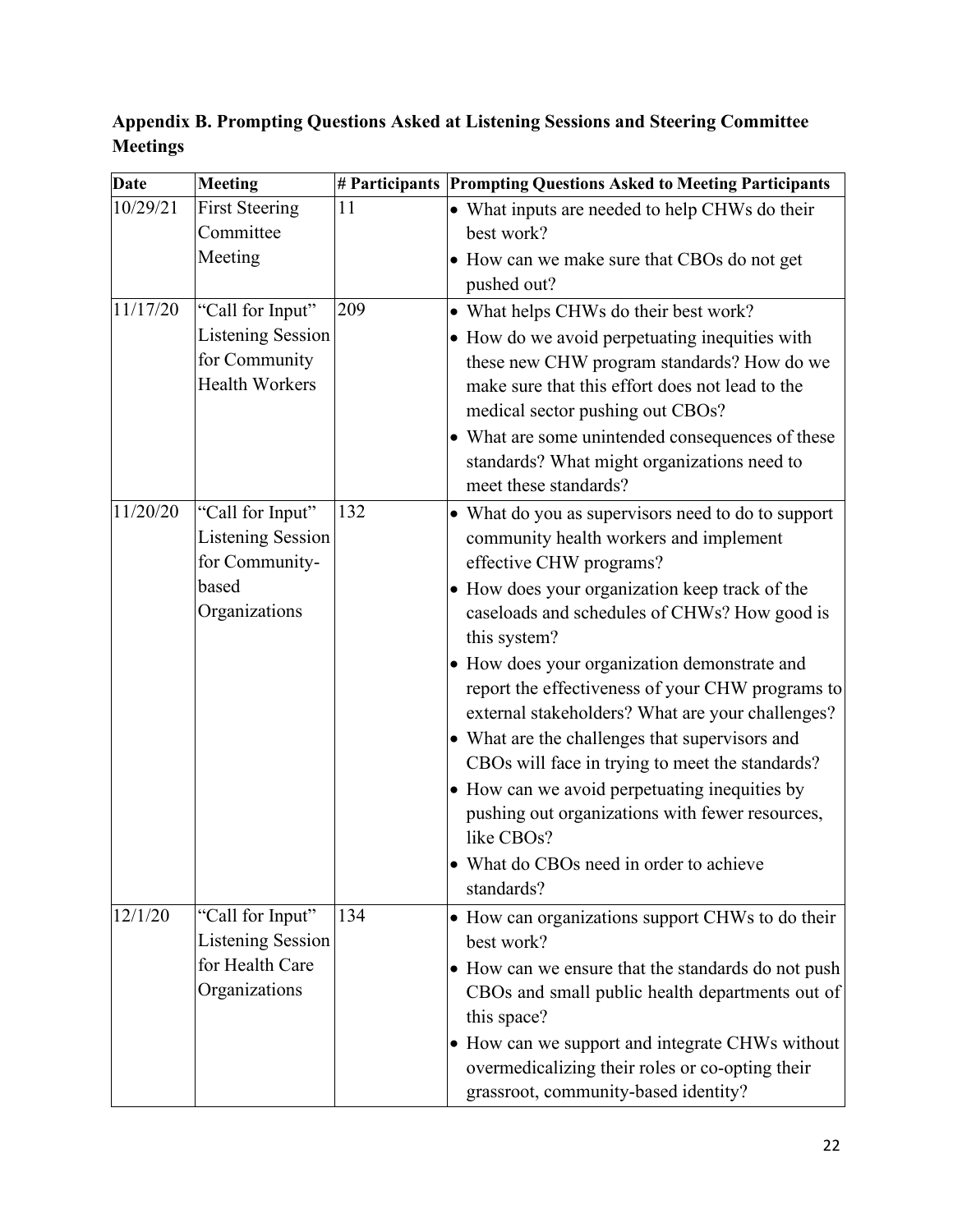|         |                                                |    | • What challenges would prevent health care<br>organizations or health plans from accepting or<br>meeting the new standards?                                                                                                                                                                                                                                                                                                                                                                                                                                                                                                                                                                                                                                                                                                                                 |
|---------|------------------------------------------------|----|--------------------------------------------------------------------------------------------------------------------------------------------------------------------------------------------------------------------------------------------------------------------------------------------------------------------------------------------------------------------------------------------------------------------------------------------------------------------------------------------------------------------------------------------------------------------------------------------------------------------------------------------------------------------------------------------------------------------------------------------------------------------------------------------------------------------------------------------------------------|
| 12/2/20 | "Call for Input"<br><b>Listening Session</b>   | 78 | • How can organizations support CHWs to do their<br>best work?                                                                                                                                                                                                                                                                                                                                                                                                                                                                                                                                                                                                                                                                                                                                                                                               |
|         | for Researchers<br>and Government<br>Officials |    | • What are some additional things that we should<br>think about when we think about these standards?<br>• When we say the word "supervision," what does<br>that mean? How are organizations doing it? What<br>are the best practices?<br>• What barriers prevent organizations from hiring<br>the right folks?<br>• Are there special considerations to keep in mind<br>to support CHWs to continue to work with the<br>community while they can't be there in person?<br>• What can an organization do to demonstrate that,<br>that they are valuing their CHWs?<br>• What challenges and unintended consequences<br>might the standards impose, despite our best<br>intentions?<br>• How do we avoid perpetuating inequalities i.e. by<br>ensuring the standards do not push out<br>community-based organizations and small, public<br>health departments? |
| 1/29/21 | <b>Second Steering</b><br>Committee<br>Meeting | 11 | Questions about summary of input:<br>• Do you have any feedback about these concepts<br>and themes?<br>• Do you see anything missing?                                                                                                                                                                                                                                                                                                                                                                                                                                                                                                                                                                                                                                                                                                                        |
|         |                                                |    | Questions about proposed draft standards (CHW<br>qualities and qualifications; pay and incentives):<br>• Do you agree with the drafted standard?<br>• Do you think this is something that every CHW<br>program should and could do?<br>• Are there specific examples of existing best<br>practices we should reference?<br>• Are there additional enabling policies we should<br>call out?                                                                                                                                                                                                                                                                                                                                                                                                                                                                   |
| 4/15/21 | Third Steering                                 | 10 | • How could standards for CHW programs be                                                                                                                                                                                                                                                                                                                                                                                                                                                                                                                                                                                                                                                                                                                                                                                                                    |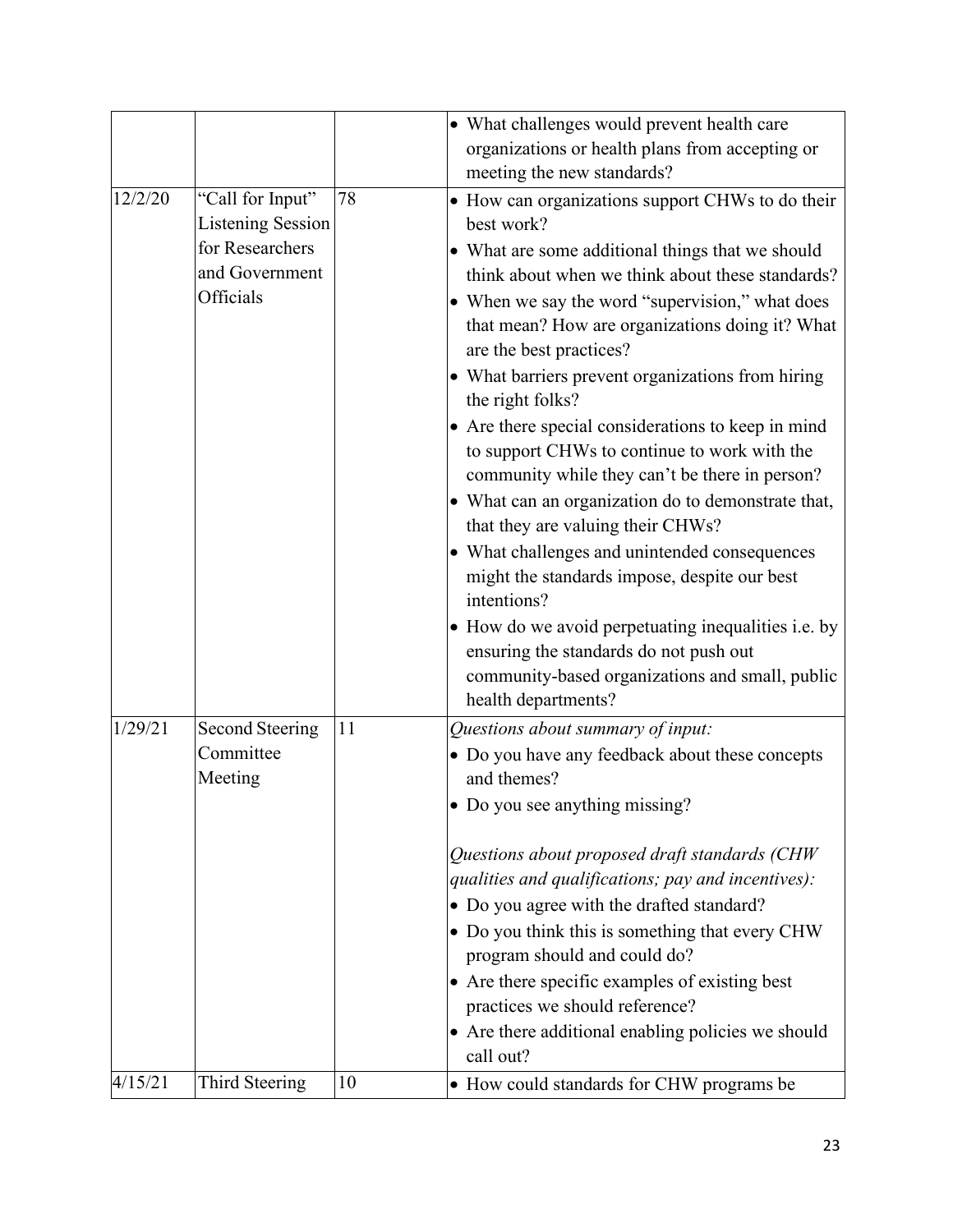|                        | Committee                                            |    | used?                                                                                                                                                                                                                                                              |
|------------------------|------------------------------------------------------|----|--------------------------------------------------------------------------------------------------------------------------------------------------------------------------------------------------------------------------------------------------------------------|
|                        | Meeting                                              |    | • How might standards be helpful?                                                                                                                                                                                                                                  |
|                        |                                                      |    | • How might standards be harmful?                                                                                                                                                                                                                                  |
| $3/11/21 -$<br>3/19/21 | Steering<br>Committee<br><b>Breakout</b><br>Meetings | 11 | • Do you have any questions or feedback about the<br>purpose of the project or our process to date?<br>• Do you support the summary of input?<br>o What are the two concepts that you think are                                                                    |
|                        |                                                      |    | most important for us to discuss as a group?<br>o What else are we missing?<br>o Is there any re-wording needed?<br>• Do you have any recommendations for next<br>steps?<br>• How do we produce a white paper that is still<br>useful to the various stakeholders? |
|                        |                                                      |    | $\circ$ Should NCQA publish just the input summary<br>and general recommendations on best practices<br>and policy concerns? Should we create value-<br>based payment standards for healthcare<br>organizations?                                                    |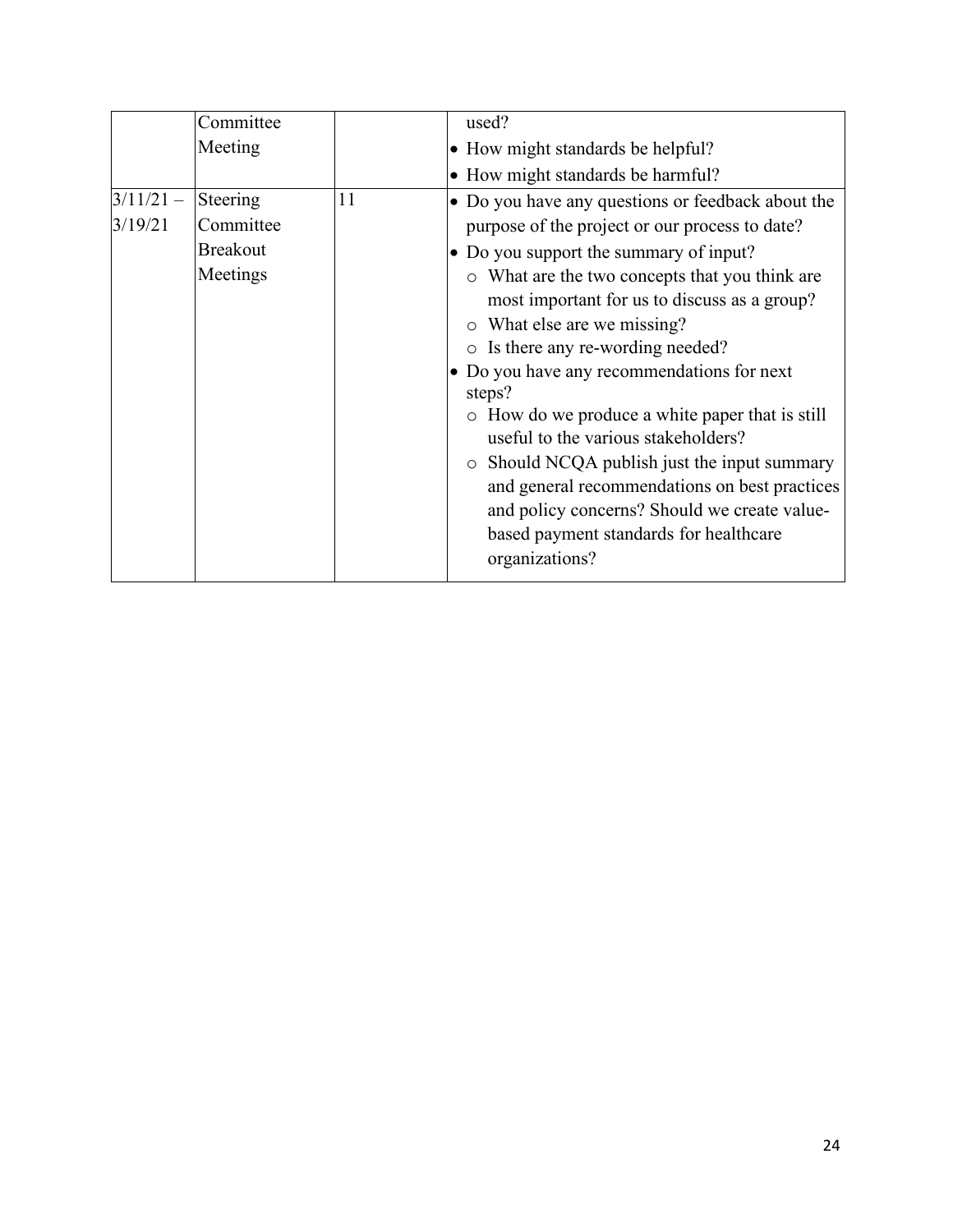#### **Appendix C. Master Reference List Reviewed for Environmental Scan**

- Advancing CHW Engagement in COVID-19 Response Strategies: A Playbook for Local Health Department Strategies in the United States. (2020). The National Community-Based Workforce Alliance. https://familiesusa.org/resources/advancing-chw-engagement-incovid-19-response-strategies-a-playbook-for-local-health-departments/
- Advisory Board. (2019). Five Steps to Design a Community Health Worker Program: Tools for Implementing a Sustainable and Effective Program. https:/[/www.advisory.com/-](http://www.advisory.com/-) /media/Advisory-com/Research/PHA/Tools/2019/PHA-CHW-Program-Implementation-Toolkit.pdf
- Agarwal, S., Sripad, P., Johnson, C., Kirk, K., Bellows, B., Ana, J., Blaser, V., Kumar, M. B., Buchholz, K., Casseus, A., Chen, N., Dini, H. S. F., Deussom, R. H., Jacobstein, D., Kintu, R., Kureshy, N., Meoli, L., Otiso, L., Pakenham-Walsh, N., … Warren, C. E. (2019). A Conceptual Framework for Measuring Community Health Workforce Performance Within Primary Health Care Systems. Human Resources for Health, 17(1). https://doi.org/10.1186/s12960-019-0422-0
- Allen, C., Brownstein, J. N., Mirambeau, A., & Jayapaul-Philip, B. (2014). States Implementing Community Health Worker Strategies. Centers for Disease Control and Prevention.
- Allen, C. G., Barbero, C., Shantharam, S., & Moeti, R. (2019). Is Theory Guiding Our Work? A Scoping Review on the Use of Implementation Theories, Frameworks, and Models to Bring Community Health Workers into Health Care Settings. Journal of Public Health Management and Practice : JPHMP, 25(6), 571–580. https://doi.org/10.1097/PHH.0000000000000846
- Allen, C. G., Brownstein, J. N., Cole, M., & Hirsch, G. (2018). Community Health Worker Assessment Toolkit: A Framework for Assessing Skills Proficiency and Fostering Professional Development. Community Health Worker Core Consensus Project, TexasTechUniversity Health Sciences Center El Paso. https://0d6c00fe-eae1-492b-8e7d-80acecb5a3c8.filesusr.com/ugd/7ec423\_c3c4b559904d417e851c5dfb5ab25bc8.pdf
- Allen, J. K., Dennison Himmelfarb, C. R., Szanton, S. L., & Frick, K. D. (2014). Cost-Effectiveness of Nurse Practitioner/Community Health Worker Care to Reduce Cardiovascular Health Disparities. The Journal of Cardiovascular Nursing, 29(4), 308– 314. https://doi.org/10.1097/JCN.0b013e3182945243
- Allen Jerilyn K., Dennison-Himmelfarb Cheryl R., Szanton Sarah L., Bone Lee, Hill Martha N., Levine David M., West Murray, Barlow Amy, Lewis-Boyer LaPricia, Donnelly-Strozzo Mary, Curtis Carol, & Anderson Katherine. (2011). Community Outreach and Cardiovascular Health (COACH) Trial. Circulation: Cardiovascular Quality and Outcomes, 4(6), 595–602. https://doi.org/10.1161/CIRCOUTCOMES.111.961573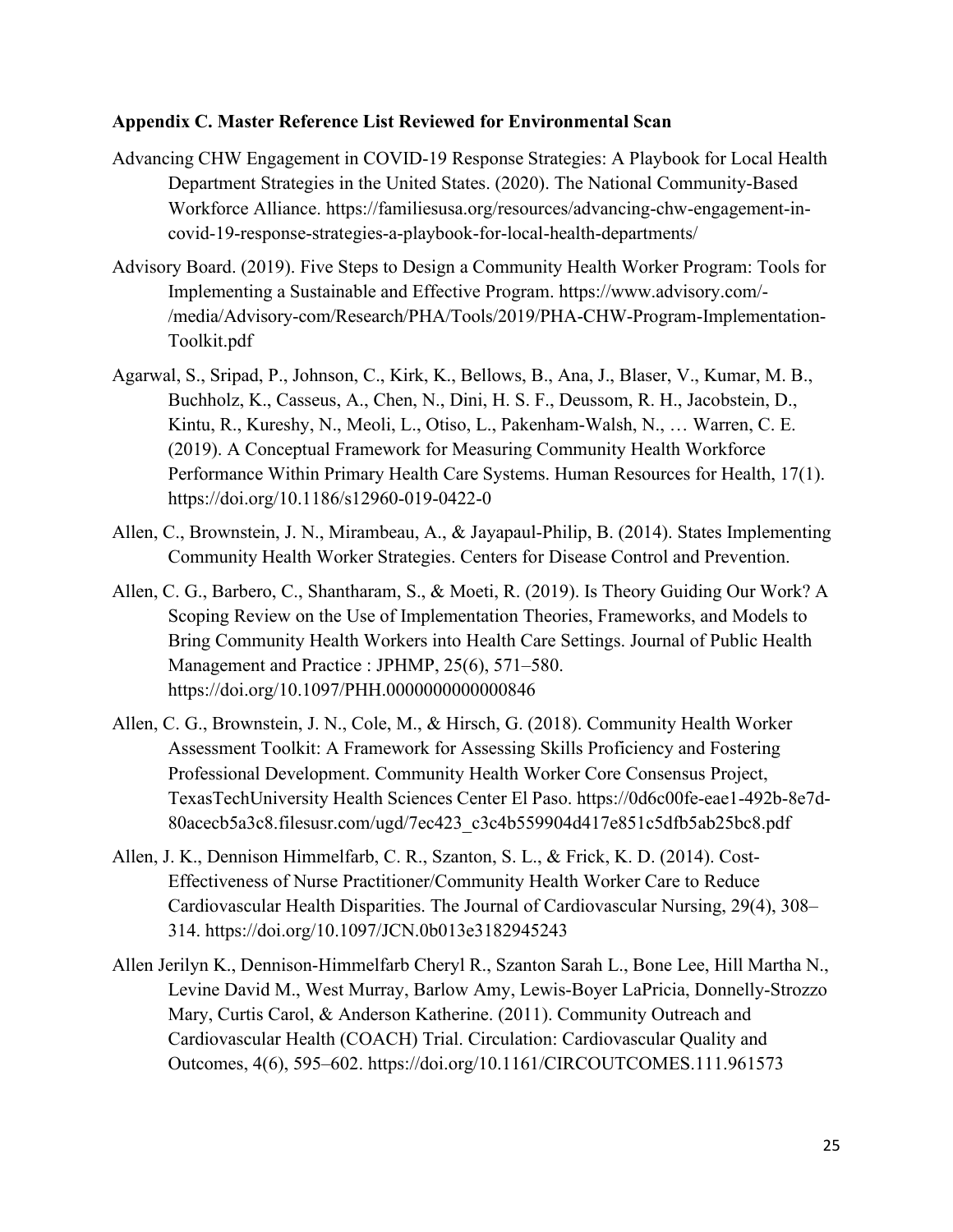- American Public Health Association. (2020). Community Health Workers. https:/[/www.apha.org/apha-communities/member-sections/community-health-workers](http://www.apha.org/apha-communities/member-sections/community-health-workers)
- Andrews, J. O., Mueller, M., Dooley, M., Newman, S. D., Magwood, G. S., & Tingen, M. S. (2016). Effect of a Smoking Cessation Intervention for Women in Subsidized Neighborhoods: A Randomized Controlled Trial. Preventive Medicine, 90, 170–176. https://doi.org/10.1016/j.ypmed.2016.07.008
- Andrews, J. O., Tingen, M. S., Jarriel, S. C., Caleb, M., Simmons, A., Brunson, J., Mueller, M., Ahluwalia, J. S., Newman, S. D., Cox, M. J., Magwood, G., & Hurman, C. (2012). Application of a CBPR Framework to Inform a Multi-Level Tobacco Cessation Intervention in Public Housing Neighborhoods. American Journal of Community Psychology, 50(0), 129–140. https://doi.org/10.1007/s10464-011-9482-6
- Anthony, S., Gowler, R., Hirsch, G., & Wilkinson, G. (2009). Community Health Workers in Massachusetts: Improving Health Care and Public Health (p. 121). http[s://ww](http://www.mass.gov/doc/community-health-workers-in-massachusetts-improving-)w[.mass.gov/doc/community-health-workers-in-massachusetts-improving](http://www.mass.gov/doc/community-health-workers-in-massachusetts-improving-)health-care-and-public-health-0/download
- Apter, A. J., Bryant-Stephens, T., Morales, K. H., Wan, F., Hardy, S., Reed-Wells, S., Dominguez, M., Gonzalez, R., Mak, N., Nardi, A., Park, H., Howell, J. T., & Localio, R. (2015). Using IT to Improve Access, Communication, and Asthma in African American and Hispanic/Latino Adults: Rationale, Design, and Methods of a Randomized Controlled Trial. Contemporary Clinical Trials, 44, 119–128. https://doi.org/10.1016/j.cct.2015.08.001
- Arizona Prevention Research Center. (2014). National Community Health Worker Advocacy Survey: 2014. Zuckerman College of Public Health, University of Arizona. <http://www.institutephi.org/wp-content/uploads/2014/08/survey-of-Community-Health->Workers.pdf
- Arvey, S. R., & Fernandez, M. E. (2012). Identifying the Core Elements of Effective Community Health Worker Programs: A Research Agenda. American Journal of Public Health, 102(9), 1633–1637. https://doi.org/10.2105/AJPH.2012.300649
- Association of State and Territorial Health Officials (ASTHO). (2021). Ever-Changing Picture: State Approaches to CHW Certification. Astho. http[s://ww](http://www.astho.org/Programs/Clinical-to-Community-Connections/Documents/Map-)w[.astho.org/Programs/Clinical-to-Community-Connections/Documents/Map](http://www.astho.org/Programs/Clinical-to-Community-Connections/Documents/Map-)of-State-Approaches-to-CHW-Certification/.
- Association of State and Territorial Health Officials (ASTHO), & National Association of Community Health Workers (NACHW). (n.d.). Community Health Workers: Evidence of Their Effectiveness. ASTHO. http[s://ww](http://www.astho.org/Programs/Clinical-to-Community-)w[.astho.org/Programs/Clinical-to-Community-](http://www.astho.org/Programs/Clinical-to-Community-)Connections/Documents/CHW-Evidence-of-Effectiveness/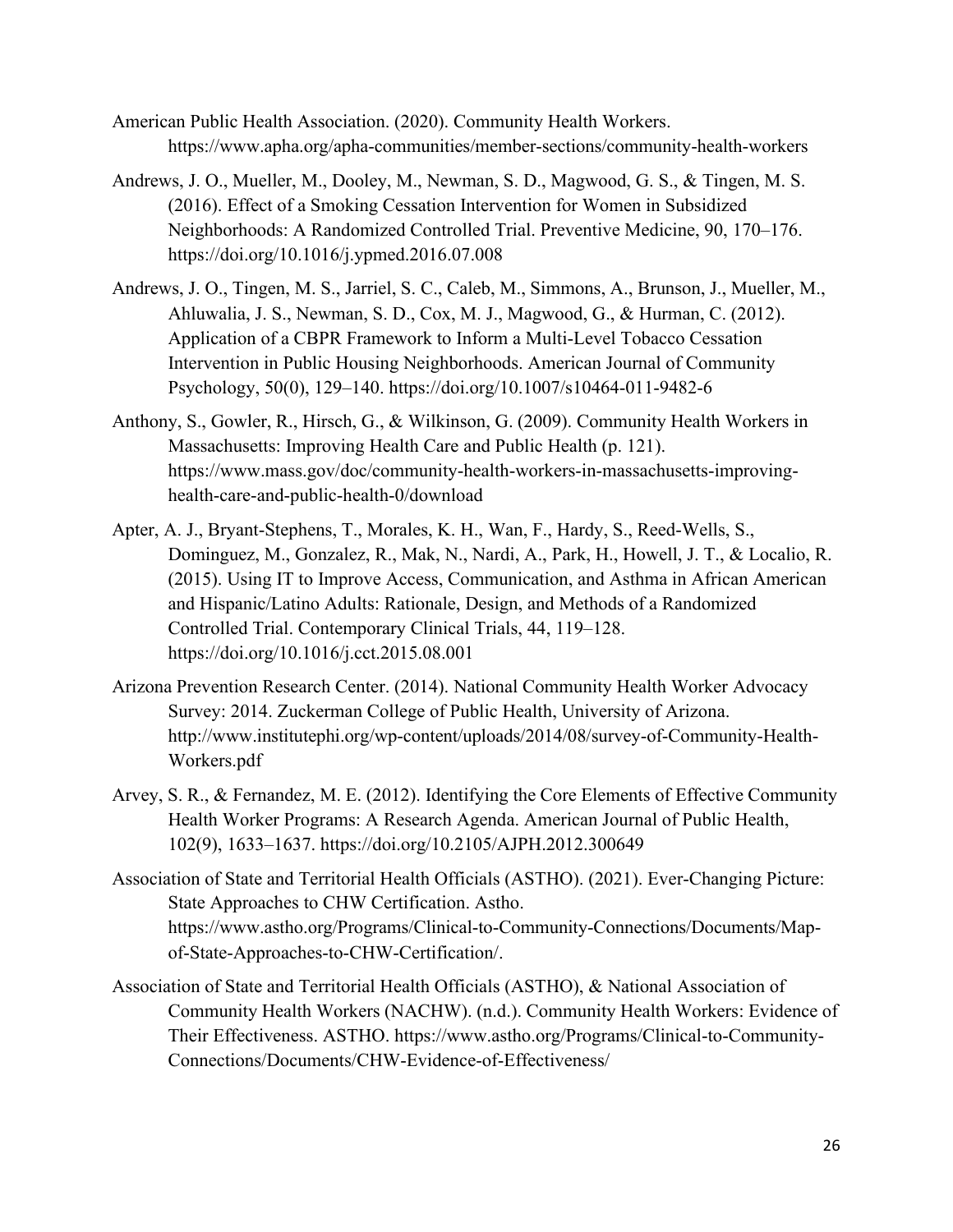- Ballard, M., Bancroft, E., Nesbit, J., Johnson, A., Holeman, I., Foth, J., Rogers, D., Yang, J., Nardella, J., Olsen, H., Raghavan, M., Panjabi, R., Alban, R., Malaba, S., Christiansen, M., Rapp, S., Schechter, J., Aylward, P., Rogers, A., … Palazuelos, D. (2020). Prioritising the Role of Community Health Workers in the COVID-19 Response. BMJ Global Health, 5(6), e002550. https://doi.org/10.1136/bmjgh-2020-002550
- Ballard, M., Bonds, M., Burey, J.-A., Forth, J., Fiori, K., Holeman, I., Johnson, A., Malaba, S., Palazuelos, D., Raghavan, M., Rogers, A., Schwarz, R., Furth, R., Lyons, J., Dini, H. S. F., Pfaffmann Zambruni, J., Jacobs, T., & Kureshy, N. (2018). Community Health Worker Assessment and Improvement Matrix (CHW AIM): Updated Program Functionality Matrix for Optimizing Community Health Programs. USAID, UNICEF, Communtiy Health Impact Coalition, and Inititiatives Inc. https://static1.squarespace.com/static/5a0507ca6f4ca346d3a11552/t/5c10f3f24d7a9cec04 5e0284/1544614899673/CHW+AIM+Updated+Program+Functionality+Matrix\_Dec-2018.pdf
- Ballard, M., & Schwarz, R. (2019). Employing Practitioner Expertise in Optimizing Community Healthcare Systems. Healthcare, 7(3), 100334. https://doi.org/10.1016/j.hjdsi.2018.08.003
- Ballard, M., Schwarz, R., Johnson, A., Church, S., Palazuelos, D., McCormick, L., Sall, E., & Fiori, K. (2017). Practitioner Expertise to Optimize Community Health Systems: Harness Operational Insight. 36. https://chwcentral.org/wp-content/uploads/2018/01/Practitioner-Expertise-to-Optimise-Community-Health-Systems-Harnessing-Operational-Insight.pdf
- Ballester, G. (2005). Community Health Workers: Essential to Improving Health in Massachusetts Findings from the Massachusetts Community Health Worker Survey. Division of Primary Care and Health Access Bureau of Family and Community Health Center for Community Health Massachusetts Department of Public Health. https://archives.lib.state.ma.us/bitstream/handle/2452/616740/ocn970347515.pdf?sequen ce=1&isAllowed=y
- Barsky, J., Hunter, R., McAllister, C., Yeates, K., Campbell, N., Liu, P., Perkins, N., Hua-Stewart, D., Maar, M. A., & Tobe, S. W. (2019). Analysis of the Implementation, User Perspectives, and Feedback From a Mobile Health Intervention for Individuals Living With Hypertension (DREAM-GLOBAL): Mixed Methods Study. JMIR MHealth and UHealth, 7(12). https://doi.org/10.2196/12639
- Berman, P. A., Gwatkin, D. R., & Burger, S. E. (1987). Community-Based Health Workers: Head Start or False Start Towards Health for All? Social Science & Medicine, 25(5), 443–459. https://doi.org/10.1016/0277-9536(87)90168-7
- Bey, A., Brill, A., Porchia-Albert, C., Gradilla, M., & Strauss, N. (2019). Advancing Birth Justice: Community-Based Doula Models as a Standard of Care for Ending Racial Disparities (p. 33). Ancient Song Doula Services; Village Birth International; Every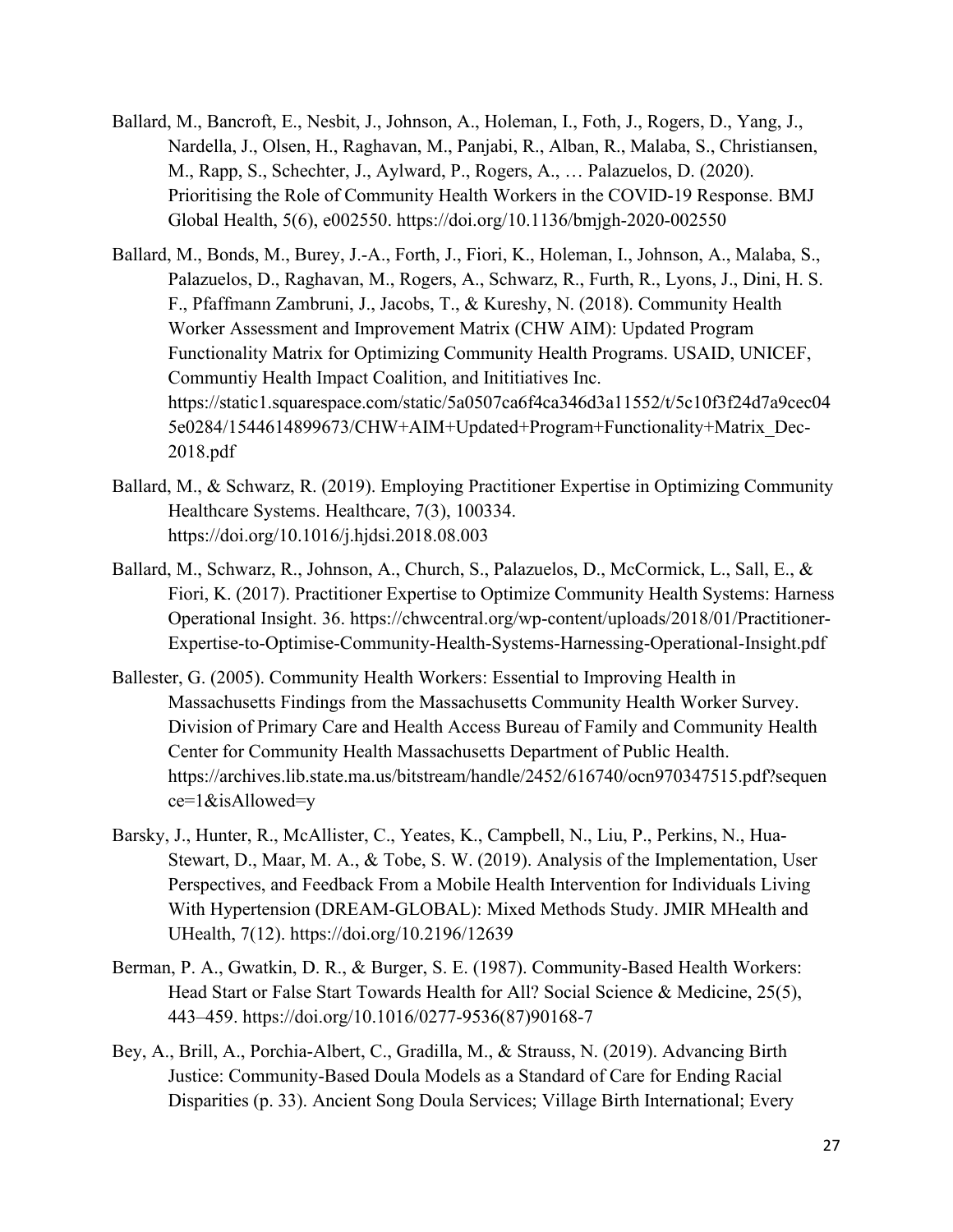Mother Countys. https://b5c19f22-2ef4-49b4-94b0- 7621fdb5dbba.filesusr.com/ugd/f36f23\_7d936f97617a4e34aaddd8a052ac1de6.pdf

- Boulware, L. E., Ephraim, P. L., Hill-Briggs, F., Roter, D. L., Bone, L. R., Wolff, J. L., Lewis-Boyer, L., Levine, D. M., Greer, R. C., Crews, D. C., Gudzune, K. A., Albert, M. C., Ramamurthi, H. C., Ameling, J. M., Davenport, C. A., Lee, H.-J., Pendergast, J. F., Wang, N.-Y., Carson, K. A., … Cooper, L. A. (2020). Hypertension Self-management in Socially Disadvantaged African Americans: the Achieving Blood Pressure Control Together (ACT) Randomized Comparative Effectiveness Trial. Journal of General Internal Medicine, 35(1), 142–152. https://doi.org/10.1007/s11606-019-05396-7
- Bresciani, M. (2015). Trusted Voices: The Role of Community Health Workers in Health System Transformation. Community Catalyst. https://linkinghub.elsevier.com/retrieve/pii/S0969476511700376
- Bridgeman-Bunyoli, A., Mitchell, S. R., Bin Abdullah, A. M., Schwoeffermann, T., Phoenix, T., Goughnour, C., Hines-Norwood, R., & Wiggins, N. (2015). "It's In My Veins": Exploring the Role of an Afrocentric, Popular Education-Based Training Program in the Empowerment of African American and African Community Health Workers in Oregon. The Journal of Ambulatory Care Management, 38(4), 297–308. https://doi.org/10.1097/JAC.0000000000000112
- Brooks, B. A., Davis, S., Frank-Lightfoot, L., Kulbock, P. A., Poree, S., & Sgarlata, L. (2018). Building a Community Health Worker Program: The Key to Better Care, Better Outcomes, & Lower Costs. CommunityHealth Works. http[s://ww](http://www.aha.org/system/files/2018-10/2018-chw-program-manual-toolkit.pdf)w[.aha.org/system/files/2018-10/2018-chw-program-manual-toolkit.pdf](http://www.aha.org/system/files/2018-10/2018-chw-program-manual-toolkit.pdf)
- Brown, O., Kangovi, S., Wiggins, N., & Alvarado, and C. S. (2020). Supervision Strategies and Community Health Worker Effectiveness in Health Care Settings. NAM Perspectives. https://doi.org/10.31478/202003c
- Brownstein, J. N., Chowdhury, F. M., Norris, S. L., Horsley, T., Jack, L., Zhang, X., & Satterfield, D. (2007). Effectiveness of Community Health Workers in the Care of People with Hypertension. American Journal of Preventive Medicine, 32(5), 435–447. https://doi.org/10.1016/j.amepre.2007.01.011
- Brownstein, J. N., Hirsch, G. R., Rosenthal, E. L., & Rush, C. H. (2011). Community Health Workers "101" for Primary Care Providers and Other Stakeholders in Health Care Systems. The Journal of Ambulatory Care Management, 34(3), 210–220. https://doi.org/10.1097/JAC.0b013e31821c645d
- C3 Project. (2018). C3 Project CHW Roles and Competencies Review Checklist. The Community Health Worker Core Consensus (C3) Project. https://0d6c00fe-eae1-492b-8e7d-80acecb5a3c8.filesusr.com/ugd/7ec423\_cb744c7b87284c75af7318614061c8ec.pdf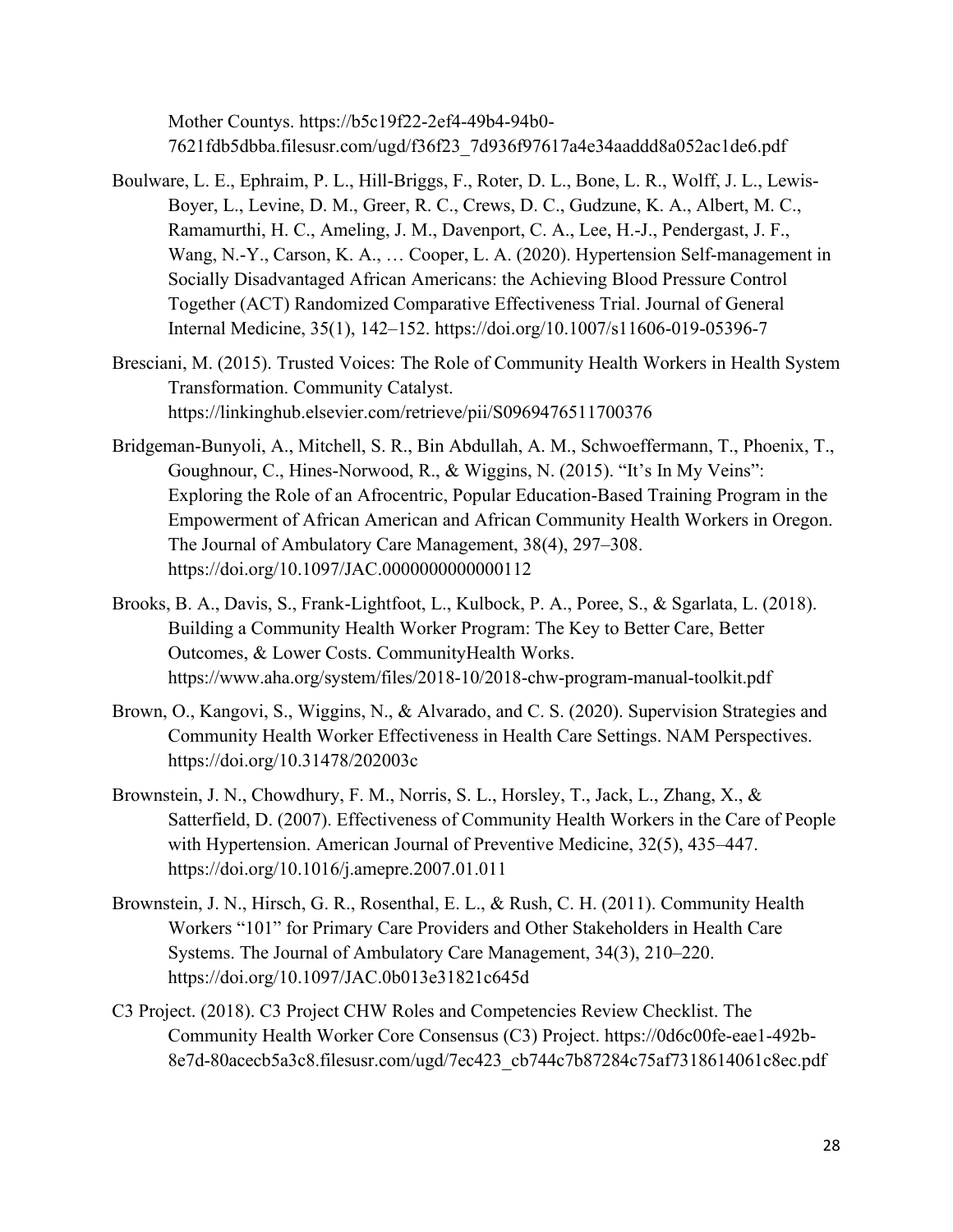- Campbell, J. D., Brooks, M., Hosokawa, P., Robinson, J., Song, L., & Krieger, J. (2015). Community Health Worker Home Visits for Medicaid-Enrolled Children With Asthma: Effects on Asthma Outcomes and Costs. American Journal of Public Health, 105(11), 2366–2372. https://doi.org/10.2105/AJPH.2015.302685
- Carrasco, H., Napier, H., Giber, D., Kang, S., Aguerreberre, M., Hing, M., Silva, V. S. T. M., Montaño, M., Perry, H., & Palazuelos, D. (2019). Accompanimeter 1.0: Creation and Initial Field Testing of a Tool to Assess the Extent to which the Principles and Building Blocks of Accompaniment Are Present in Community Health Worker Programs. Global Health Action, 12(1), 1699348. https://doi.org/10.1080/16549716.2019.1699348
- Carrasquillo, O., Lebron, C., Alonzo, Y., Li, H., Chang, A., & Kenya, S. (2017). Effect of a Community Health Worker Intervention Among Latinos With Poorly Controlled Type 2 Diabetes. JAMA Internal Medicine, 177(7), 948–954. https://doi.org/10.1001/jamainternmed.2017.0926
- Carrasquillo, O., Seay, J., Amofah, A., Pierre, L., Alonzo, Y., McCann, S., Gonzalez, M., Trevil, D., Koru-Sengul, T., & Kobetz, E. (2018). HPV Self-Sampling for Cervical Cancer Screening Among Ethnic Minority Women in South Florida: a Randomized Trial. Journal of General Internal Medicine, 33(7), 1077–1083. https://doi.org/10.1007/s11606-018- 4404-z
- CDC. (2019, February 28). Background on Statewide CHW Certification. Centers for Disease Control and Prevention. https:/[/www.cdc.gov/dhdsp/pubs/toolkits/chw-ta](http://www.cdc.gov/dhdsp/pubs/toolkits/chw-ta-)background.htm
- Centers for Medicare & Medicaid Services. (2018). Guide to Reducing Disparities in Readmissions (p. 29). https:/[/www.cms.gov/About-CMS/Agency-](http://www.cms.gov/About-CMS/Agency-)Information/OMH/Downloads/OMH\_Readmissions\_Guide.pdf
- Chaidez, V., Palmer-Wackerly, A. L., & Trout, K. E. (2018). Community Health Worker Employer Survey: Perspectives on CHW Workforce Development in the Midwest. Journal of Community Health, 43(6), 1145–1154. https://doi.org/10.1007/s10900-018- 0533-x
- Chang, A., Patberg, E., Cueto, V., Li, H., Singh, B., Kenya, S., Alonzo, Y., & Carrasquillo, O. (2018). Community Health Workers, Access to Care, and Service Utilization Among Florida Latinos: A Randomized Controlled Trial. American Journal of Public Health, 108(9), 1249–1251. https://doi.org/10.2105/AJPH.2018.304542
- CHW Common Indicators Project. (n.d.). Michigan Community Health Workers Association (MiCHWA). Retrieved March 5, 2021, from https:/[/www.michwa.org/news/common](http://www.michwa.org/news/common-)indicators-project
- CHW Core Consensus Project. (n.d.). The Community Health Worker Core Consensus Project (C3 Project). Retrieved March 5, 2021, from https:/[/www.c3project.org](http://www.c3project.org/)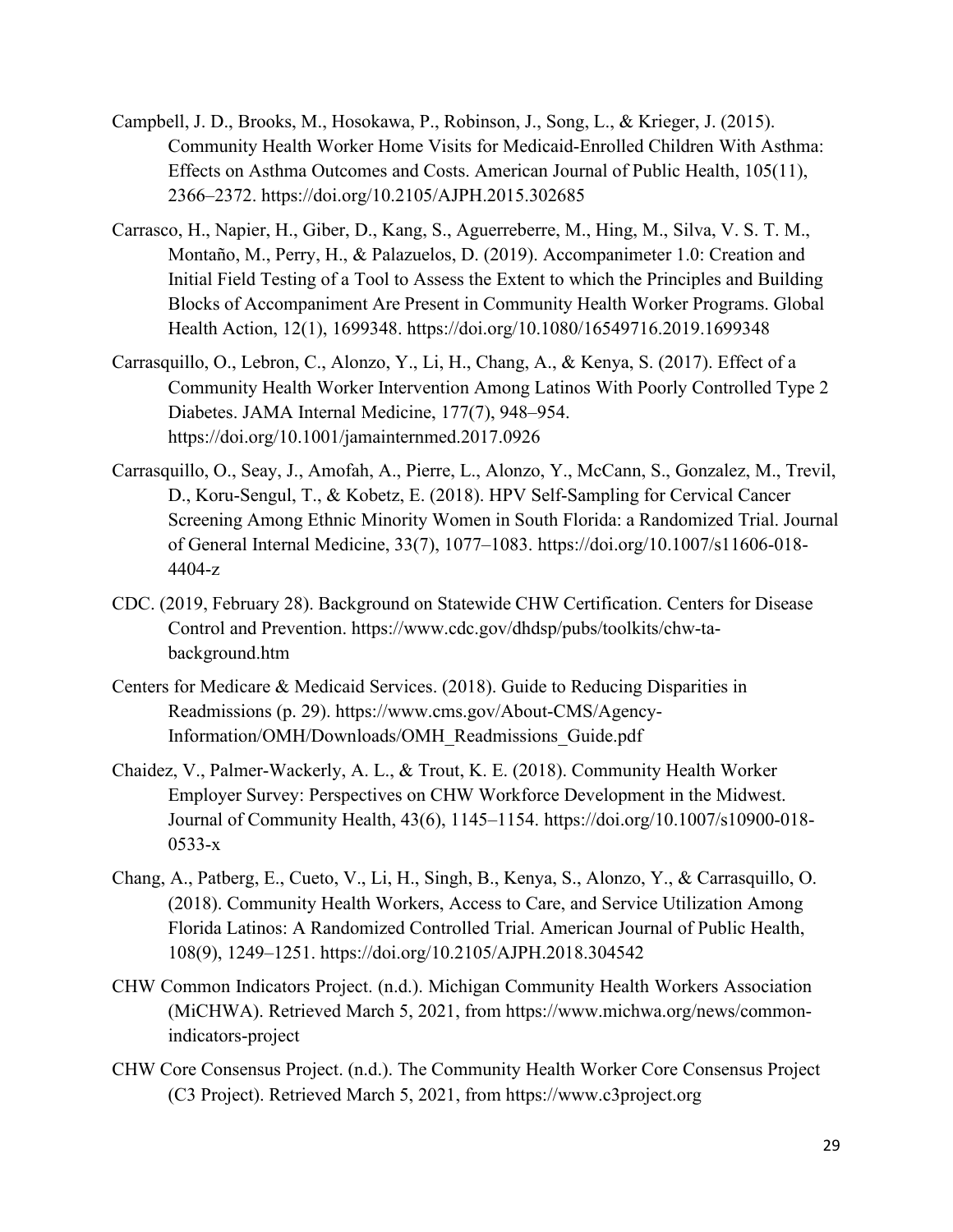- Cole, H., Thompson, H. S., White, M., Browne, R., Trinh-Shevrin, C., Braithwaite, S., Fiscella, K., Boutin-Foster, C., & Ravenell, J. (2017). Community-Based, Preclinical Patient Navigation for Colorectal Cancer Screening Among Older Black Men Recruited From Barbershops: The MISTER B Trial. American Journal of Public Health, 107(9), 1433– 1440. https://doi.org/10.2105/AJPH.2017.303885
- Colombari Figueroa, S., Rosas, L. G., Stafford, R. S., & Heaney, C. A. (2018). The Effect of a Behavioral Weight-Loss Intervention on Depressive Symptoms among Latino Immigrants in a Randomized Controlled Trial. Journal of Immigrant and Minority Health, 20(5), 1182–1189. https://doi.org/10.1007/s10903-017-0663-8
- Cometto, G., Ford, N., Pfaffman-Zambruni, J., Akl, E. A., Lehmann, U., McPake, B., Ballard, M., Kok, M., Najafizada, M., Olaniran, A., Ajuebor, O., Perry, H. B., Scott, K., Albers, B., Shlonsky, A., & Taylor, D. (2018). Health Policy and System Support to Optimise Community Health Worker Programmes: An Abridged WHO Guideline. The Lancet Global Health, 6(12), e1397–e1404. https://doi.org/10.1016/S2214-109X(18)30482-0
- Community Health Representative (CHR) | Programs & Services. (n.d.). [Government]. Indian Health Service. Retrieved February 3, 2021, from https:/[/www.ihs.gov/oklahomacity/programsservices/chr/](http://www.ihs.gov/oklahomacity/programsservices/chr/)
- Community Health Worker (CHW) Toolkit | CDC. (2019, June 18). https:/[/www.cdc.gov/dhdsp/pubs/toolkits/chw-toolkit.htm](http://www.cdc.gov/dhdsp/pubs/toolkits/chw-toolkit.htm)
- Community Health Worker National Workforce Study. (2007). U.S. Department of Health and Human Services.
- Community Health Worker Survey Summary and Highlights (p. 2). (2018). Nebraska Department of Health and Human Services.
- Community Health Workers. (2017, September 6). The Guide to Community Preventive Services (The Community Guide). https:/[/www.thecommunityguide.org/content/community-health-workers](http://www.thecommunityguide.org/content/community-health-workers)
- Community Health Workers: A Review of Program Evolution, Evidence on Effectiveness and Value, and Status of Workforce Development in New England. (2013). The Institute for Clinical and Economic Review. [http://icer-review.org/wp](http://icer-review.org/wp-)content/uploads/2011/04/CHW-Draft-Report-05-24-13-MASTER1.pdf
- Crigler, L., Gergen, J., & Perry, H. (2013). Supervision of Community Health Workers. USAID Maternal and Child Health Integrated Program. http[s://ww](http://www.mchip.net/sites/default/files/mchipfiles/09_CHW_Supervision.pdf)w[.mchip.net/sites/default/files/mchipfiles/09\\_CHW\\_Supervision.pdf](http://www.mchip.net/sites/default/files/mchipfiles/09_CHW_Supervision.pdf)
- Crigler, L., Hill, K., Furth, R., & Bjerregaard, D. (2013). Community Health Worker Assessment and Improvement Matrix (CHW AIM): A Toolkit for Improving CHW Programs and Services. USAID. https://chwcentral.org/wp-content/uploads/2013/10/CHW-AIM-Toolkit\_Revision\_Sept13\_1.pdf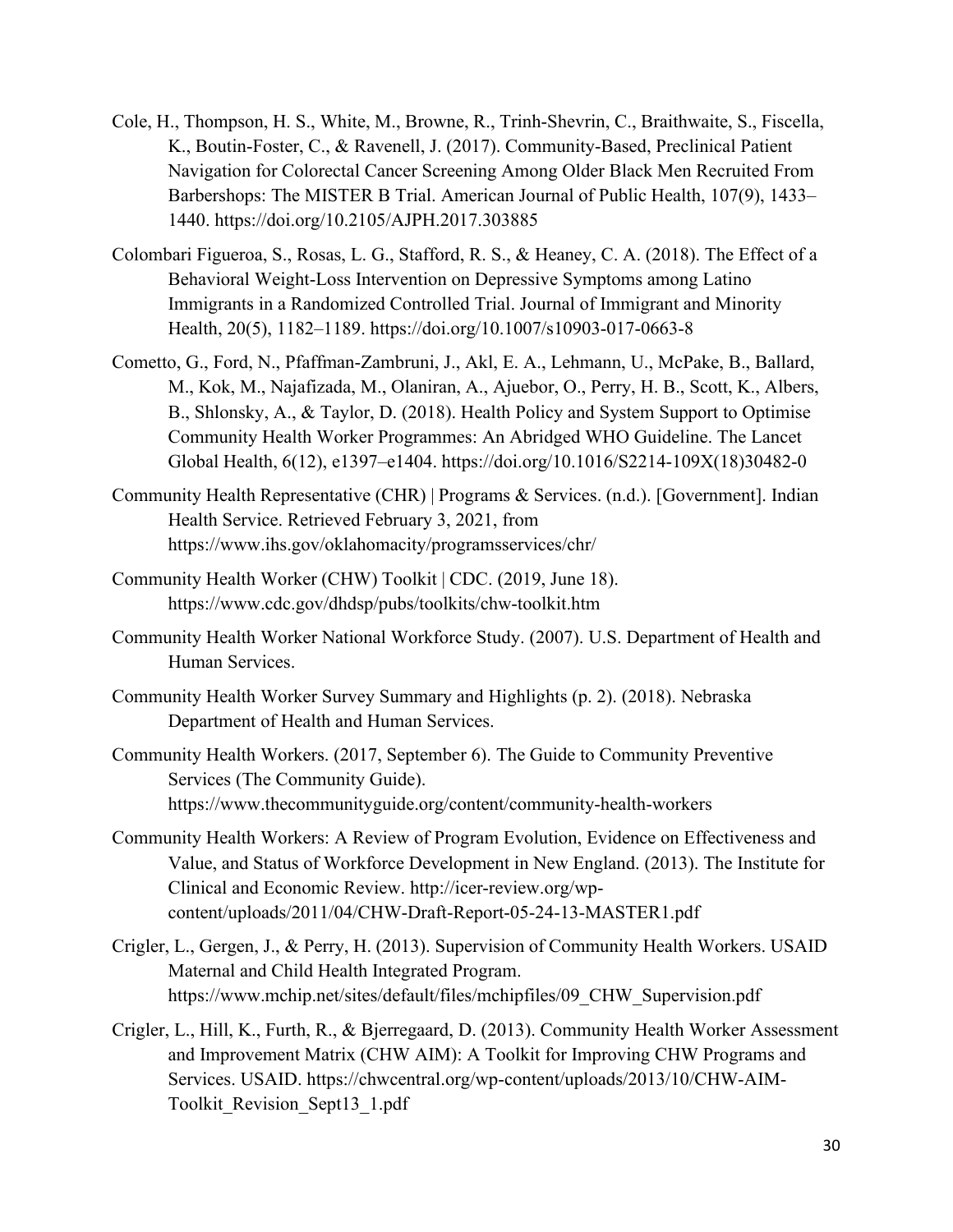- Damio, G., Ferraro, M., London, K., Pérez-Escamilla, R., & Wiggins, N. (2017). Addressing Social Determinants of Health through Community Health Workers: A Call to Action [Policy Brief]. Hispanic Health Council. http[s://ww](http://www.cthealth.org/wp-)w[.cthealth.org/wp](http://www.cthealth.org/wp-)content/uploads/2018/01/HHC-CHW-SDOH-Policy-Briefi-1.30.18.pdf
- Division for Heart Disease and Stroke Prevention. (2017). What Evidence Supports State Laws to Establish Community Health Worker Scope of Practice and Certification? (p. 14). Centers for Disease Control and Prevention.
- Drieling, R. L., Ma, J., & Stafford, R. S. (2011). Evaluating Clinic and community-Based Lifestyle Interventions for Obesity Reduction in a Low-Income Latino Neighborhood: Vivamos Activos Fair Oaks Program. BMC Public Health, 11, 98. https://doi.org/10.1186/1471-2458-11-98
- Edlind, M., Mitra, N., Grande, D., Barg, F. K., Carter, T., Turr, L., Glanz, K., Long, J., & Kangovi, S. (2018). Why Effective Interventions Don't Work for All Patients: Exploring Variation in Response to a Chronic Disease Management Intervention. Medical Care, 56(8), 719–726. https://doi.org/10.1097/MLR.0000000000000939
- Farrar, B., Morgan, J. C., Chuang, E., & Konrad, T. R. (2011). Growing Your Own: Community Health Workers and Jobs to Careers. The Journal of Ambulatory Care Management, 34(3), 234–246. https://doi.org/10.1097/JAC.0b013e31821c6408
- Frymus, D., Kok, M., de Koning, K., & Quain, E. (2013). Knowledge Gaps and a Need Based Global Research Agenda by 2015 (p. 18). Global Health Workforce Alliance. https:/[/www.who.int/workforcealliance/knowledge/resources/knowledge\\_gaps/en/](http://www.who.int/workforcealliance/knowledge/resources/knowledge_gaps/en/)
- Garfield, C., & Kangovi, S. (2019, May 10). Integrating Community Health Workers Into Health Care Teams Without Coopting Them | Health Affairs. http[s://ww](http://www.healthaffairs.org/do/10.1377/hblog20190507.746358/full/)w[.healthaffairs.org/do/10.1377/hblog20190507.746358/full/](http://www.healthaffairs.org/do/10.1377/hblog20190507.746358/full/)
- Gary, T. L., Batts-Turner, M., Yeh, H.-C., Hill-Briggs, F., Bone, L. R., Wang, N.-Y., Levine, D. M., Powe, N. R., Saudek, C. D., Hill, M. N., McGuire, M., & Brancati, F. L. (2009). The Effects of a Nurse Case Manager and a Community Health Worker Team on Diabetic Control, Emergency Department Visits, and Hospitalizations Among Urban African Americans With Type 2 Diabetes Mellitus. Archives of Internal Medicine, 169(19), 1788–1794. https://doi.org/10.1001/archinternmed.2009.338
- Gary, T. L., Bone, L. R., Hill, M. N., Levine, D. M., McGuire, M., Saudek, C., & Brancati, F. L. (2003). Randomized Controlled Trial of the Effects of nurse Case Manager and Community Health Worker Interventions on Risk Factors for diabetes-Related Complications in Urban African Americans. Preventive Medicine, 37(1), 23–32. https://doi.org/10.1016/s0091-7435(03)00040-9
- George, C., & Kolawole, O. (2019, October 28). Battling Burnout: Self-Care and Organizational Tools to Increase Community Health Worker Retention and Satisfaction. Health Leads.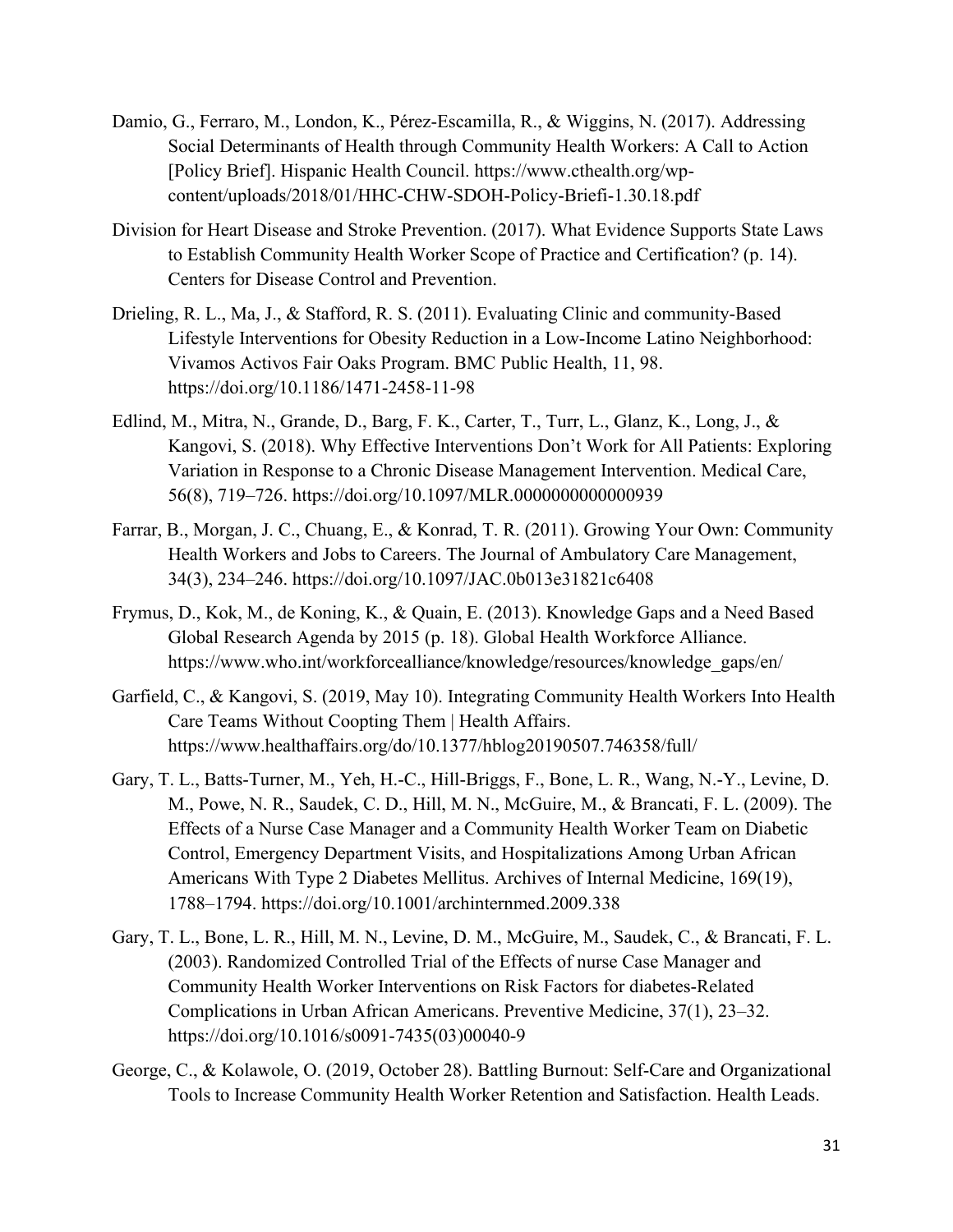https://healthleadsusa.org/resources/battling-burnout-self-care-and-organizational-toolsto-increase-community-health-worker-retention-and-satisfaction/

- Glenn, L. E., Nichols, M., Enriquez, M., & Jenkins, C. (2020). Impact of a Community-Based Approach to Patient Engagement in Rural, Low-Income Adults with Type 2 Diabetes. Public Health Nursing (Boston, Mass.), 37(2), 178–187. https://doi.org/10.1111/phn.12693
- Gurley-Calvez, T., & Williams, J. A. R. (2020). Where Is the Break-even Point for Community Health Workers? Using National Data and Local Programmatic Costs to Find the Breakeven Point for a Metropolitan Community Health Worker Program. Medical Care, 58(4), 314–319. https://doi.org/10.1097/MLR.0000000000001273
- Gutierrez Kapheim, M., & Campbell, J. (2014). Best Practice Guidelines for Implementing and Evaluating Community Health Worker Programs in Health Care Settings. Sinai Urban Health Institute. http[s://ww](http://www.sinai.org/sites/default/files/SUHI%20Best%20Practice%20Guidelines%20fo)w[.sinai.org/sites/default/files/SUHI%20Best%20Practice%20Guidelines%20fo](http://www.sinai.org/sites/default/files/SUHI%20Best%20Practice%20Guidelines%20fo) r%20CHW%20Programs.pdf
- Haaland, A., & Vlassoff, C. (2001). Introducing Health Workers for Change: From Transformation Theory to Health Systems in Developing Countries. Health Policy and Planning, 16(Suppl. 1), 1–6. https://doi.org/10.1093/heapol/16.suppl\_1.1
- Hill, M. N., Han, H.-R., Dennison, C. R., Kim, M. T., Roary, M. C., Blumenthal, R. S., Bone, L. R., Levine, D. M., & Post, W. S. (2003). Hypertension Care and Control in Underserved Urban African American Men: Behavioral and Physiologic Outcomes at 36 Months\*: American Journal of Hypertension, 16(11), 906–913. https://doi.org/10.1016/S0895- 7061(03)01034-3
- Horton, L. A., Ayala, G. X., Slymen, D. J., Ibarra, L., Hernandez, E., Parada, H., Rock, C. L., Arredondo, E. M., & Elder, J. P. (2018). A Mediation Analysis of Mothers' Dietary Intake: The Entre Familia: Reflejos de Salud Randomized Controlled Trial. Health Education & Behavior, 45(4), 501–510. https://doi.org/10.1177/1090198117742439
- Hostetter, M., & Klein, S. (2020a). Building Partnerships to Improve Health in the Rural South: CareSouth Carolina (Primary Care for Low-Income Populations). Commonwealth Fund. https://doi.org/10.26099/0tcn-ym47
- Hostetter, M., & Klein, S. (2020b). How New Mexico's Community Health Workers Help Meet Patient Needs | Commonwealth Fund (Primary Care for Low-Income Populations). Commonwealth Fund. https://doi.org/10.26099/5hwn-dh28
- Ibe, C. A., Wilson, L. M., Brodine, J., Monroe, D., Boonyasai, R. T., Meza, B., Tschudy, M. M., McArthur, K., & Robinson, K. A. (2020a). Impact of Community Health Worker Certification on Workforce and Service Delivery for Asthma and Other Selected Chronic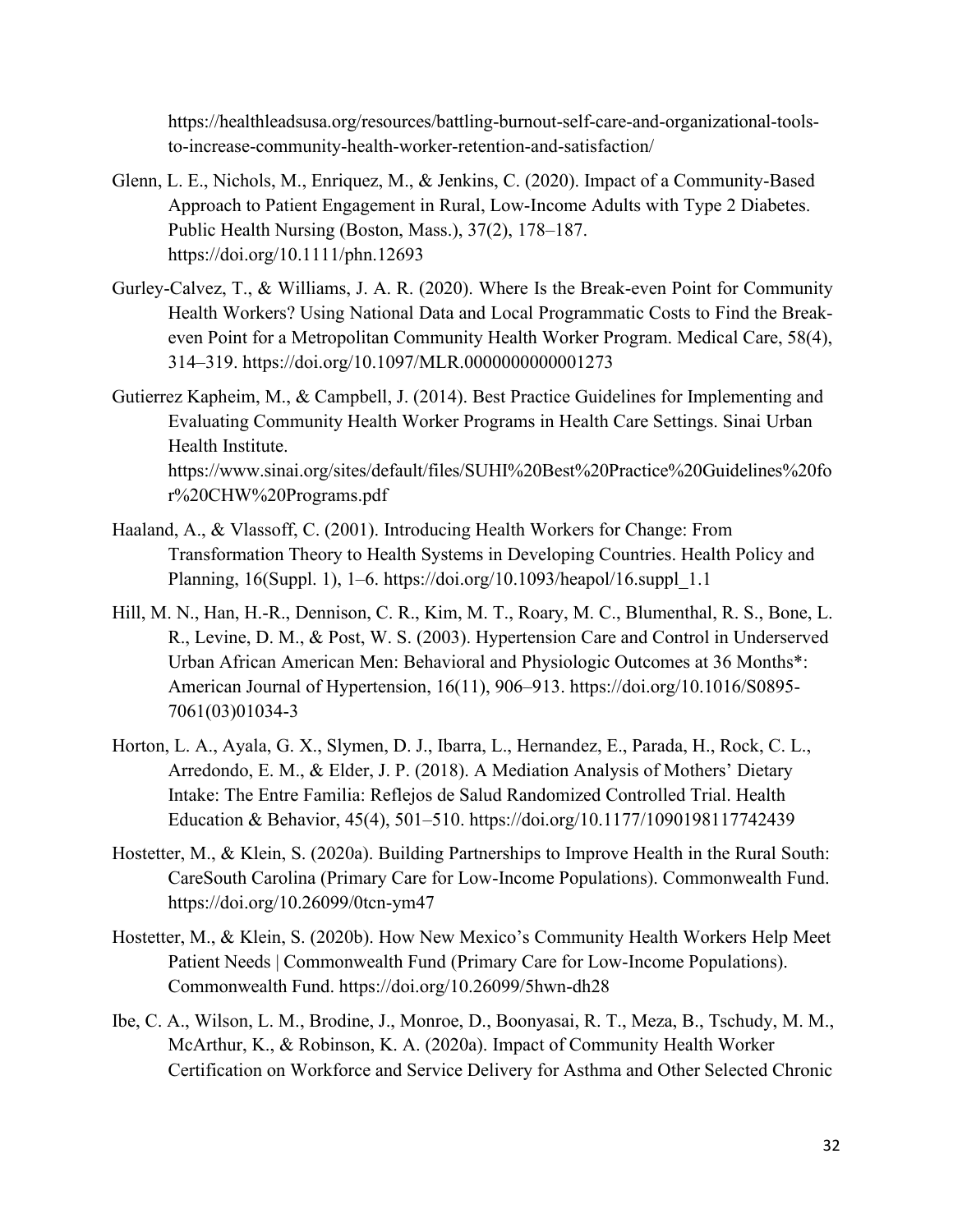Diseases. Agency for Healthcare Research and Quality (AHRQ). https://doi.org/10.23970/AHRQEPCTB34

- Integrating Community Health Workers on Quality Improvement Teams: Lessons from the Field. (2020). Health Leads. [http://healthleadsusa.org/wp](http://healthleadsusa.org/wp-)content/uploads/2020/01/Integrating-Community-Health-Workers-on-Quality-Improvement-Teams-Final.pdf?pdf=Download-Report
- Islam, N., Nadkarni, S., Peretz, P., Matiz, L. A., Hirsch, G., Kane, E., Collinsworth, A., Kangovi, S., Godfrey Walter, K., Hyde, J., Matos, S., Kumar, R., Lopez, P., Zhong, L., Thorpe, L., & Trin-Shevrin, C. (2016). Integration of Community Health Workers into Primary Care Health Systems: The Time for New York is Now! NYU-CUNY Prevention Research Center. https://med.nyu.edu/prevention-research/sites/default/files/preventionresearch2/NYU-CUNY%20PRC%20- %20Integration%20of%20CHWs%20into%20Primary%20Care%20Systems.pdf
- Kane, S. S., Gerretsen, B., Scherpbier, R., Dal Poz, M., & Dieleman, M. (2010). A Realist Synthesis of Randomised Control Trials Involving Use of Community Health Workers for Delivering Child Health Interventions in Low and Middle Income Countries. BMC Health Services Research, 10(1). https://doi.org/10.1186/1472-6963-10-286
- Kangovi, S., & Asch, D. A. (2018). The Community Health Worker Boom. NEJM Catalyst. https://catalyst.nejm.org/doi/abs/10.1056/CAT.18.0102
- Kangovi, S., Grande, D., & Trinh-Shevrin, C. (2015). From Rhetoric to Reality Community Health Workers in Post-Reform U.S. Health Care. The New England Journal of Medicine, 372(24), 2277–2279. https://doi.org/10.1056/NEJMp1502569
- Kangovi, S., Mitra, N., Grande, D., Huo, H., Smith, R. A., & Long, J. A. (2017). Community Health Worker Support for Disadvantaged Patients with Multiple Chronic Diseases: A Randomized Clinical Trial. American Journal of Public Health, 107(10), 1660–1667. https://doi.org/10.2105/AJPH.2017.303985
- Kangovi, S., Mitra, N., Grande, D., Long, J. A., & Asch, D. A. (2020). Evidence-Based Community Health Worker Program Addresses Unmet Social Needs And Generates Positive Return On Investment. Health Affairs, 39(2), 207–213. https://doi.org/10.1377/hlthaff.2019.00981
- Kangovi, S., Mitra, N., Grande, D., White, M. L., McCollum, S., Sellman, J., Shannon, R. P., & Long, J. A. (2014). Patient-Centered Community Health Worker Intervention to improve Posthospital Outcomes: A Randomized Clinical Trial. JAMA Internal Medicine, 174(4), 535–543. https://doi.org/10.1001/jamainternmed.2013.14327
- Kangovi, S., Mitra, N., Norton, L., Harte, R., Zhao, X., Carter, T., Grande, D., & Long, J. A. (2018). Effect of Community Health Worker Support on Clinical Outcomes of Low-Income Patients Across Primary Care Facilities: A Randomized Clinical Trial. JAMA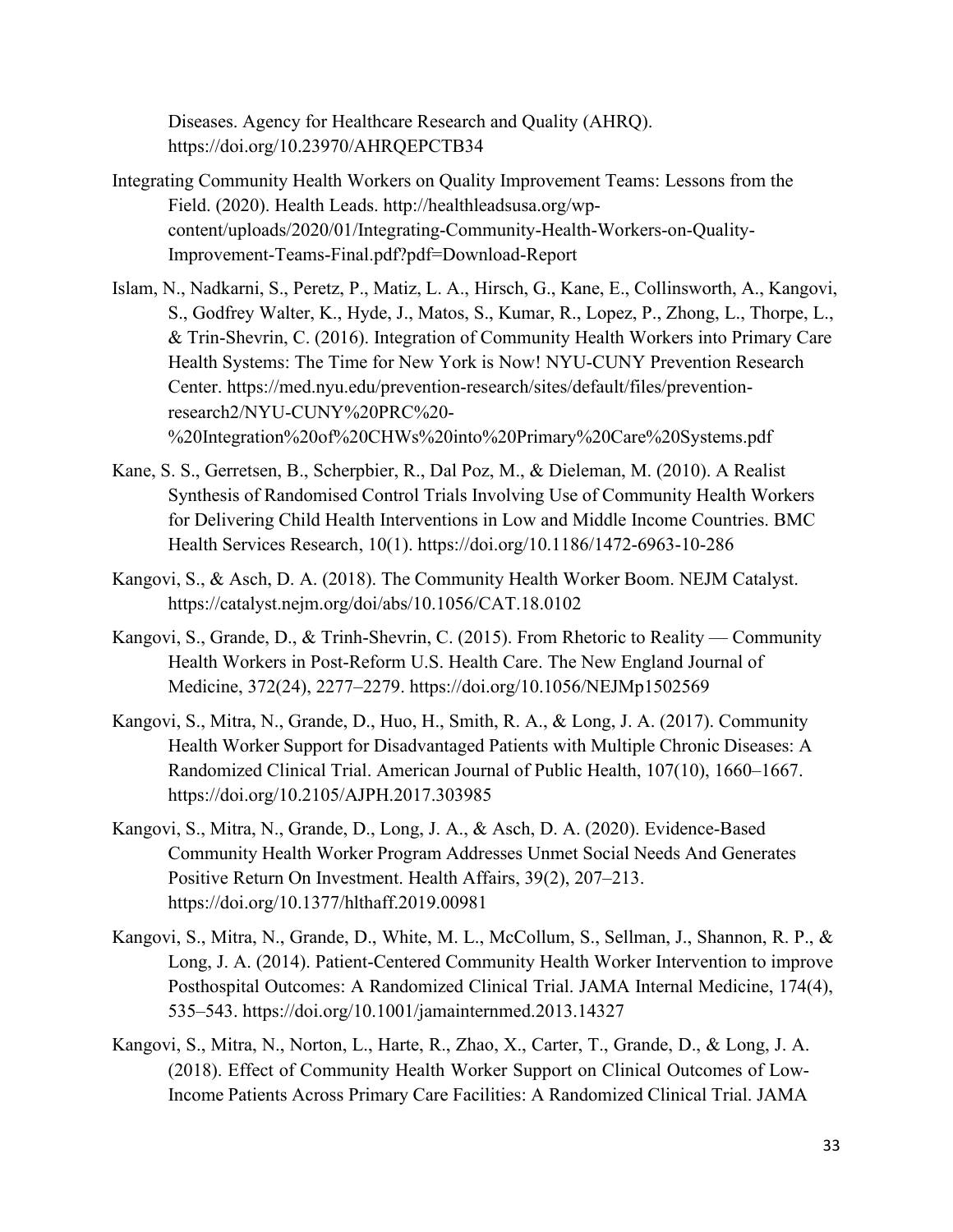Internal Medicine, 178(12), 1635–1643. https://doi.org/10.1001/jamainternmed.2018.4630

- Kangovi, S., & O'Kane, M. (2020, May 15). Community Health Workers: Developing Standards to Support These Frontline Workers During the Pandemic and Beyond. Milbank Memorial Fund. http[s://www.milbank.org/2020/05/community-health-workers](http://www.milbank.org/2020/05/community-health-workers-)developing-standards-support/
- Kenya, S., Jones, J., Arheart, K., Kobetz, E., Chida, N., Baer, S., Powell, A., Symes, S., Hunte, T., Monroe, A., & Carrasquillo, O. (2013). Using Community Health Workers to Improve Clinical Outcomes Among People Living with HIV: A Randomized Controlled Trial. AIDS and Behavior, 17(9), 2927–2934. https://doi.org/10.1007/s10461-013-0440-1
- Kenya, S., Lebron, C., Reyes Arrechea, E., & Li, H. (2014). Glucometer Use and Glycemic Control Among Hispanic Patients with Diabetes in Southern Florida. Clinical Therapeutics, 36(4), 485–493. https://doi.org/10.1016/j.clinthera.2013.12.009
- Kim, K. B., Kim, M. T., Lee, H. B., Nguyen, T., Bone, L. R., & Levine, D. (2016). Community Health Workers Versus Nurses as Counselors or Case Managers in a Self-Help Diabetes Management Program. American Journal of Public Health, 106(6), 1052–1058. https://doi.org/10.2105/AJPH.2016.303054
- Kim Yeary, K. H., Cornell, C. E., Moore, P. C., Gauss, C. H., Prewitt, T. E., & Turner, J. (2020). The WORD: Outcomes Results of a Behavioral Weight Loss Maintenance Effectiveness Trial in rural Blacks of Faith. Obesity (Silver Spring, Md.), 28(3), 510–520. https://doi.org/10.1002/oby.22717
- Klein, S., & Hostetter, M. (2015). In Focus: Integrating Community Health Workers into Care Teams. Commonwealth Fund. https:/[/www.commonwealthfund.org/publications/newsletter-article/2015/dec/focus](http://www.commonwealthfund.org/publications/newsletter-article/2015/dec/focus-)integrating-community-health-workers-care-teams
- Kobetz, E., Seay, J., Koru-Sengul, T., Bispo, J. B., Trevil, D., Gonzalez, M., Brickman, A., & Carrasquillo, O. (2018). A Randomized Trial of Mailed HPV Self-Sampling for Cervical Cancer Screening among Ethnic Minority Women in South Florida. Cancer Causes & Control : CCC, 29(9), 793–801. https://doi.org/10.1007/s10552-018-1055-7
- Krieger, J. K., Takaro, T. K., Allen, C., Song, L., Weaver, M., Chai, S., & Dickey, P. (2002). The Seattle-King County Healthy Homes Project: Implementation of a Comprehensive Approach to Improving Indoor Environmental Quality for Low-Income Children with Asthma. Environmental Health Perspectives, 110(Suppl 2), 311–322. https:/[/www.ncbi.nlm.nih.gov/pmc/articles/PMC1241178/](http://www.ncbi.nlm.nih.gov/pmc/articles/PMC1241178/)
- Krieger, J., Song, L., & Philby, M. (2015). Community Health Worker Home Visits for Adults with Uncontrolled Asthma: The HomeBASE Trial Randomized Clinical Trial. JAMA Internal Medicine, 175(1), 109. https://doi.org/10.1001/jamainternmed.2014.6353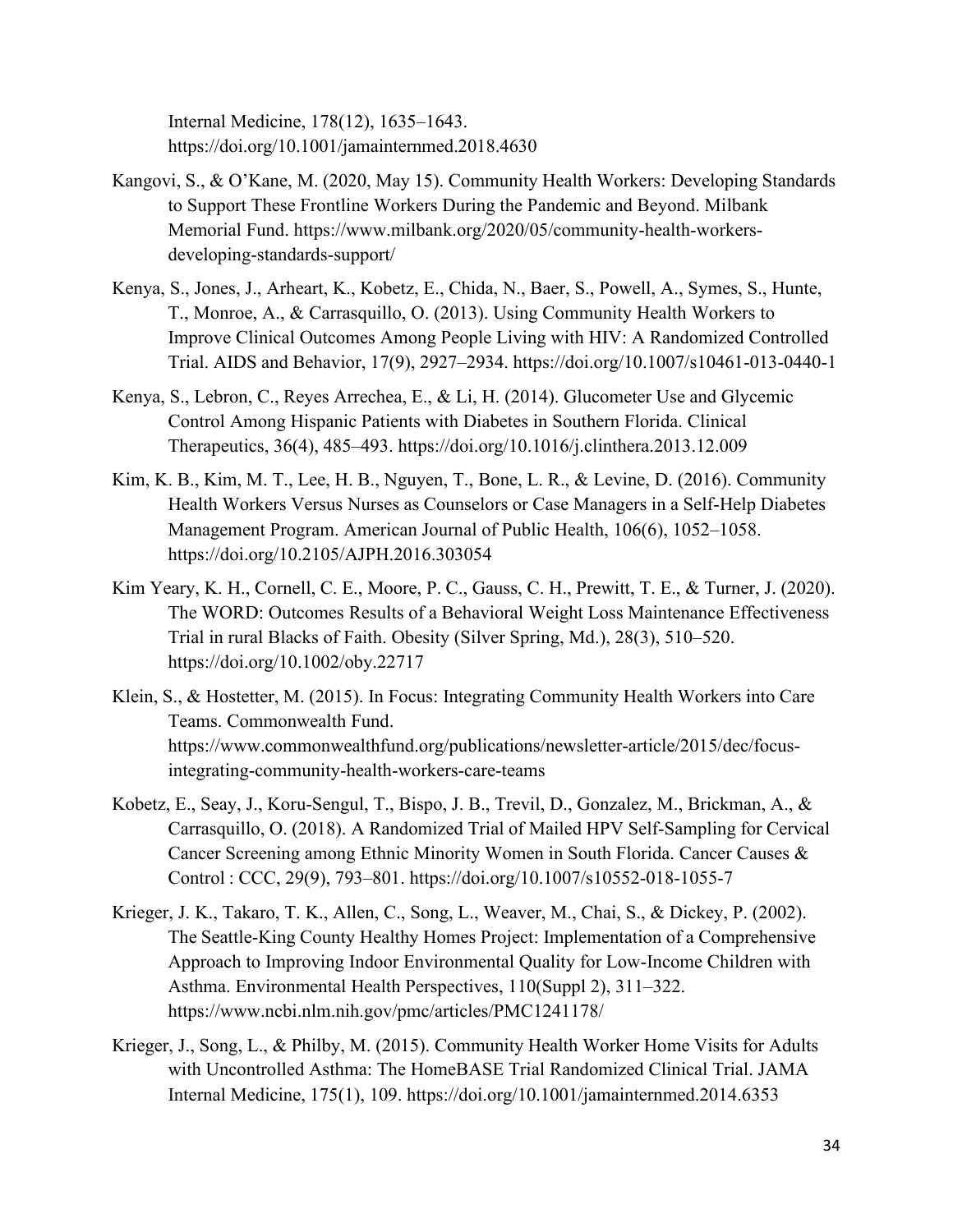- Krieger, J. W., Takaro, T. K., Song, L., & Weaver, M. (2005). The Seattle-King County Healthy Homes Project: A Randomized, Controlled Trial of a Community Health Worker Intervention to Decrease Exposure to Indoor Asthma Triggers. American Journal of Public Health, 95(4), 652–659. https://doi.org/10.2105/AJPH.2004.042994
- Lehmann, U., & Sanders, D. (2007). Community health workers: What do we know about them? The State of the Evidence on Programmes, Activities, Costs and Impact on health Outcomes of Using Community Health Workers. School of Public Health University of the Western Cape. https:/[/www.who.int/hrh/documents/community\\_health\\_workers.pdf](http://www.who.int/hrh/documents/community_health_workers.pdf)
- Lloyd, J. (2020, February 13). Supporting the Non-Traditional Health Care Workforce: Community Health Workers and Promotores. Center for Health Care Strategies. https:/[/www.chcs.org/supporting-the-non-traditional-health-care-workforce-community](http://www.chcs.org/supporting-the-non-traditional-health-care-workforce-community-)health-workers-and-promotores/
- Lloyd, J., Moses, K., & Davis, R. (2020a). Recognizing and Sustaining the Value of Community Health Workers and Promotores (p. 13). Center for Health Care Strategies. http[s://ww](http://www.chcs.org/media/CHCS-CHCF-CHWP-Brief_010920_FINAL.pdf)w[.chcs.org/media/CHCS-CHCF-CHWP-Brief\\_010920\\_FINAL.pdf](http://www.chcs.org/media/CHCS-CHCF-CHWP-Brief_010920_FINAL.pdf)
- Lloyd, J., Moses, K., & Davis, R. (2020b). Training and Supporting Community Health Workers and Promotores: Lessons for California and Other States. Center for Health Care Strategies. http[s://ww](http://www.chcs.org/media/Training-and-Supporting-CHW-)w[.chcs.org/media/Training-and-Supporting-CHW-](http://www.chcs.org/media/Training-and-Supporting-CHW-)Report\_082120.pdf
- Lohr, A. M., Ingram, M., Nuñez, A. V., Reinschmidt, K. M., & Carvajal, S. C. (2018). Community–Clinical Linkages With Community Health Workers in the United States: A Scoping Review. Health Promotion Practice, 19(3), 349–360. https://doi.org/10.1177/1524839918754868
- Maes, K., Closser, S., & Kalofonos, I. (2014). Listening to Community Health Workers: How Ethnographic Research Can Inform Positive Relationships Among Community Health Workers, Health Institutions, and Communities. American Journal of Public Health, 104(5), e5–e9. https://doi.org/10.2105/AJPH.2014.301907
- Making the Case for Community Health Workers on Clinical Care Teams: A Single-Session Implementation Guide (p. 39). (2020). MHP Salud. https://2ow7t71bjuyu4dst8o28010fwpengine.netdna-ssl.com/wp-content/uploads/2012/10/Making-The-Case-for-Community-Health-Workers-on-Clinical-Care-Teams.pdf
- Mason, T., Wilkinson, G. W., Nannini, A., Martin, C. M., Fox, D. J., & Hirsch, G. (2011). Winning Policy Change to Promote Community Health Workers: Lessons From Massachusetts in The Health Reform Era. American Journal of Public Health, 101(12), 2211–2216. https://doi.org/10.2105/AJPH.2011.300402
- Matos, S., Findley, S., Hicks, A., Legendre, Y., & Do Canto, L. (2011). Paving a Path to Advance the Community Health Worker Workforce in New York State: A New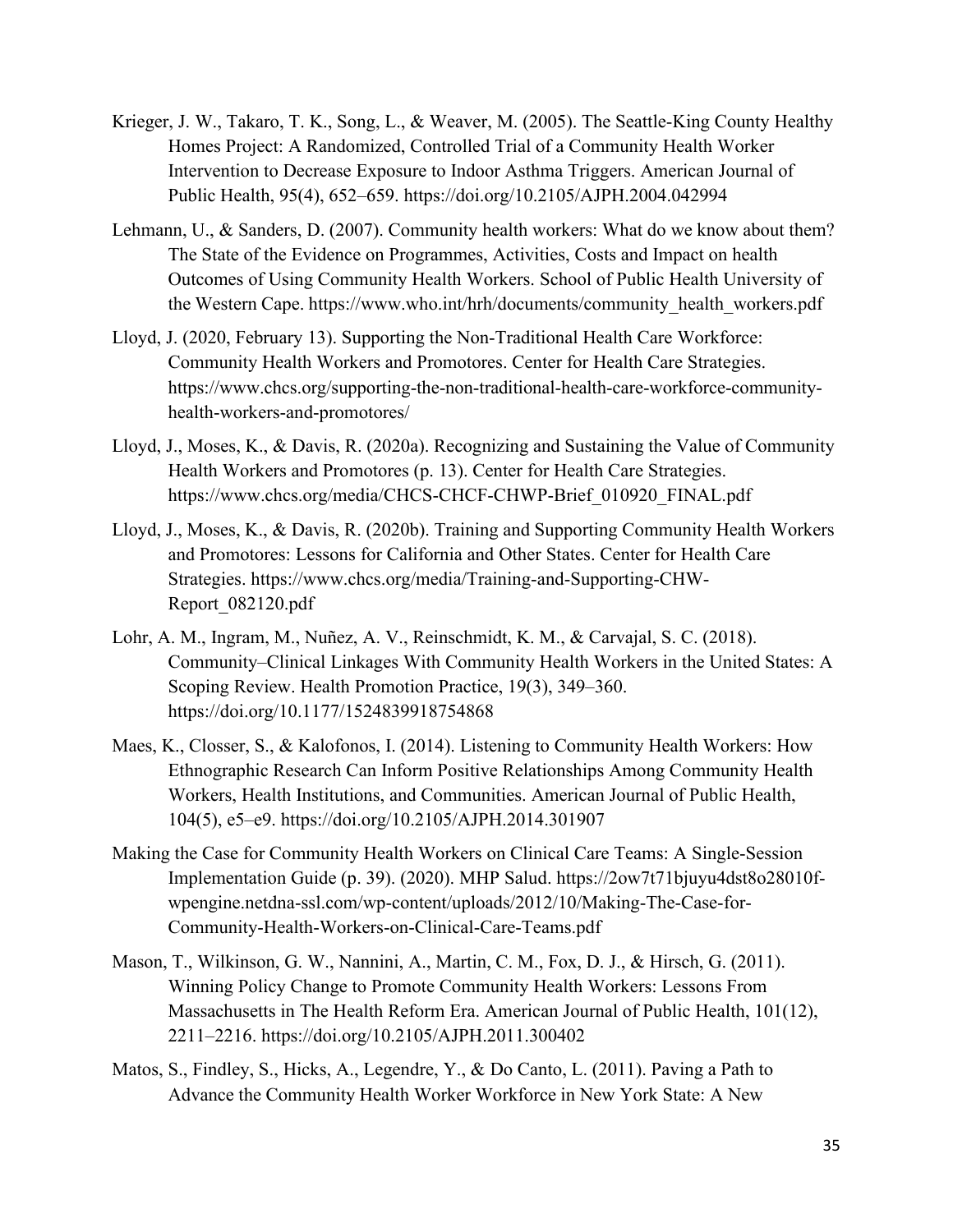Summary Report and Recommendations (p. 28). The New York State Community Health Worker Initiative.

- Minnesota Department of Health, Office of Rural Health and Primary Care. (2016). Community Health Worker (CHW) Toolkit: A Guide for Employers. https:/[/www.health.state.mn.us/facilities/ruralhealth/emerging/chw/docs/2016chwtool.pdf](http://www.health.state.mn.us/facilities/ruralhealth/emerging/chw/docs/2016chwtool.pdf)
- Naimoli, J. F., Frymus, D. E., Wuliji, T., Franco, L. M., & Newsome, M. H. (2014). A Community Health Worker "Logic Model": Towards a Theory of Enhanced Performance in Low- and Middle-Income Countries. Human Resources for Health, 12(1). https://doi.org/10.1186/1478-4491-12-56
- National Association of Community Health Centers. (2008). Access Transformed: Building a Primary Care Workforce for the 21st Century. Robert Graham Center. https:/[/www.graham-center.org/content/dam/rgc/documents/publications](http://www.graham-center.org/content/dam/rgc/documents/publications-)reports/monographs-books/Access%20Transformed.pdf
- NACHW National Policy Platform. (2021). National Association of Community Health Workers. https://nachw.org/wp-content/uploads/2021/03/NACHW-National-Policy-Platform-2021.pdf
- National Center for Chronic Disease Prevention and Stroke Prevention. (2019). Including Community Health Workers (CHWs) in Health Care Settings: A Checklist for Public Health Practitioners (p. 3). Centers for Disease Control and Prevention.
- NORC Walsh Center for Rural Health Analysis and University of Minnesota Rural Health Research Center. (2020). Community Health Workers Toolkit [online]. Rural Health Information Hub. https:/[/www.ruralhealthinfo.org/toolkits/community-health-workers](http://www.ruralhealthinfo.org/toolkits/community-health-workers)
- O'Brien, M. J., Halbert, C. H., Bixby, R., Pimentel, S., & Shea, J. A. (2010). Community Health Worker Intervention to Decrease Cervical Cancer Disparities in Hispanic Women. Journal of General Internal Medicine, 25(11), 1186–1192. https://doi.org/10.1007/s11606-010-1434-6
- O'Brien, M. J., Squires, A. P., Bixby, R. A., & Larson, S. C. (2009). Role Development of Community Health Workers. American Journal of Preventive Medicine, 37(6), S262– S269. https://doi.org/10.1016/j.amepre.2009.08.011
- U.S. Bureau of Labor Statistics. (2020). Occupational Employment and Wages, May 2020: 21- 1094 Community Health Workers. U.S. Bureau of Labor Statistics https:/[/www.bls.gov/oes/current/oes211094.htm](http://www.bls.gov/oes/current/oes211094.htm) (accessed Apr 28, 2021).
- Oh, H., & Ell, K. (2018). Associations Between Changes in Depressive Symptoms and Social Support and Diabetes Management Among Low-Income, Predominantly Hispanic Patients in Patient-Centered Care. Diabetes Care, 41(6), 1149–1156. https://doi.org/10.2337/dc17-2000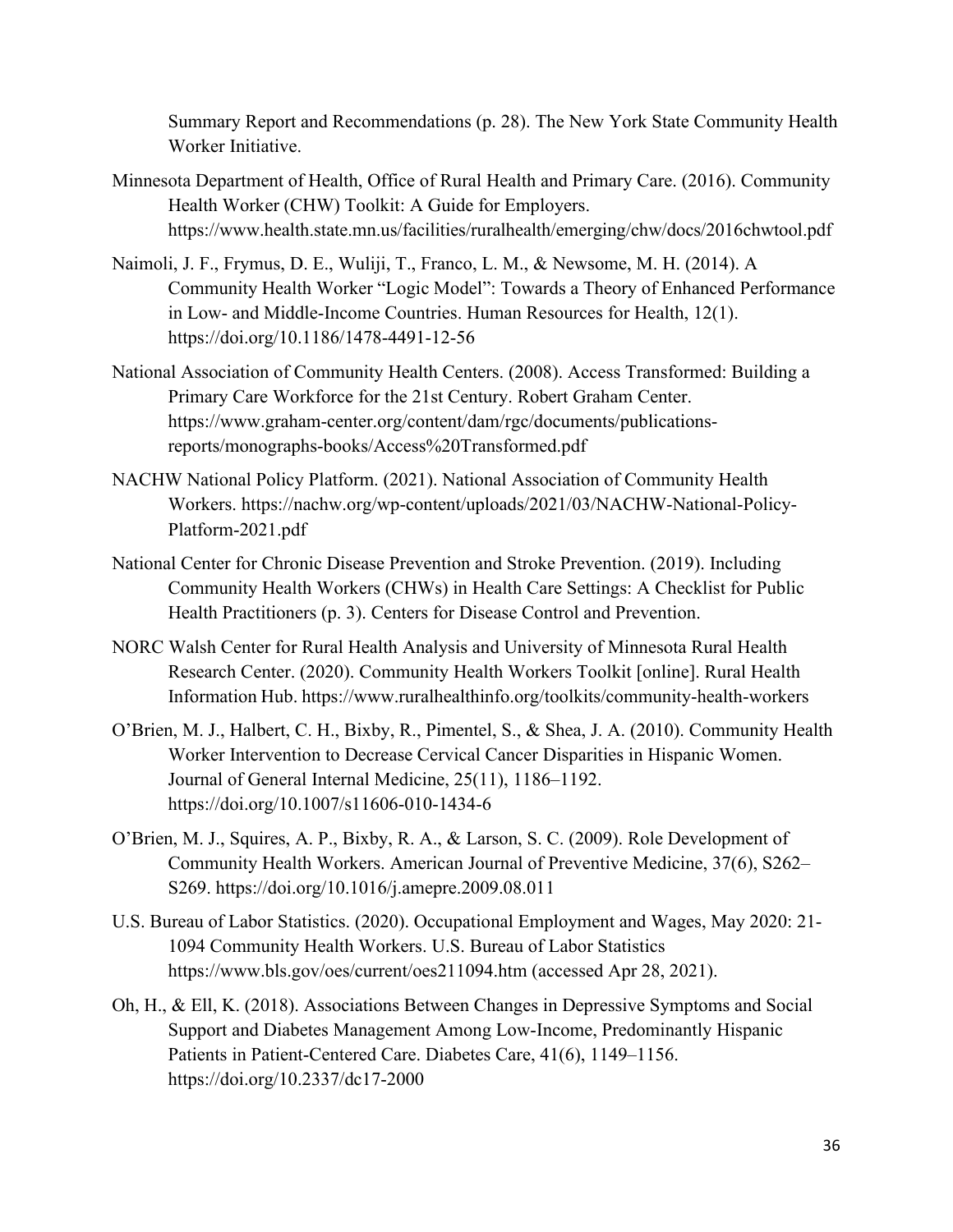- Okesene-Gafa, K. A. M., Li, M., McKinlay, C. J. D., Taylor, R. S., Rush, E. C., Wall, C. R., Wilson, J., Murphy, R., Taylor, R., Thompson, J. M. D., Crowther, C. A., & McCowan, L. M. E. (2019). Effect of Antenatal Dietary Interventions in Maternal Obesity on Pregnancy Weight-Gain and Birthweight: Healthy Mums and Babies (HUMBA) Randomized Trial. American Journal of Obstetrics & Gynecology, 221(2), 152.e1- 152.e13. https://doi.org/10.1016/j.ajog.2019.03.003
- Onge, J. M. S., & Brooks, J. V. (n.d.). The Exchange and Use of Cultural and Social Capital Among Community Health Workers in the United States. Sociology of Health & Illness, n/a(n/a). https://doi.org/10.1111/1467-9566.13219
- Opthof, E. (2020, August 13). Evidence and Implementation Tools for Community Health Worker Programs: A Brief Resource Review. The Playbook. https:/[/www.bettercareplaybook.org/\\_blog/2020/12/evidence-and-implementation-tools](http://www.bettercareplaybook.org/_blog/2020/12/evidence-and-implementation-tools-)community-health-worker-programs-brief-resource
- Osuji, T. A., House, M., Xu, Y., Fine, J., Mirambeau, A., & Elmi, J. (2015). Implementation Guide for Public Health Practitioners: The St. Johnsbury Community Health Team Model (p. 46). https:/[/www.cdc.gov/dhdsp/docs/implementation-guide-practitioners-st](http://www.cdc.gov/dhdsp/docs/implementation-guide-practitioners-st-)johnsbury.pdf
- Palazuelos, D., Ellis, K., DaEun Im, D., Peckarsky, M., Schwarz, D., Farmer, D. B., Dhillon, R., Johnson, A., Orihuela, C., Hackett, J., Bazile, J., Berman, L., Ballard, M., Panjabi, R., Ternier, R., Slavin, S., Lee, S., Selinsky, S., & Mitnick, C. D. (2013). 5-SPICE: The Application of an Original Framework for Community Health Worker Program Design, Quality Improvement and Research Agenda Setting. Global Health Action, 6. https://doi.org/10.3402/gha.v6i0.19658
- Parekh, T. M., Copeland, C. R., Dransfield, M. T., & Cherrington, A. (2019). Application of the Community Health Worker Model in Adult Asthma and COPD in the U.S.: A Systematic Review. BMC Pulmonary Medicine, 19(1). https://doi.org/10.1186/s12890-019-0878-7
- Pérez-Escamilla, R., Damio, G., Chhabra, J., Fernandez, M. L., Segura-Pérez, S., Vega-López, S., Kollannor-Samuel, G., Calle, M., Shebl, F. M., & D'Agostino, D. (2015). Impact of a Community Health Workers–Led Structured Program on Blood Glucose Control Among Latinos With Type 2 Diabetes: The DIALBEST Trial. Diabetes Care, 38(2), 197–205. https://doi.org/10.2337/dc14-0327
- Perry, H. B. (Ed.). (2020). Health for the People: National Community Health Worker Prgorams from Afghanistan to Zimbabwe. USAID. https:/[/www.exemplars.health/-](http://www.exemplars.health/-) /media/resources/community-health-workers/partner-content/health-for-thepeoplenational-chw-case-studies2020.pdf
- Perry, H. B., Zulliger, R., & Rogers, M. M. (2014). Community Health Workers in Low-, Middle-, and High-Income Countries: An Overview of Their History, Recent Evolution,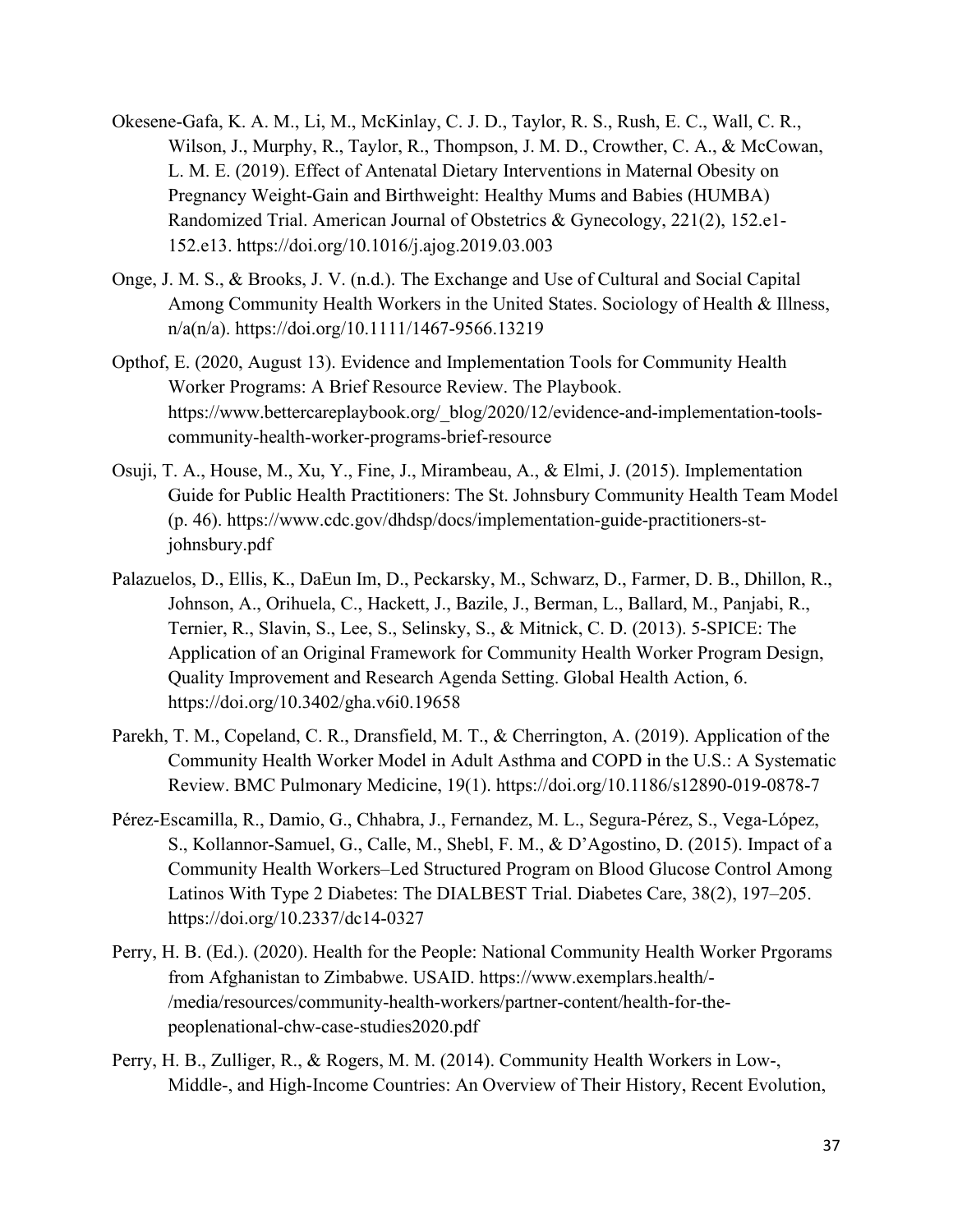and Current Effectiveness. Annual Review of Public Health, 35(1), 399–421. https://doi.org/10.1146/annurev-publhealth-032013-182354

- Perry, H., & Zulliger, R. (2012). How Effective are Community Health Workers? An Overview of Current Evidence with Recommendations for Strengthening Community Health Worker Programs to Accelerate Progress in Achieving the Health-related Millennium Development Goals. Johns Hopkins Bloomberg School of Public Health. https:/[/www.everywomaneverychild.org/wp-content/uploads/2016/11/review-of-chw](http://www.everywomaneverychild.org/wp-content/uploads/2016/11/review-of-chw-)effectiveness-for-mdgs-sept2012.pdf
- Poleshuck, E., Wittink, M., Crean, H. F., Juskiewicz, I., Bell, E., Harrington, A., & Cerulli, C. (2020). A Comparative Effectiveness Trial of Two Patient-Centered Interventions for Women with Unmet Social Needs: Personalized Support for Progress and Enhanced Screening and Referral. Journal of Women's Health, 29(2), 242–252. https://doi.org/10.1089/jwh.2018.7640
- Prezio, E. A., Cheng, D., Balasubramanian, B. A., Shuval, K., Kendzor, D. E., & Culica, D. (2013). Community Diabetes Education (CoDE) for Uninsured Mexican Americans: A Randomized Controlled Trial of a Culturally Tailored Diabetes Education and Management Program Led by a Community Health Worker. Diabetes Research and Clinical Practice, 100(1), 19–28. https://doi.org/10.1016/j.diabres.2013.01.027
- Promotor(a) Program Manual. (2020). MHP Salud. https://2ow7t71bjuyu4dst8o28010fwpengine.netdna-ssl.com/wp-content/uploads/2013/11/Promotora-Program-Manual.pdf
- Randi, O., & Honsberger, K. (July 6, 2020). Six States' Strategies to Providing Home Health Services to Children Enrolled in Medicaid – The National Academy for State Health Policy. Retrieved August 5, 2020, from https:/[/www.nashp.org/six-states-strategies-to](http://www.nashp.org/six-states-strategies-to-)providing-home-health-services-to-children-enrolled-in-medicaid/
- Ramsay, J. E., Hogan, C. K., Janevic, M. R., Courser, R. R., Allgood, K. L., & Connell, C. M. (2020). Comparison of Recruitment Strategies for Engaging Older Minority Adults: Results From Take Heart. The Journals of Gerontology Series A: Biological Sciences and Medical Sciences, 75(5), 922–928. https://doi.org/10.1093/gerona/glz112
- Rifkin, S. (1978). POLITICS OF BAREFOOT MEDICINE. The Lancet, 311(8054), 34. https://doi.org/10.1016/S0140-6736(78)90376-8
- Rifkin, S. B. (1996). Paradigms lost: Toward a New Understanding of Community Participation in Health Programmes. Acta Tropica, 61(2), 79–92. https://doi.org/10.1016/0001- 706X(95)00105-N
- Roman, L. A., Gardiner, J. C., Lindsay, J. K., Moore, J. S., Luo, Z., Baer, L. J., Goddeeris, J. H., Shoemaker, A. L., Barton, L. R., Fitzgerald, H. E., & Paneth, N. (2009). Alleviating Perinatal Depressive Symptoms and Stress: A Nurse-Community Health Worker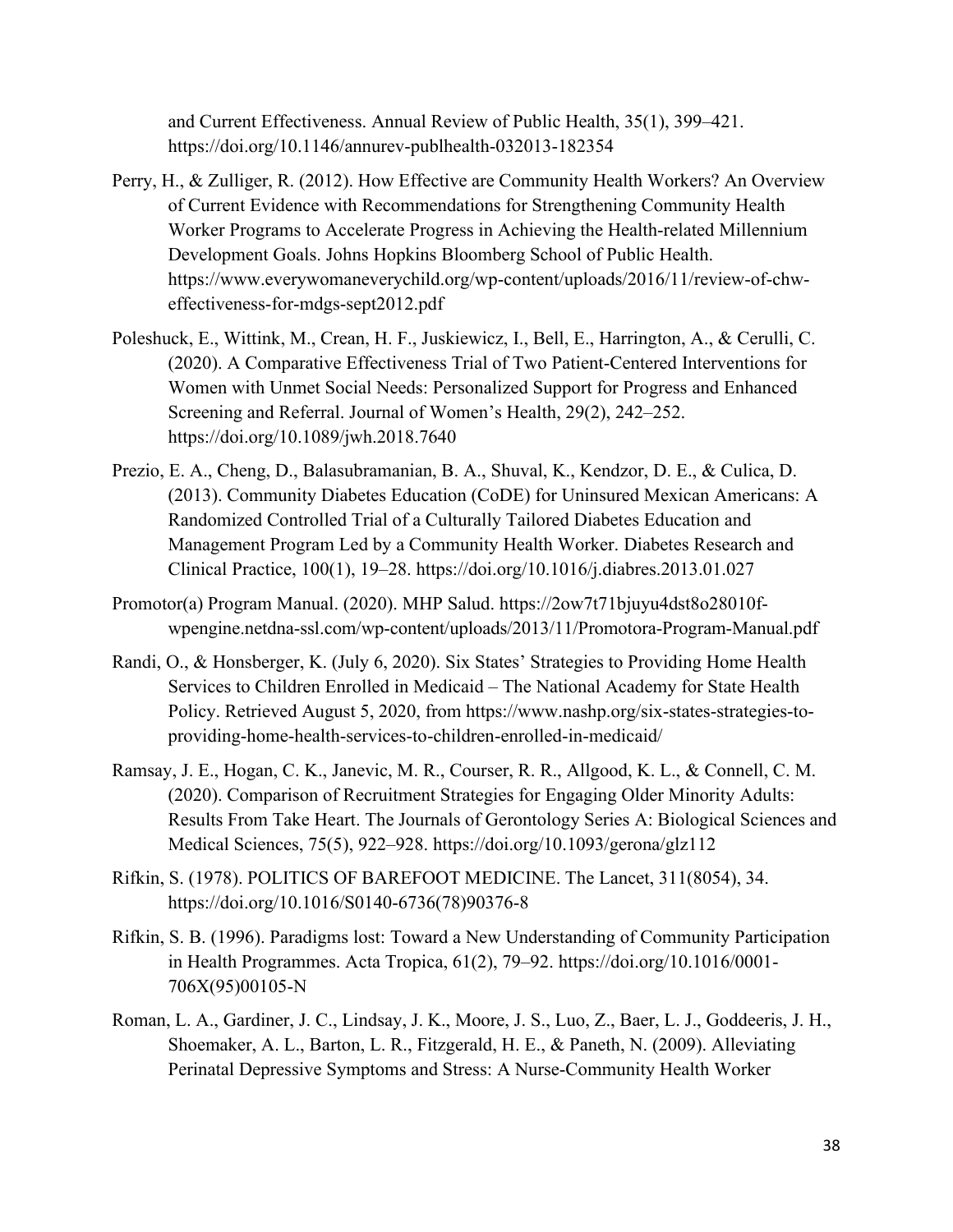Randomized Trial. Archives of Women's Mental Health, 12(6), 379. https://doi.org/10.1007/s00737-009-0083-4

- Rosenthal, E. L., Wiggins, N., Brownstein, J. N., Johnson, S., Borbon, I. A., & Rael, R. (1998). A Summary of the National Community Health Advisor Study: Weaving the Future. https://crh.arizona.edu/sites/default/files/pdf/publications/CAHsummaryALL.pdf
- Rosenthal, E. L., Wiggins, N., Ingram, M., Mayfield-Johnson, S., & De Zapien, J. G. (2011). Community Health Workers Then and Now: An Overview of National Studies Aimed at Defining the Field. The Journal of Ambulatory Care Management, 34(3), 247–259. https://doi.org/10.1097/JAC.0b013e31821c64d7
- Rosenthal, L. E., Menking, P., & St. John, J. (2018). Together Leaning Toward the Sky: A Report of the C3 Project: Phase 1 and 2. The Community Health Worker Core Consensus (C3) Project, Texas Tech University Health Sciences Center El Paso. https://0d6c00feeae1-492b-8e7d-80acecb5a3c8.filesusr.com/ugd/7ec423\_2b0893bcc93a422396c744be8c1d54d1.pdf
- Rosenthal, L. E., Rush, C. H., & Allen, C. G. (2016). Understanding Scope and Competencies: A Contemporary Look at the United States Community Health Worker Field. CHW Central. https://chwcentral.org/resources/understanding-scope-and-competencies-acontemporary-look-at-the-united-states-community-health-workerfield/#:~:text=HSG%20Hub-

,Understanding%20Scope%20and%20Competencies%3A%20A%20Contemporary%20L ook%20at%20the,States%20Community%20Health%20Worker%20Field&text=This%2 0project%20focuses%20on%20U.S.,how%20these%20shape%20CHW%20practice.

- Salinas, J. J., & Parra-Medina, D. (2019). Physical Activity Change after a Promotora-Led Intervention in Low-Income Mexican American Women Residing in South Texas. BMC Public Health, 19(1), 782. https://doi.org/10.1186/s12889-019-7105-6
- Salvatore, A. L., Castorina, R., Camacho, J., Morga, N., López, J., Nishioka, M., Barr, D. B., Eskenazi, B., & Bradman, A. (2015). Home-based Community Health Worker Intervention to Reduce Pesticide Exposures to Farmworkers' Children: A Randomized Controlled Trial. Journal of Exposure Science & Environmental Epidemiology, 25(6), 608–615. https://doi.org/10.1038/jes.2015.39
- Schlotterbeck, S. (2017). Community Health Worker Orientation Toolkit (p. 191). Edward M. Kennedy Community Health Center.
- Schulman, M., & Thomas-Henkel, C. (2017, March 17). Integrating Community Health Workers into Care Teams: Lessons from the Field. Center for Health Care Strategies. https:/[/www.chcs.org/integrating-community-health-workers-care-teams-lessons-field/](http://www.chcs.org/integrating-community-health-workers-care-teams-lessons-field/)
- Scott, K., Beckham, S. W., Gross, M., Pariyo, G., Rao, K. D., Cometto, G., & Perry, H. B. (2018). What Do We Know About Community-Based Health Worker Programs? A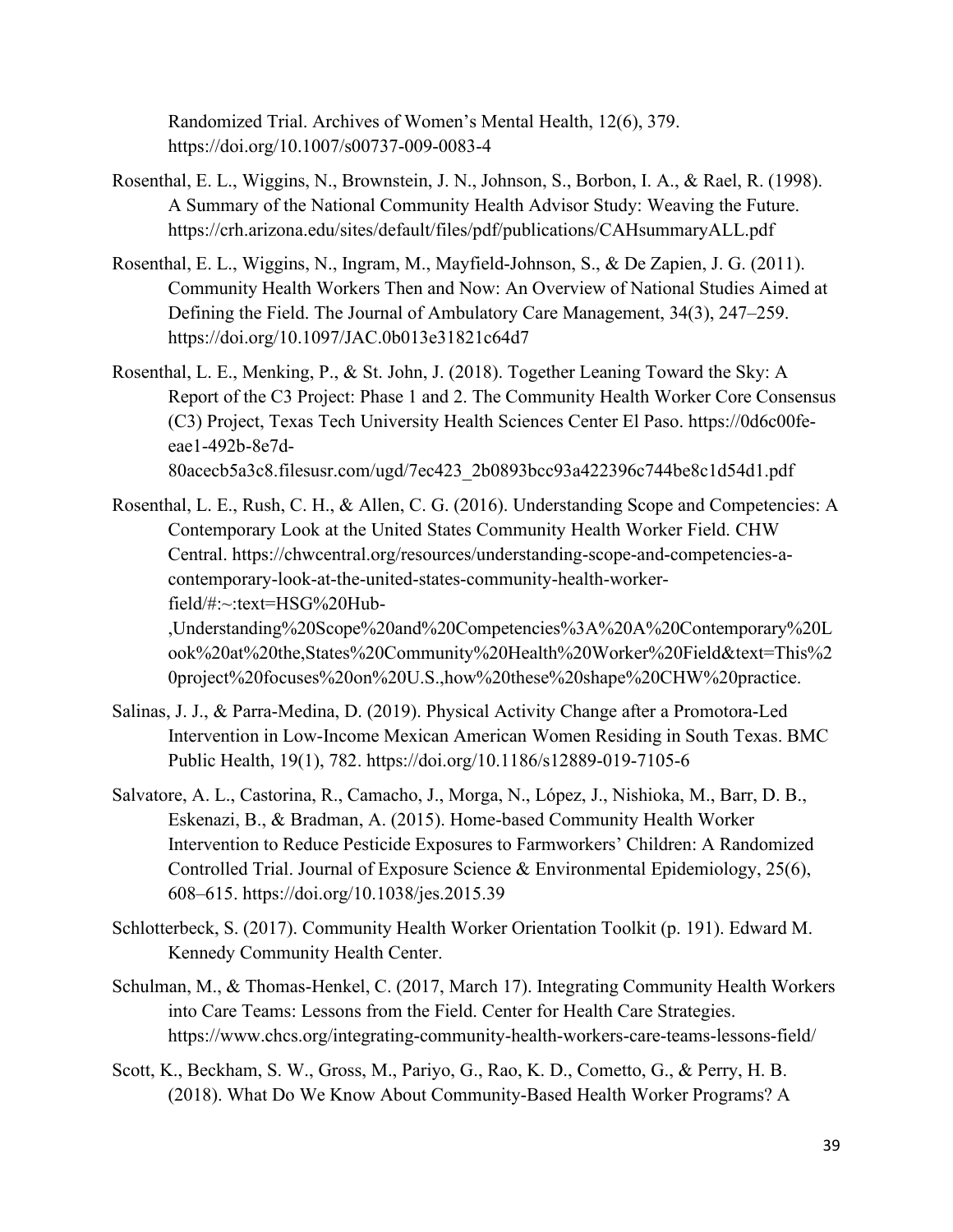Systematic Review of Existing Reviews on Community Health Workers. Human Resources for Health, 16. https://doi.org/10.1186/s12960-018-0304-x

- Seervai, S., & Kangovi, S. (n.d.). How Community Health Workers Put Patients in Charge of Their Health. https://doi.org/10.26099/0e11-r538
- Singh, P., McWeeny, W., Stapleton, A., & Qureshi, C. (2016). Closing the Gap: Applying Global Lessons Toward Sustainable Community Health Models in the U.S. UN Office of the Secretary-General's Special Envoy for Health in Agenda 2030 and for Malariaand the Arnold Institue for Global Heatlh at the Icahn School of Medicine at Mount Sinai. <http://www.healthenvoy.org/wp-content/uploads/2014/05/Closing-the-Gap-Applying->Global-Lessons-Toward-Sustainable-Community-Health-Models-in-the-U.S..pdf
- Smaldone, A., Findley, S., Manwani, D., Jia, H., & Green, N. S. (2018). HABIT, a Randomized Feasibility Trial to Increase Hydroxyurea Adherence, Suggests Improved Health-Related Quality of Life in Youths with Sickle Cell Disease. The Journal of Pediatrics, 197, 177- 185.e2. https://doi.org/10.1016/j.jpeds.2018.01.054
- South, J., Meah, A., Bagnall, A.-M., & Jones, R. (2013). Dimensions of lay Health Worker Programmes: Results of a Scoping Study and Production of a Descriptive Framework: Global Health Promotion. https://doi.org/10.1177/1757975912464248
- Spalluto, L. B., Audet, C. M., Murry, V. M., Barajas, C. P., Beard, K. R., Campbell, T. T., Thomas, D., Sanderson, M., Yu, C., Dittus, R. S., Roumie, C. L., Wilkins, C. H., & Shrubsole, M. J. (2019). Group Versus Individual Educational Sessions With a Promotora and Hispanic/Latina Women's Satisfaction With Care in the Screening Mammography Setting: A Randomized Controlled Trial. AJR. American Journal of Roentgenology, 213(5), 1029–1036. https://doi.org/10.2214/AJR.19.21516
- Spencer, A. (2018). Integrating Community Health Workers into State and Local Chronic Disease Prevention Efforts: Program and Financing Considerations. Center for Health Care Strategies. https:/[/www.movinghealthcareupstream.org/wp](http://www.movinghealthcareupstream.org/wp-)content/uploads/2018/06/integrating-community-health-workers-into-domain-3dprojects.pdf
- Spencer, M. S., Kieffer, E. C., Sinco, B., Piatt, G., Palmisano, G., Hawkins, J., Lebron, A., Espitia, N., Tang, T., Funnell, M., & Heisler, M. (2018). Outcomes at 18 Months From a Community Health Worker and Peer Leader Diabetes Self-Management Program for Latino Adults. Diabetes Care, 41(7), 1414–1422. https://doi.org/10.2337/dc17-0978
- Spencer, M. S., Rosland, A.-M., Kieffer, E. C., Sinco, B. R., Valerio, M., Palmisano, G., Anderson, M., Guzman, J. R., & Heisler, M. (2011). Effectiveness of a Community Health Worker Intervention Among African American and Latino Adults With Type 2 Diabetes: A Randomized Controlled Trial. American Journal of Public Health, 101(12), 2253–2260. https://doi.org/10.2105/AJPH.2010.300106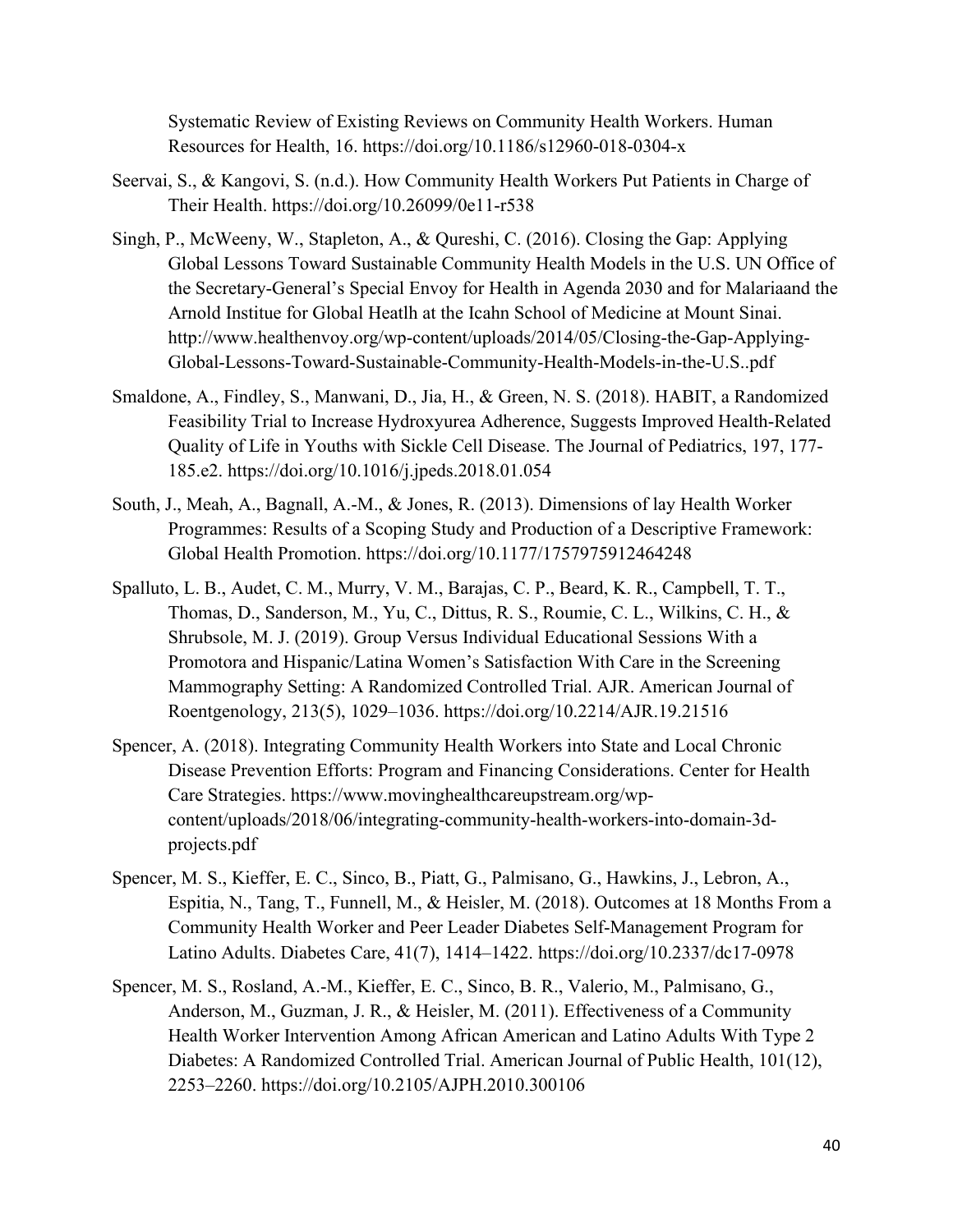- State Law Fact Sheet: A Summary of State Community Health Worker Laws. (2016). Centers for Disease Control and Prevention. https:/[/www.cdc.gov/dhdsp/pubs/docs/SLFS-Summary-](http://www.cdc.gov/dhdsp/pubs/docs/SLFS-Summary-)State-CHW-Laws.pdf
- State Community Health Worker Models. (2019). The National Academy for State Health Policy. https:/[/www.nashp.org/state-community-health-worker-models/](http://www.nashp.org/state-community-health-worker-models/)
- Strachan, D. L., Källander, K., ten Asbroek, A. H. A., Kirkwood, B., Meek, S. R., Benton, L., Conteh, L., Tibenderana, J., & Hill, Z. (2012). Interventions to Improve Motivation and Retention of Community Health Workers Delivering Integrated Community Case Management (iCCM): Stakeholder Perceptions and Priorities. The American Journal of Tropical Medicine and Hygiene, 87(5 Suppl), 111–119. https://doi.org/10.4269/ajtmh.2012.12-0030
- Sutton, Y., & Samudio, B. (2020, July 9). Improving Care for High-Need, High-Cost Patients: The View from a Community Health Worker and a Social Worker | Playbook. The Playbook. https:/[/www.bettercareplaybook.org/\\_blog/2020/6/improving-care-high-need](http://www.bettercareplaybook.org/_blog/2020/6/improving-care-high-need-)high-cost-patients-view-community-health-worker-and-social
- Tang, T. S., Funnell, M., Sinco, B., Piatt, G., Palmisano, G., Spencer, M. S., Kieffer, E. C., & Heisler, M. (2014). Comparative Effectiveness of Peer Leaders and Community Health Workers in Diabetes Self-management Support: Results of a Randomized Controlled Trial. Diabetes Care, 37(6), 1525–1534. https://doi.org/10.2337/dc13-2161
- Technical Assistance Guide for States Implementing Community Health Worker Strategies: For the Centers for Disease Control and Prevention's "State Public Health Actions to Prevent and Control Diabetes, Heart Disease, Obesity and Associated Risk Factors and Promote School Health" Program (p. 36). (n.d.). Centers for Disease Control and Prevention. https:/[/www.cdc.gov/dhdsp/programs/spha/docs/1305\\_ta\\_guide\\_chws.pdf](http://www.cdc.gov/dhdsp/programs/spha/docs/1305_ta_guide_chws.pdf)
- Technical Brief: Impact of Community Health Worker Certification on Workforce and Service Delivery for Asthma and Other Selected Chronic Diseases. (2019). Agency for Healthcare Research and Quality (AHRQ). https://effectivehealthcare.ahrq.gov/products/asthma/protocol
- The Community Health Worker Career Web Model. (2020). MHP Salud. [http://2ow7t71bjuyu4dst8o28010f-wpengine.netdna-ssl.com/wp](http://2ow7t71bjuyu4dst8o28010f-wpengine.netdna-ssl.com/wp-)content/uploads/2020/11/The-CHW-Career-Web-Model.pdf
- The Playbook. Geisinger Health System Deploys Community Health Workers to Address Social Determinants of Health https://bettercareplaybook.org/\_blog/2018/16/geisinger-healthsystem-deploys-community-health-workers-address-social-determinants (accessed Jul 29, 2020).
- Thomas-Henkel, C., Hamblin, A., & Hendricks, T. (2015). Opportunities to Improve Models of Care for People with Complex Needs (p. 27). Center for Health Care Strategies.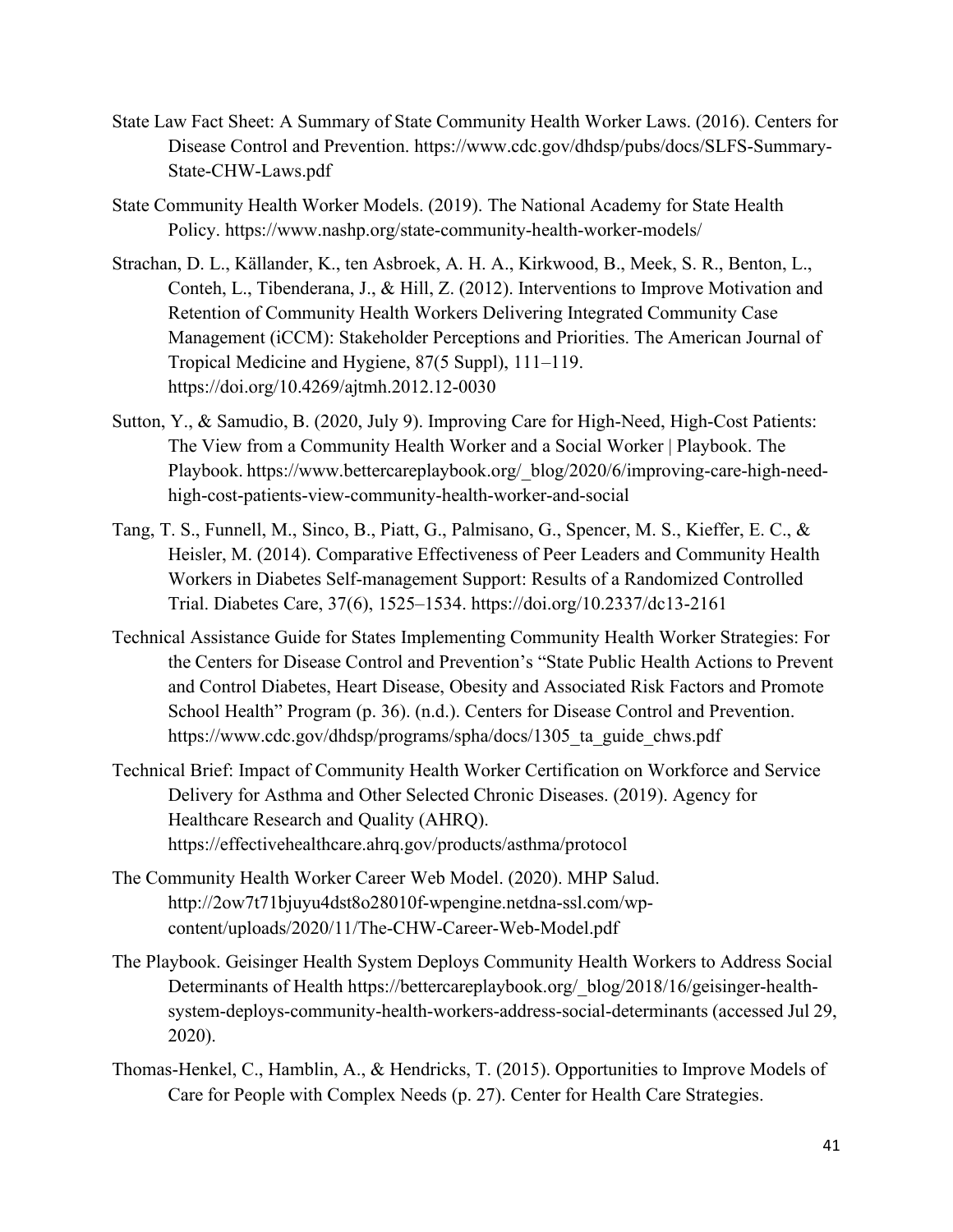https:/[/www.chcs.org/resource/opportunities-to-improve-models-of-care-people-with](http://www.chcs.org/resource/opportunities-to-improve-models-of-care-people-with-)complex-needs/

- Toone, K., & Burton, N. (2016). Regulatory Frameworks for Community Health Worker Programs (p. 14). Leavitt Partners. http[s://ww](http://www.williamjames.edu/academics/lifelong/ce/upload/Regulatory-Frameworks-)w[.williamjames.edu/academics/lifelong/ce/upload/Regulatory-Frameworks](http://www.williamjames.edu/academics/lifelong/ce/upload/Regulatory-Frameworks-)for-Community-Health-Workers-Programs.pdf
- Trump, L. J., & Mendenhall, T. J. (2017). Community health workers in diabetes care: A systematic review of randomized controlled trials. Families, Systems & Health: The Journal of Collaborative Family Healthcare, 35(3), 320–340. https://doi.org/10.1037/fsh0000283
- Turner, B. J., Liang, Y., Simmonds, M. J., Rodriguez, N., Bobadilla, R., & Yin, Z. (2018). Randomized Trial of Chronic Pain Self-Management Program in the Community or Clinic for Low-Income Primary Care Patients. Journal of General Internal Medicine, 33(5), 668–677. https://doi.org/10.1007/s11606-017-4244-2
- Vasan, A., Morgan, J. W., Mitra, N., Xu, C., Long, J. A., Asch, D. A., & Kangovi, S. (2020). Effects of a Standardized Community Health Worker Intervention on Hospitalization Among Disadvantaged Patients with Multiple Chronic Conditions: A Pooled Analysis of Three Clinical Trials. Health Services Research. https://doi.org/10.1111/1475- 6773.13321
- Vidoni, M. L., Lee, M., Mitchell-Bennett, L., & Reininger, B. M. (2019). Home Visit Intervention Promotes Lifestyle Changes: Results of an RCT in Mexican Americans. American Journal of Preventive Medicine, 57(5), 611–620. https://doi.org/10.1016/j.amepre.2019.06.020
- Walker, P. R., Downey, S., Crigler, L., & LeBan, K. (2013). CHW "Principles of Practice": Guiding Principles for Non-Governmental Organizations and Their Partners for Coordinated National Scale-Up of Community Health Worker Programmes. (p. 22). CORE Group, World Vision International.
- Wang, E. A., Hong, C. S., Shavit, S., Sanders, R., Kessell, E., & Kushel, M. B. (2012). Engaging Individuals Recently Released From Prison Into Primary Care: A Randomized Trial. American Journal of Public Health, 102(9), e22–e29. https://doi.org/10.2105/AJPH.2012.300894
- Waters, R. (2020a, June 4). Could Community Health Workers and Promotores de Salud Help California Respond to COVID-19? California Health Care Foundation Blog. https:/[/www.chcf.org/blog/could-community-health-workers-promotores-de-salud-help](http://www.chcf.org/blog/could-community-health-workers-promotores-de-salud-help-)california-respond-covid-19/
- Waters, R. (2020b). Community Workers Lend Human Connection To COVID-19 Response. Health Affairs, 39(7), 1112–1117. https://doi.org/10.1377/hlthaff.2020.00836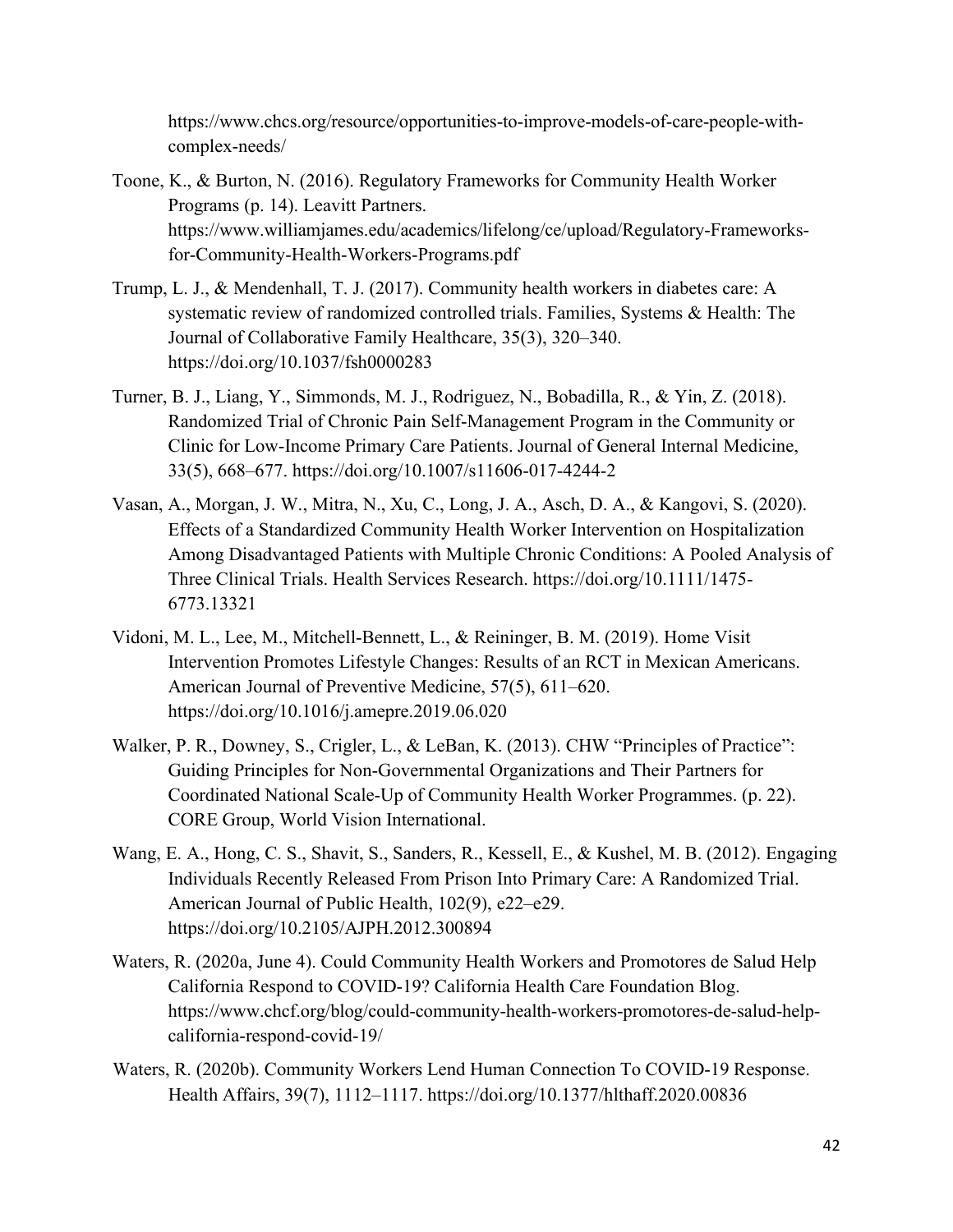- Wennerstrom, A., Bui, T., Harden-Barrios, J., & Price-Haywood, E. G. (2015). Integrating Community Health Workers Into a Patient-Centered Medical Home to Support Disease Self-Management Among Vietnamese Americans: Lessons Learned. Health Promotion Practice, 16(1), 72–83. https://doi.org/10.1177/1524839914547760
- Whiteman, L. N., Gibbons, M. C., Smith, W. R., & Stewart, R. W. (2016). Top 10 Things You Need to Know to Run Community Health Worker Programs: Lessons Learned in the Field. Southern Medical Journal, 109(9), 579–582. https://doi.org/10.14423/SMJ.0000000000000504
- Wiggins, N., Hughes, A., Rodriguez, A., Potter, C., & Rios-Campos, T. (2014). La Palabra es Salud (The Word Is Health): Combining Mixed Methods and CBPR to Understand the Comparative Effectiveness of Popular and Conventional Education. Journal of Mixed Methods Research, 8(3), 278–298. https://doi.org/10.1177/1558689813510785
- Wiggins, N., Kaan, S., Rios-Campos, T., Gaonkar, R., Morgan, E. R., & Robinson, J. (2013). Preparing Community Health Workers for Their Role as Agents of Social Change: Experience of the Community Capacitation Center. Journal of Community Practice, 21(3), 186–202. https://doi.org/10.1080/10705422.2013.811622
- World Health Organization. (2018). WHO Guideline on Health Policy and System Support to Optimize Community Health Worker Programmes. <http://www.ncbi.nlm.nih.gov/books/NBK533329/>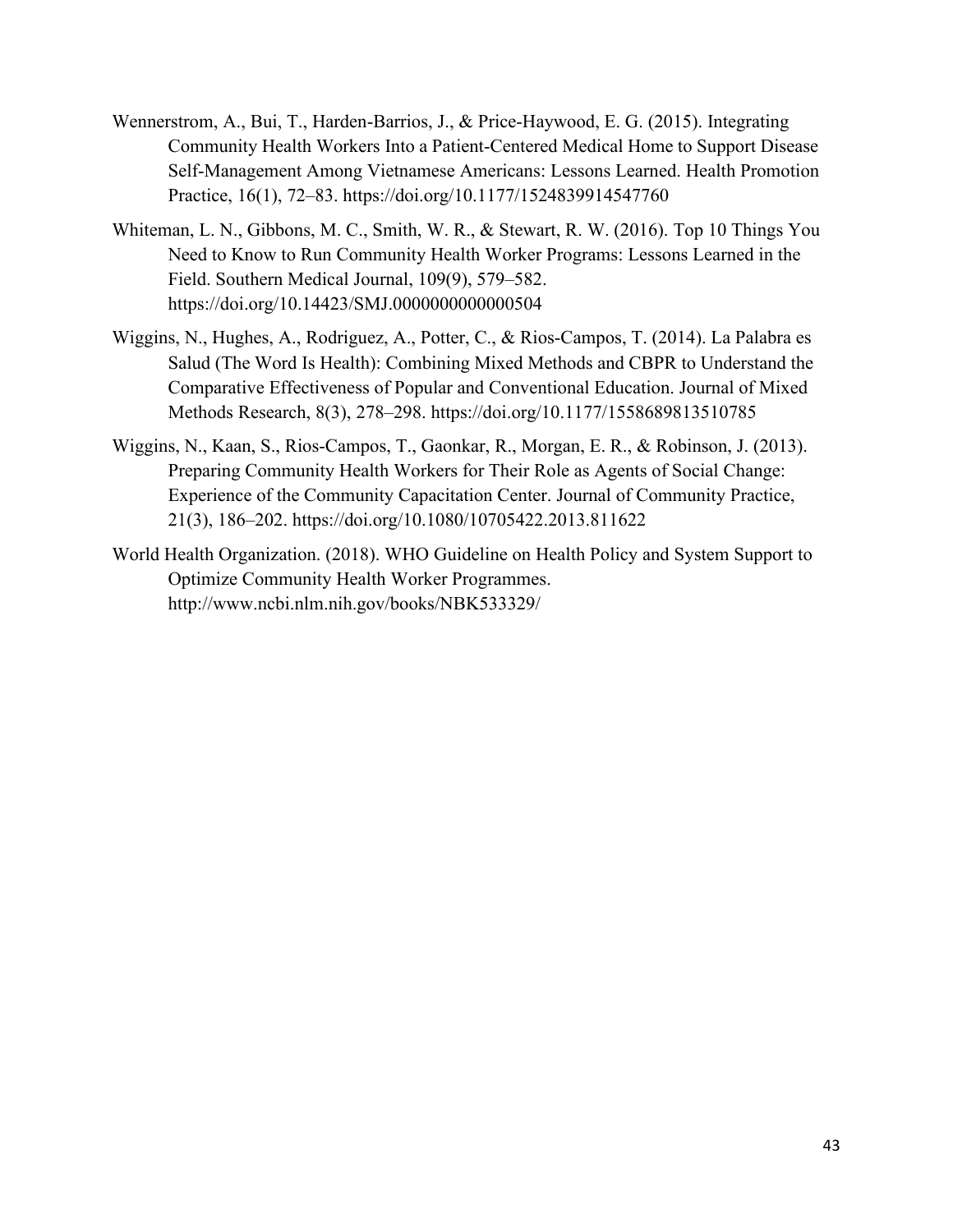| Concept                                 | <b>Element</b>         | <b>Examples</b>                                                                                                                                                                                                                              |                                                                                                                                                                                                                                                                                                                            |                                                                                                                                                                                                                            |                                                                                                 |
|-----------------------------------------|------------------------|----------------------------------------------------------------------------------------------------------------------------------------------------------------------------------------------------------------------------------------------|----------------------------------------------------------------------------------------------------------------------------------------------------------------------------------------------------------------------------------------------------------------------------------------------------------------------------|----------------------------------------------------------------------------------------------------------------------------------------------------------------------------------------------------------------------------|-------------------------------------------------------------------------------------------------|
| 1.                                      | <b>CHW</b> Qualities   | Members of/<br>& Qualifications relationship with<br>knowledge of<br>community served;<br>understanding of<br>community experience,<br>language, culture, and<br>socioeconomic needs;<br>shared values and<br>experiences<br>(la,1b,2,3,4,5) | Willing to learn,<br>compassionate,<br>empathetic, strong<br>listening skills, good<br>interpersonal skills,<br>culturally competent,<br>committed to serving,<br>trust-building<br>$(la,1b,2,3,4,6)$ ; creative<br>problem-solving skills,<br>natural helpers/leaders<br>$(la, lb, 3, 4)$ , emotional                     |                                                                                                                                                                                                                            |                                                                                                 |
| <b>CHW</b><br>Recruitment and<br>Hiring | Recruitment<br>Process | Base recruitment of<br>CHWs on population<br>density, type, or needs<br>(e.g., chronic and<br>primary care needs),<br>coverage area; recruit<br>CHWs based on role<br>expectation (1a,1b)                                                    | intelligence $(la, lb, 5)$<br>Unconventional channels<br>to recruit candidates (e.g.,<br>block captains<br>associations, food<br>pantries) $(1a,1b,3,6);$<br>community-based<br>recruitment and CHW<br>community networks for<br>recruitment $(1a,1b,2,3,4);$<br>intentional CHW<br>recruitment to meet<br>community needs | Written description<br>on job<br>accountabilities,<br>qualifications, role/<br>statement of work<br>(SOW) and<br>expectations; clear<br>selection criteria but<br>should be inclusive,<br>not restrictive<br>(la,1b,4,5,6) | Work with HR to<br>understand ideal<br>candidate<br>qualifications to<br>identify/hire CHWs (2) |

# **Appendix D. Summary of Concepts and Elements Needed to Support CHWs, with Examples**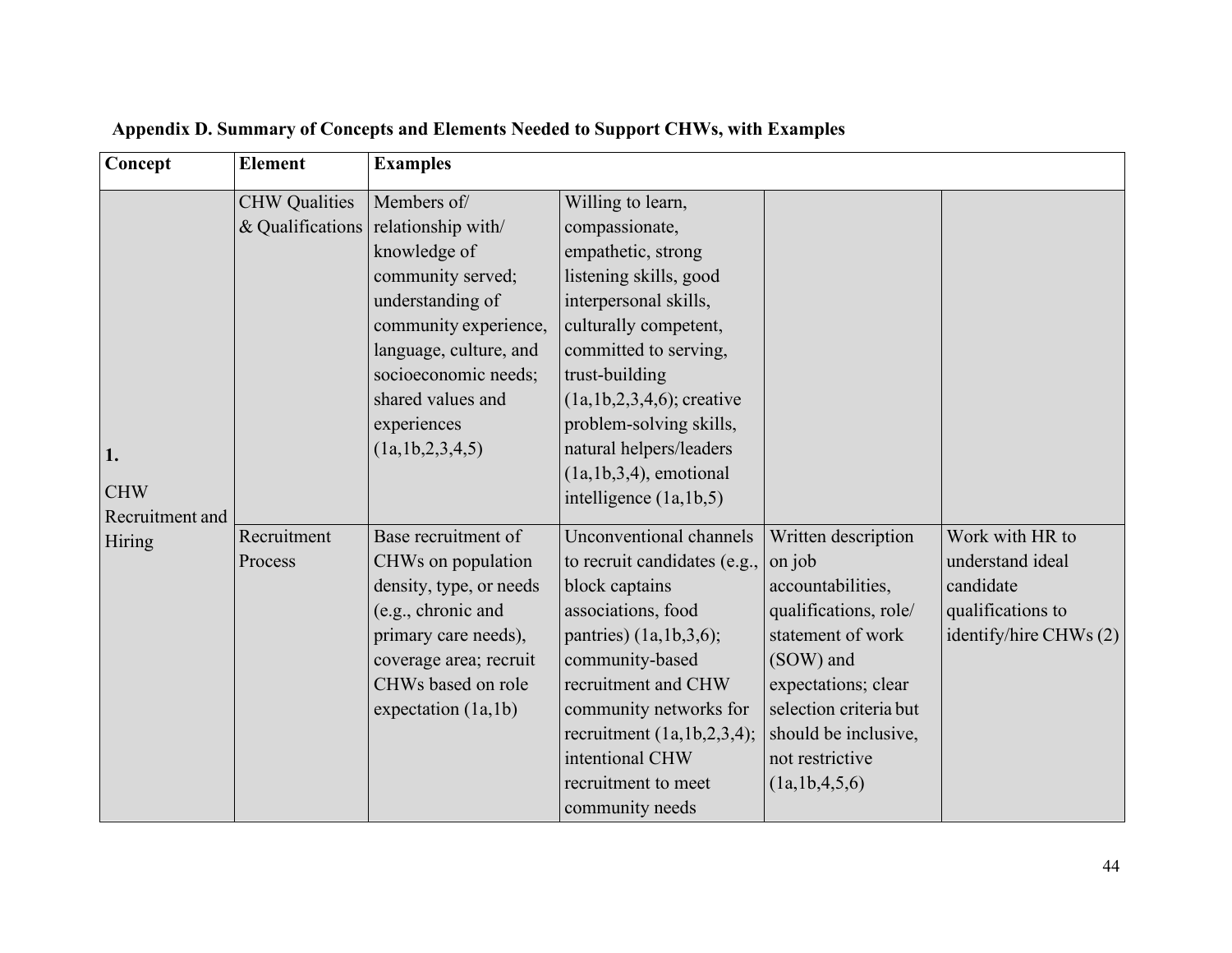| Concept | <b>Element</b>        | <b>Examples</b>                                                                                                                                                |                                                                                                                                                                                                         |                                                                                                                                                                                                                                                                         |  |  |
|---------|-----------------------|----------------------------------------------------------------------------------------------------------------------------------------------------------------|---------------------------------------------------------------------------------------------------------------------------------------------------------------------------------------------------------|-------------------------------------------------------------------------------------------------------------------------------------------------------------------------------------------------------------------------------------------------------------------------|--|--|
|         |                       |                                                                                                                                                                | (1a, 1b, 4, 6)                                                                                                                                                                                          |                                                                                                                                                                                                                                                                         |  |  |
|         | <b>Hiring Process</b> | Structured hiring<br>processes: pre-hiring<br>training to assess<br>trainees, face-to-face<br>interviews; CHWs<br>involved in selection<br>process $(1a,1b,5)$ | Link interview to<br>competence and skills<br>required; use behavioral<br>scenarios to assess traits<br>like listening, empathy;<br>hiring rubric with<br>essential qualities for the<br>role $(1a,1b)$ | Maximize diversity;<br>minimize barriers to<br>not weed out<br>"authentic" CHWs<br>(education<br>requirements,<br>citizenship, English<br>proficiency, criminal<br>record); background,<br>personality, lived<br>experiences ><br>education<br>(1a, 1b, 2, 3, 4, 5, 6). |  |  |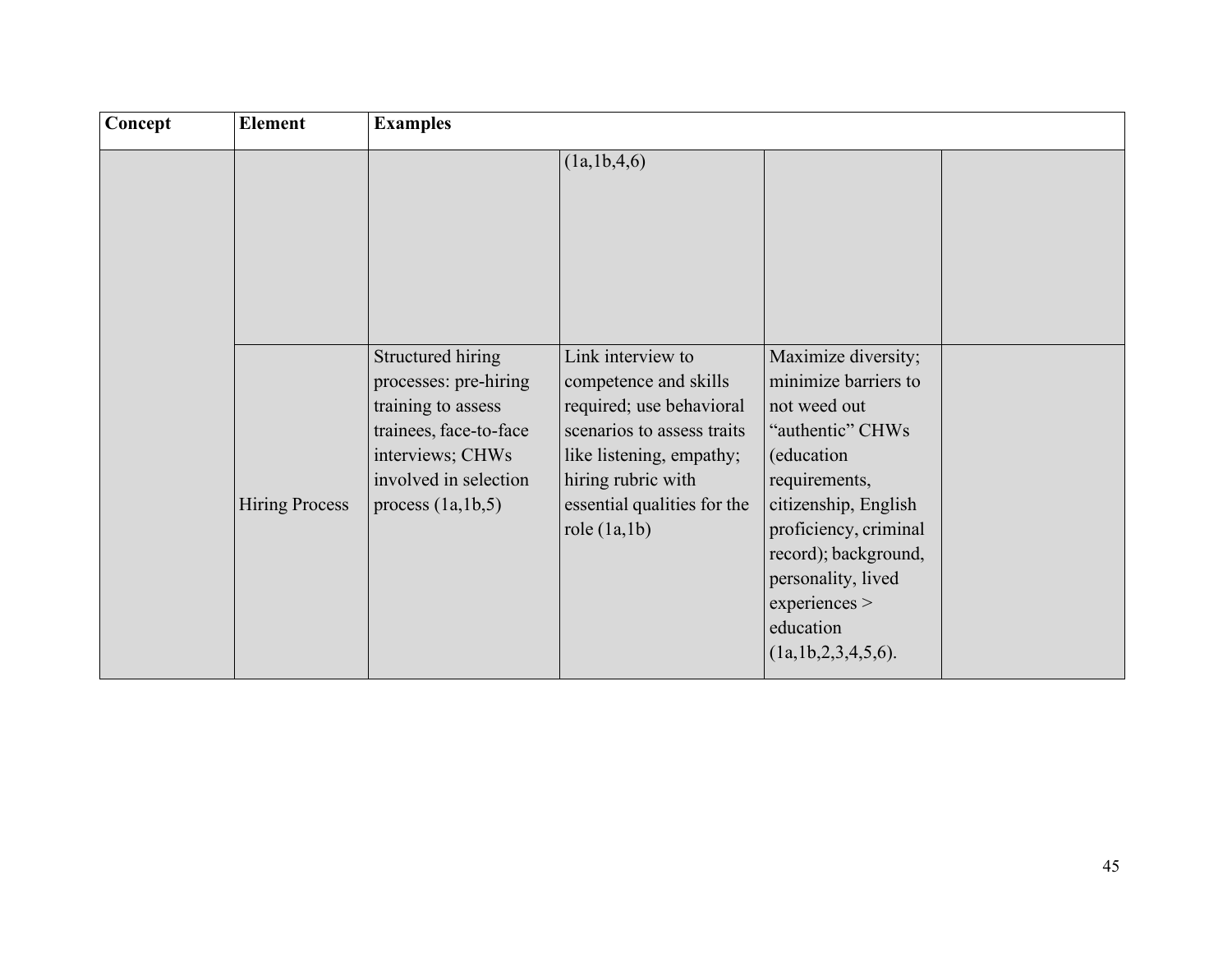| Concept                           | Element                                                                 | <b>Examples</b>                                                                                                                                       |                                                                                                                                                                                                                                    |                                                                                                                            |                                                                                                                                                                                                                                                                                                                                                                               |
|-----------------------------------|-------------------------------------------------------------------------|-------------------------------------------------------------------------------------------------------------------------------------------------------|------------------------------------------------------------------------------------------------------------------------------------------------------------------------------------------------------------------------------------|----------------------------------------------------------------------------------------------------------------------------|-------------------------------------------------------------------------------------------------------------------------------------------------------------------------------------------------------------------------------------------------------------------------------------------------------------------------------------------------------------------------------|
|                                   | Initial / Pre-<br><b>Service Training</b><br>$\alpha$<br>Certification) | Paid training upon/<br>before hiring;<br>demonstrate proficiency<br>in core competencies<br>before practicing<br>(la,1b)                              | CHW certification<br>requirement:<br>competencies tested<br>before practicing; retest<br>permitted; recertify at<br>regular intervals (1a,1b)                                                                                      | Adequate time for<br>orientation to the<br>organization (1a,1b);<br>not a "crash course"<br>(6)                            |                                                                                                                                                                                                                                                                                                                                                                               |
| 2.<br>Training for<br><b>CHWs</b> | Continuous<br><b>CHW</b> Training<br>Process                            | Adhere training to<br>accepted guidelines;<br>involve CHW in<br>developing training;<br>have training plan and<br>routinely track training<br>(la,1b) | Knowledge- and skills-<br>based, ongoing field-<br>based mentoring;<br>continuous capacity<br>development to reinforce<br>initial training, update<br>new knowledge, address<br>challenges, further skills<br>refinement $(la,1b)$ | Training linked to<br>increased CHW self-<br>efficacy, mastery of<br>tasks, professional<br>development pathway<br>(la,1b) | Content:<br>Organizational goals,<br>appointment<br>scheduling, patient<br>goal setting, case/<br>records<br>documentation,<br>disease/health issues<br>and social<br>determinants of health<br>(SDOH), health<br>inequities,<br>communication/care<br>coordination; $(1,4)$<br>navigate/identify/<br>access community<br>resources $(2,4)$<br>computer app skills<br>(3,4,6) |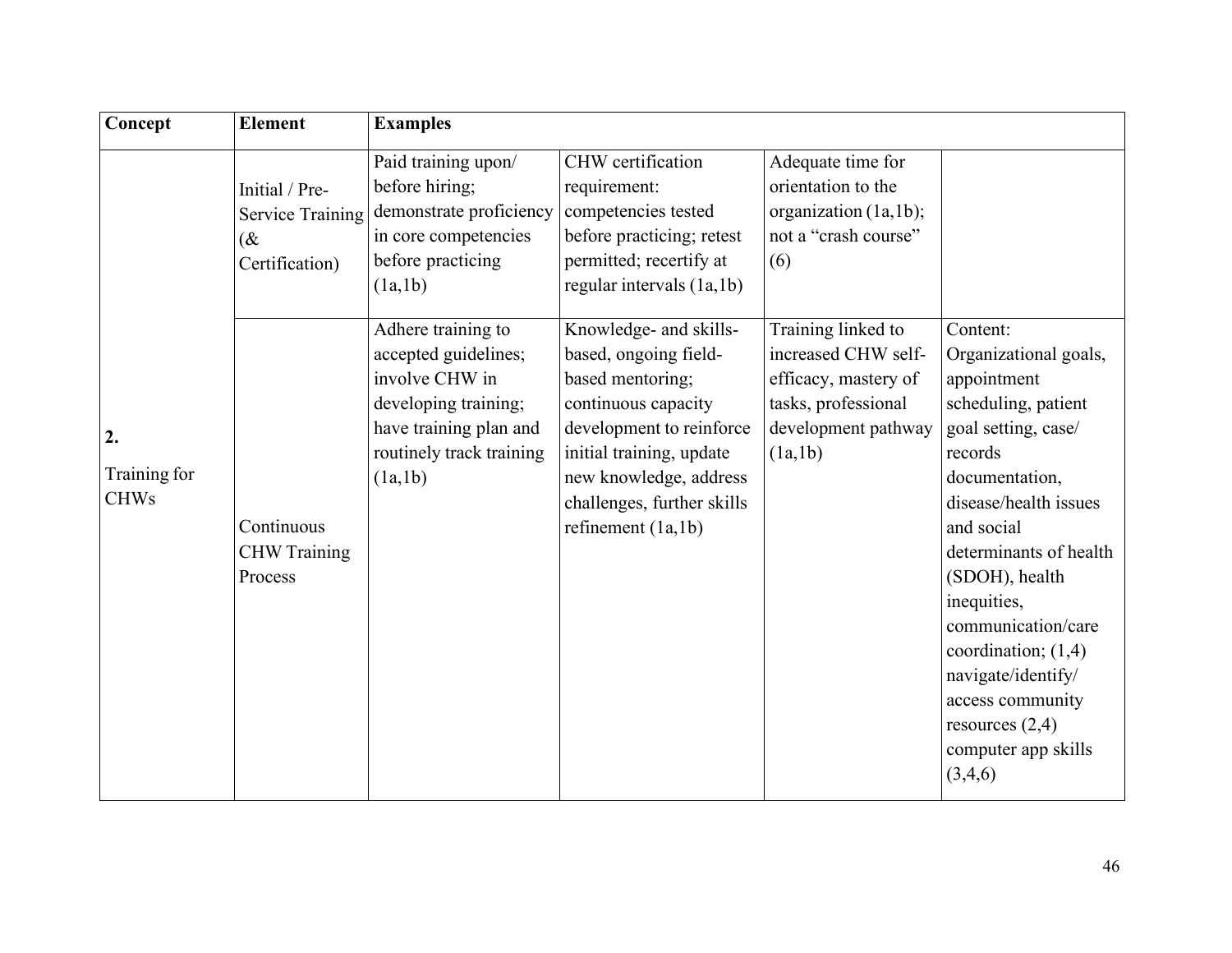| Concept                              | <b>Element</b>                                                | <b>Examples</b>                                                                                                                                                                                       |                                                                                                                                                                                                      |                                                                                                                                                      |                                                                                                                                                                                                                                                                                                                 |
|--------------------------------------|---------------------------------------------------------------|-------------------------------------------------------------------------------------------------------------------------------------------------------------------------------------------------------|------------------------------------------------------------------------------------------------------------------------------------------------------------------------------------------------------|------------------------------------------------------------------------------------------------------------------------------------------------------|-----------------------------------------------------------------------------------------------------------------------------------------------------------------------------------------------------------------------------------------------------------------------------------------------------------------|
|                                      | General<br>Training<br>Methods,<br>Content, $&$<br>Evaluation | Methods: interactive,<br>hands-on, participatory,<br>classroom, computer-<br>based, 1:1 experiential<br>mentoring, extensive<br>practicum time, core<br>competencies (from C3<br>project) $(1a,1b,6)$ | Work with CHW<br>associations, local<br>colleges/vocational<br>training programs to<br>provide training that<br>meets existing<br>accreditation standards to<br>develop CHW workforce<br>(1a, 1b, 4) | <b>Evaluation: Number</b><br>of CHWs trained,<br>topics covered,<br>quality of training,<br>effectiveness,<br>application of new<br>skills $(1a,1b)$ | Content: Active<br>listening, motivational<br>interviewing, goal<br>setting, trauma-<br>informed care, social<br>injustice, recognizing<br>unmet social needs,<br>psychosocial support,<br>mental health<br>emergencies, care<br>coordination,<br>navigation, health<br>coaching, health<br>promotion $(1,3,6)$ |
| 3.<br>Supervision for<br><b>CHWs</b> | Supervisor<br>Qualities &<br>Qualifications                   | Promoted CHWs or<br>social workers, or have<br>deep understanding of<br>CHW role and<br>grassroots approach;<br>understand lived<br>experiences of<br>community<br>(1a, 1b, 2, 3, 4, 5, 6)            | Caring/supportive, trust/<br>respect CHW autonomy<br>$(2,5)$ ; not controlling<br>$(2,3)$ ; understand trauma-<br>informed/strength-based<br>supervision and care $(3,6)$                            |                                                                                                                                                      |                                                                                                                                                                                                                                                                                                                 |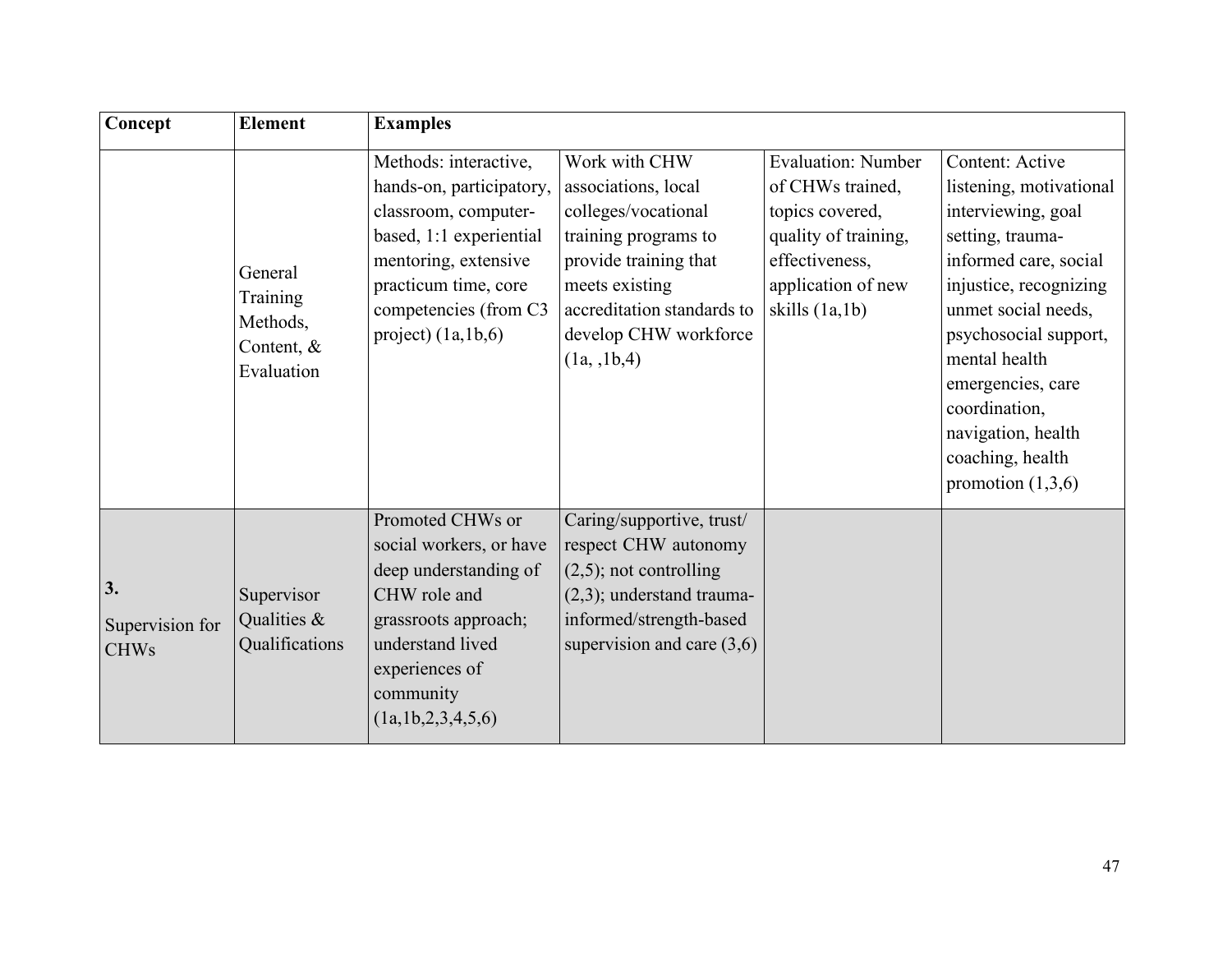| Concept | <b>Element</b>                                         | <b>Examples</b>                                                                                                                                                                                                                |                                                                                                                                                                                                                                                                                          |                                                                                                                                                                                                                                                 |                                                                                                                                                                                                                                                           |
|---------|--------------------------------------------------------|--------------------------------------------------------------------------------------------------------------------------------------------------------------------------------------------------------------------------------|------------------------------------------------------------------------------------------------------------------------------------------------------------------------------------------------------------------------------------------------------------------------------------------|-------------------------------------------------------------------------------------------------------------------------------------------------------------------------------------------------------------------------------------------------|-----------------------------------------------------------------------------------------------------------------------------------------------------------------------------------------------------------------------------------------------------------|
|         | Supervisor Role                                        | Full-time, dedicated to<br>CHWs; mentor and<br>support CHWs so they<br>can perform as<br>expected $(la, lb, 3)$                                                                                                                | Supportive: flexible with<br>scheduling, manage<br>workload, help solve<br>problems, address<br>burnout, provide<br>feedback, track<br>performance, coach,<br>foster skills development<br>and professional growth,<br>quality improvement, and<br>help achieve goals<br>(la,1b,2,3,5,6) | Help improve care<br>delivery: observe<br>CHW service, track<br>CHW metrics, track<br>supplies (e.g.,<br>personal protective<br>equipment [PPE]),<br>support referrals, help<br>with higher-level<br>care, track community<br>feedback (1a,1b); | Advocate for CHW<br>role, autonomy, value;<br>advocate for CHW<br>care model $(2,3,5)$ ;<br>create welcoming<br>spaces for CHWs<br>$(2,3)$ ; translate CHW<br>work to other<br>clinicians $(3)$ ;<br>recognize challenges<br>to work (e.g., COVID)<br>(6) |
|         | Structure &<br>Process of<br>Supervision               | Supportive, humanized<br>supervision; adequate<br>CHW: supervisor ratio<br>to ensure quality<br>supervision (e.g., $6:1$ );<br>regular feedback;<br>regular 1:1 (e.g.,<br>weekly/biweekly) and<br>team meetings<br>(la,1b,3,4) | Monthly supervision<br>visit: 1:1 observation of<br>CHWs, review data,<br>provide problem-solving<br>support, perform quality<br>assurance $(la,1b)$                                                                                                                                     | Clear supervisory<br>structure with a<br>defined CHW<br>supervisor $(la, lb, 5)$                                                                                                                                                                | CHWs working in<br>clinical settings have a<br>clinical supervisor<br>(e.g., licensed health<br>workers) (1a,1b) and a<br>nonclinical/<br>community-based<br>supervisor $(4)$                                                                             |
|         | Training,<br>Support, &<br>Evaluation of<br>Supervisor | Management support<br>for strong supervision<br>$(la,1b,6);$ reasonable<br>workload (1a,1b)                                                                                                                                    | Training: CHW roles/<br>needs, supportive<br>supervision, care delivery<br>observations, basic                                                                                                                                                                                           | Quality of supervision<br>evaluated, prioritize<br>improvement (1a,1b);<br>include CHW                                                                                                                                                          | Lack of agreement on<br>core competency<br>requirements for<br>supervisors $(6)$                                                                                                                                                                          |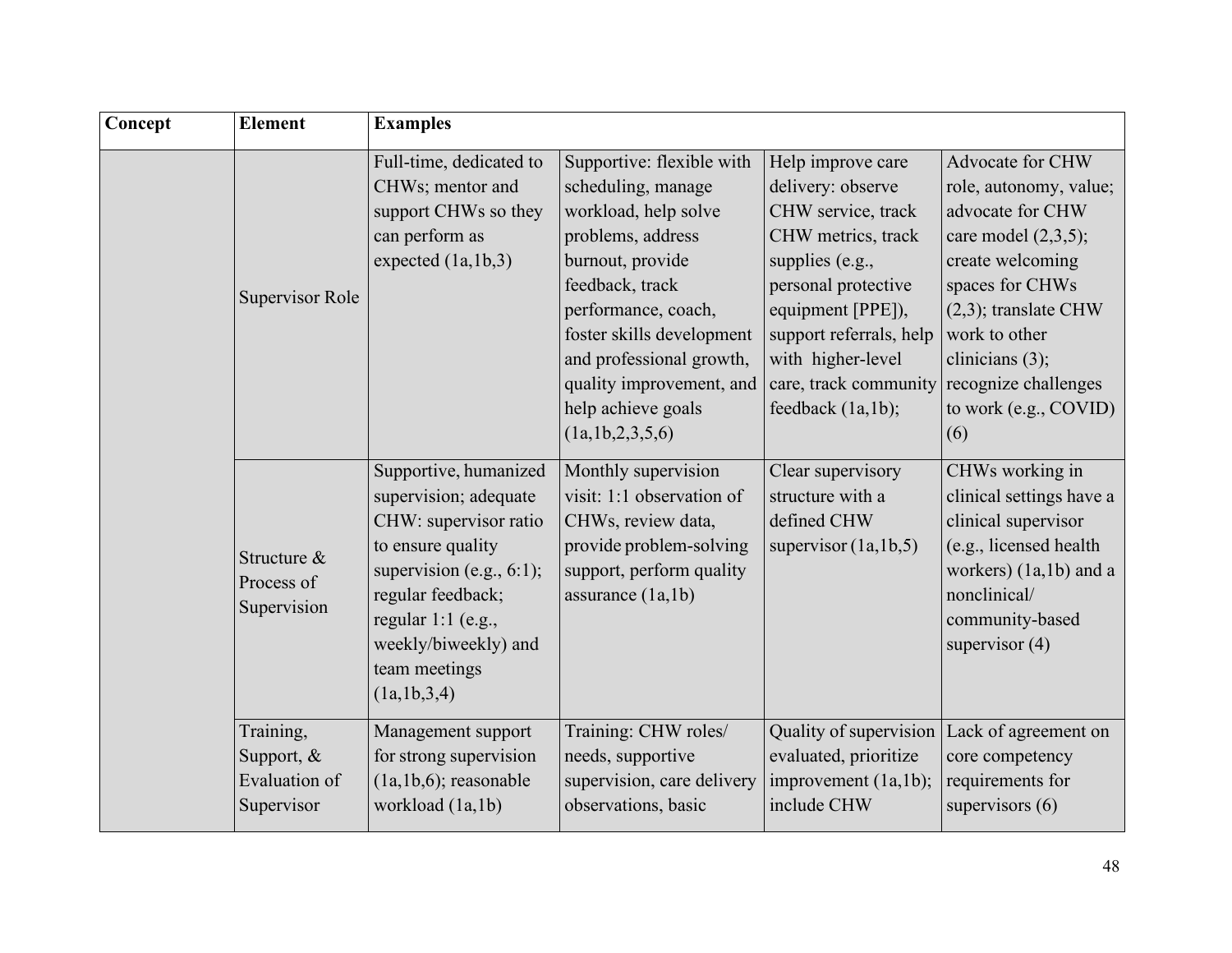| Concept                          | <b>Element</b>                        | <b>Examples</b>                                                                                                                                                                                                                                                                                 |                                                                                                                                                                                     |                                                                                                                                                                                                                               |                                                                                                                                                                              |
|----------------------------------|---------------------------------------|-------------------------------------------------------------------------------------------------------------------------------------------------------------------------------------------------------------------------------------------------------------------------------------------------|-------------------------------------------------------------------------------------------------------------------------------------------------------------------------------------|-------------------------------------------------------------------------------------------------------------------------------------------------------------------------------------------------------------------------------|------------------------------------------------------------------------------------------------------------------------------------------------------------------------------|
|                                  |                                       |                                                                                                                                                                                                                                                                                                 | supervision checklists/<br>tools, use CHW<br>performance data to<br>improve care $(1a, 1b, 4, 5)$                                                                                   | feedback on<br>supervision methods<br>(3,4)                                                                                                                                                                                   |                                                                                                                                                                              |
|                                  | Job Aids,<br>Resources, &<br>Supplies | Standardized job aids<br>(outreach tools,<br>checklists, flowcharts,<br>education materials,<br>data collection forms,<br>interview guides with<br>patients, documentation<br>platforms, etc.)<br>(la,1b,4,6)                                                                                   | Supply chain<br>management practices:<br>regularly monitor and<br>restock supplies, have<br>buffer stock available,<br>verify quality/inventory<br>of all supplies $(1a,1b)$        | Order supplies based<br>on CHW needs<br>$(la,1b)$ ; tools for<br>communication (e.g.,<br>printer, scanner,<br>mailbox) $(3,1b)$ ;<br>administrative/IT<br>support and telehealth<br>devices $(la, lb, 4)$                     | Flexible, easy-to-use<br>tools to allow CHW to<br>provide tailored,<br>holistic care<br>$(la, lb, 2, 4)$ ; computer<br>equipment for working<br>virtually during<br>COVID(6) |
| 4.<br>Support for<br><b>CHWs</b> | Documentation<br>Tools                | Standardized<br>documentation/<br>information<br>management: workflow<br>and supported holistic<br>notes (life story and<br>person-centered goals)<br>$(la,1b)$ ; track number<br>and duration of visits,<br>services, supervisor<br>review, data flow<br>between community<br>and care systems | Referral tracking system:<br>standardized referral<br>forms and procedures;<br>referrals given/services<br>used and needs met;<br>closed-loop information<br>back to CHWs (1a,1b,4) | Involve CHW in data<br>system design;<br>involve CHWs in<br>using data in problem<br>solving $(la, lb, 2);$<br>make digital data<br>systems accessible,<br>manageable, user<br>friendly and useful for<br>CHWs (1a, 1b, 2, 6) |                                                                                                                                                                              |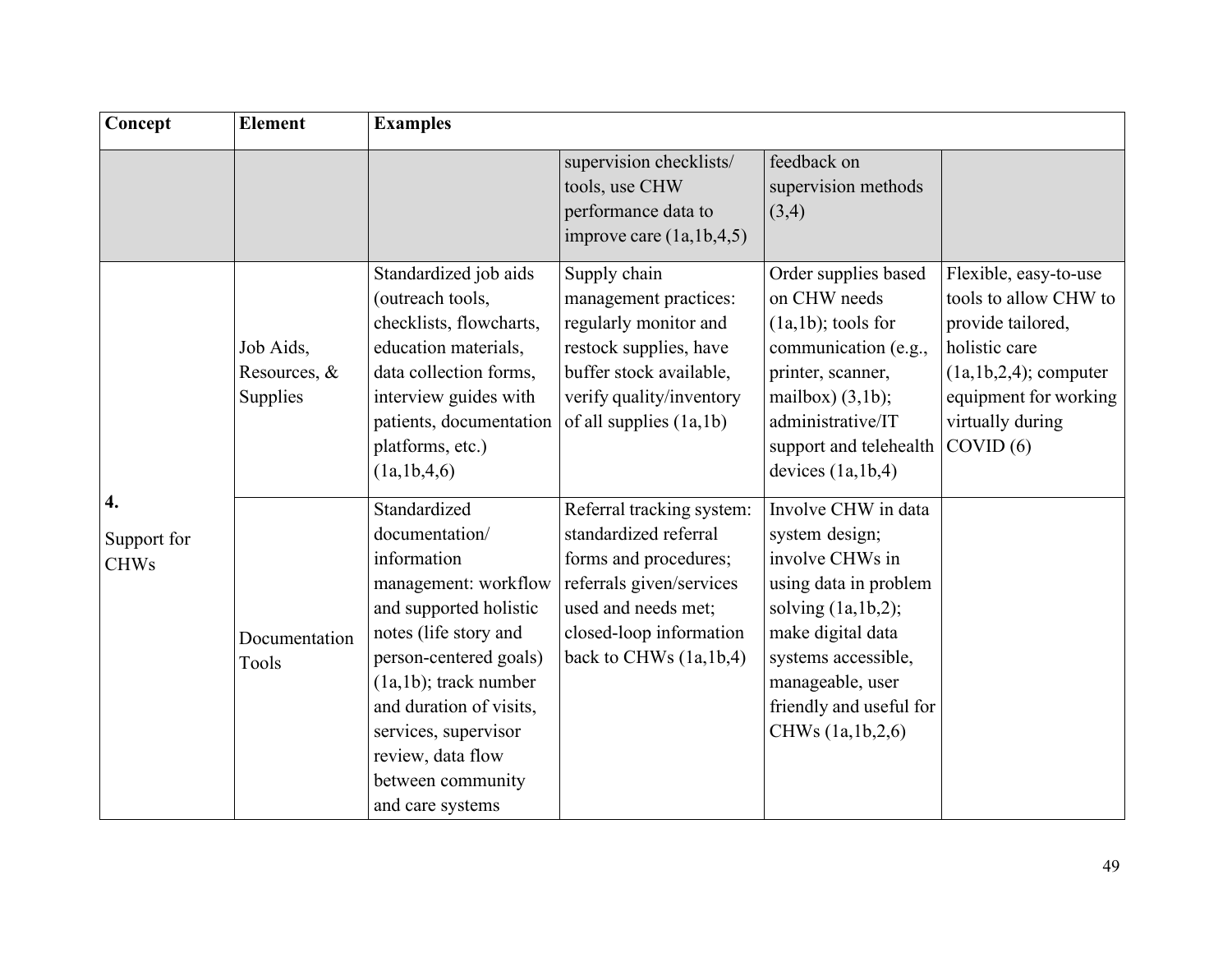| Concept | <b>Element</b>                                    | <b>Examples</b>                                                                                                                                                             |                                                                                                                                                                                           |                                                                                                                      |                                                                                                                                                                                   |
|---------|---------------------------------------------------|-----------------------------------------------------------------------------------------------------------------------------------------------------------------------------|-------------------------------------------------------------------------------------------------------------------------------------------------------------------------------------------|----------------------------------------------------------------------------------------------------------------------|-----------------------------------------------------------------------------------------------------------------------------------------------------------------------------------|
|         |                                                   | (la,1b,4)                                                                                                                                                                   |                                                                                                                                                                                           |                                                                                                                      |                                                                                                                                                                                   |
|         | Safety &<br>Emergency<br>Protocols &<br>Resources | Written safety protocols<br>for CHWs in<br>emergency situations<br>(e.g., domestic/<br>neighborhood violence,<br>clinical emergencies,<br>use of buddy system)<br>(la,1b,2) | Equipment for routine<br>care (e.g., PPEs against<br>infections) for CHWs and<br>patients $(1a,1b, 2,6)$                                                                                  | Liability insurance for<br>CHWs to travel and<br>see patients in their<br>homes $(3)$                                |                                                                                                                                                                                   |
|         | Peer Support                                      | Peer-to-peer support<br>(1a,1b) for CHWs with<br>shared experiences (5)                                                                                                     | <b>Establish CHW coalitions</b><br>for trauma-informed peer<br>support, pollical capital,<br>peer networking, resource<br>sharing, peer mentoring,<br>professional development<br>(3,4,5) | CBO-health care<br>organization<br>collaborative can<br>provide peer support<br>for both organization<br>types $(5)$ | Peer-to-peer<br>mentorship (1a,1b); an<br>experienced team<br>member should<br>support CHW by<br>attending the first<br>home visit; COVID<br>made peer support<br>difficult $(6)$ |
|         | <b>CHW</b><br>Wellbeing                           | Support for CHW self-<br>care and mental/<br>emotional health (1a,1b)                                                                                                       | Motivate CHW, increase<br>job satisfaction, decrease<br>absenteeism and attrition                                                                                                         | Access to group or<br>individual group                                                                               | Clinical supervision<br>may prevent CHW                                                                                                                                           |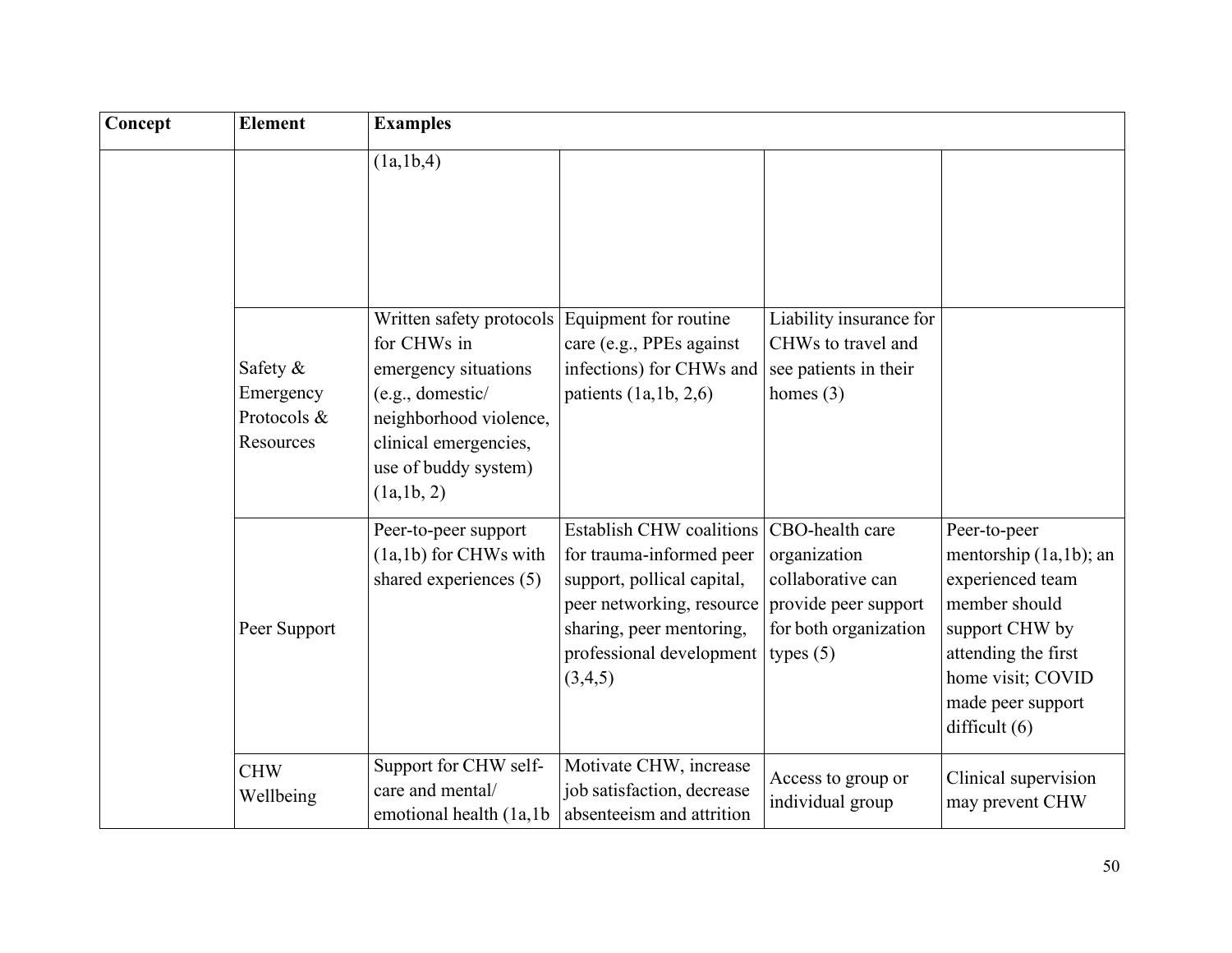| Concept                    | <b>Element</b>                 | <b>Examples</b>                                                                                                                                                                                                                                          |                                                                                                                                                                                                                                                                                                                                      |                                                                                                                                                                                                                                                                                                                                                                                                                                                                     |                                                                                                                                                                                                                                                                                                                                                                                                                                                                                                             |
|----------------------------|--------------------------------|----------------------------------------------------------------------------------------------------------------------------------------------------------------------------------------------------------------------------------------------------------|--------------------------------------------------------------------------------------------------------------------------------------------------------------------------------------------------------------------------------------------------------------------------------------------------------------------------------------|---------------------------------------------------------------------------------------------------------------------------------------------------------------------------------------------------------------------------------------------------------------------------------------------------------------------------------------------------------------------------------------------------------------------------------------------------------------------|-------------------------------------------------------------------------------------------------------------------------------------------------------------------------------------------------------------------------------------------------------------------------------------------------------------------------------------------------------------------------------------------------------------------------------------------------------------------------------------------------------------|
|                            |                                | 2,3,4); prevent burnout<br>(la,1b,2)                                                                                                                                                                                                                     | (1a,1b); feeling isolated<br>(5)                                                                                                                                                                                                                                                                                                     | therapy for CHWs (4)                                                                                                                                                                                                                                                                                                                                                                                                                                                | burnout $(5)$                                                                                                                                                                                                                                                                                                                                                                                                                                                                                               |
| 5.<br>CHW Scope of<br>Work | CHW Role &<br>Responsibilities | Defined CHW role,<br>flexible work practices;<br>supported by<br>organization policies;<br>clear expectations<br>(workload, maximum<br>distance), measurable<br>activities (e.g., provide<br>food supplements); role<br>updated routinely<br>(la,1b,4,5) | Patient-center care<br>approach: all items from<br>C3 project; flexible to<br>provide tailored, holistic<br>support; role designed<br>with evidence-based<br>practices (1a, 1b, 4); build<br>trust with patients and<br>advocate for clients/<br>patients; "relationship<br>specialist" on behalf of<br>the team $(1a, 1b, 2, 5, 6)$ | Tasks: Build trust<br>with patients, provide<br>tailored support,<br>empower patients,<br>prevention efforts,<br>psychosocial<br>intervention, care<br>coordination<br>(navigate, advocate,<br>referral, follow-up),<br>collect/record data<br>(1a, 1b, 2, 3, 4, 6);<br>flexible, tailored<br>SOW based on SDOH<br>and social needs<br>$(la,1b,2,3)$ , close<br>health care disparities<br>$(la,1b,5);$ contact<br>tracing, health/public<br>health education $(1)$ | Link patients to health<br>and community<br>resources; promote<br>trust, provide<br>information about data<br>privacy; promote<br>community<br>awareness/use of<br>affordable care;<br>translate community<br>needs to health<br>systems (social<br>justice/health<br>disparities); hold<br>services accountable to<br>the communities<br>served $(1a, 1b, 3, 4, 5, 6);$<br>advocate for policy<br>change for community<br>$(la, lb, 3)$ ; work with<br>the community to<br>identify solutions<br>(la,1b,5) |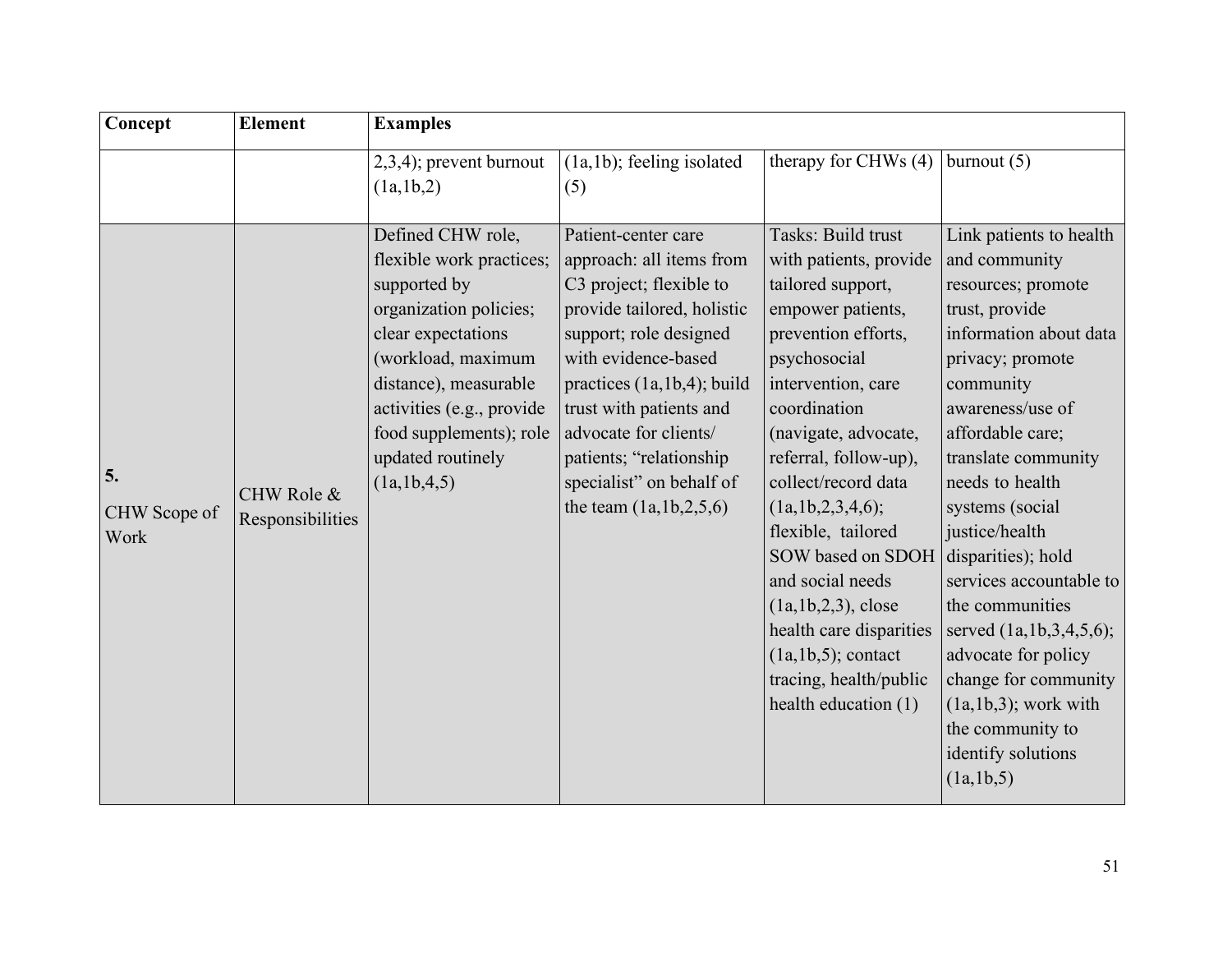| Concept                                      | <b>Element</b>                                                                    | <b>Examples</b>                                                                                                                                                                                                                                                                                                                                        |                                                                                                                                                                                                        |                                                                                                                                                                               |  |
|----------------------------------------------|-----------------------------------------------------------------------------------|--------------------------------------------------------------------------------------------------------------------------------------------------------------------------------------------------------------------------------------------------------------------------------------------------------------------------------------------------------|--------------------------------------------------------------------------------------------------------------------------------------------------------------------------------------------------------|-------------------------------------------------------------------------------------------------------------------------------------------------------------------------------|--|
|                                              | Flexible,<br>Person-Centered<br><b>Work Practices</b><br>& Manageable<br>Caseload | CHW-to-client/patient<br>ratio allows empathy<br>and wide range of work<br>(social support,<br>advocacy, community<br>work); flexible<br>schedule/workload to<br>build trust and respond<br>to clients/ patients in<br>creative ways with<br>extended patient<br>interaction/ home visits<br>$(la,1b,3,4,5,6)$ and<br>with community at<br>large $(4)$ | Manageable workload<br>should factor in care<br>intensity, number of<br>tasks, office meeting,<br>administrative tasks,<br>catchment area<br>(la,1b,3,4,6)                                             | Catchment area based<br>on frequency of<br>contact required,<br>nature of patient<br>needs and care<br>provided, time<br>commitment, distance<br>to client, safety<br>(la,1b) |  |
| 6.<br><b>CHW</b><br>Workforce<br>Development | Performance<br>Assessment                                                         | Assess knowledge and<br>actual performance;<br>quantity and quality<br>(timeliness, care<br>experience) of services,<br>community feedback,<br>identify achievements<br>and areas for growth<br>(la,1b,2)                                                                                                                                              | Fair, structured, objective<br>performance assessment<br>at a set time: yearly,<br>documented, evaluate<br>care delivery and<br>coverage $(la, lb, 2)$<br>beyond supervisor's<br>opinion $(la, lb, 2)$ | Involve CHWs in<br>developing<br>performance<br>evaluation approach<br>(la,1b)                                                                                                |  |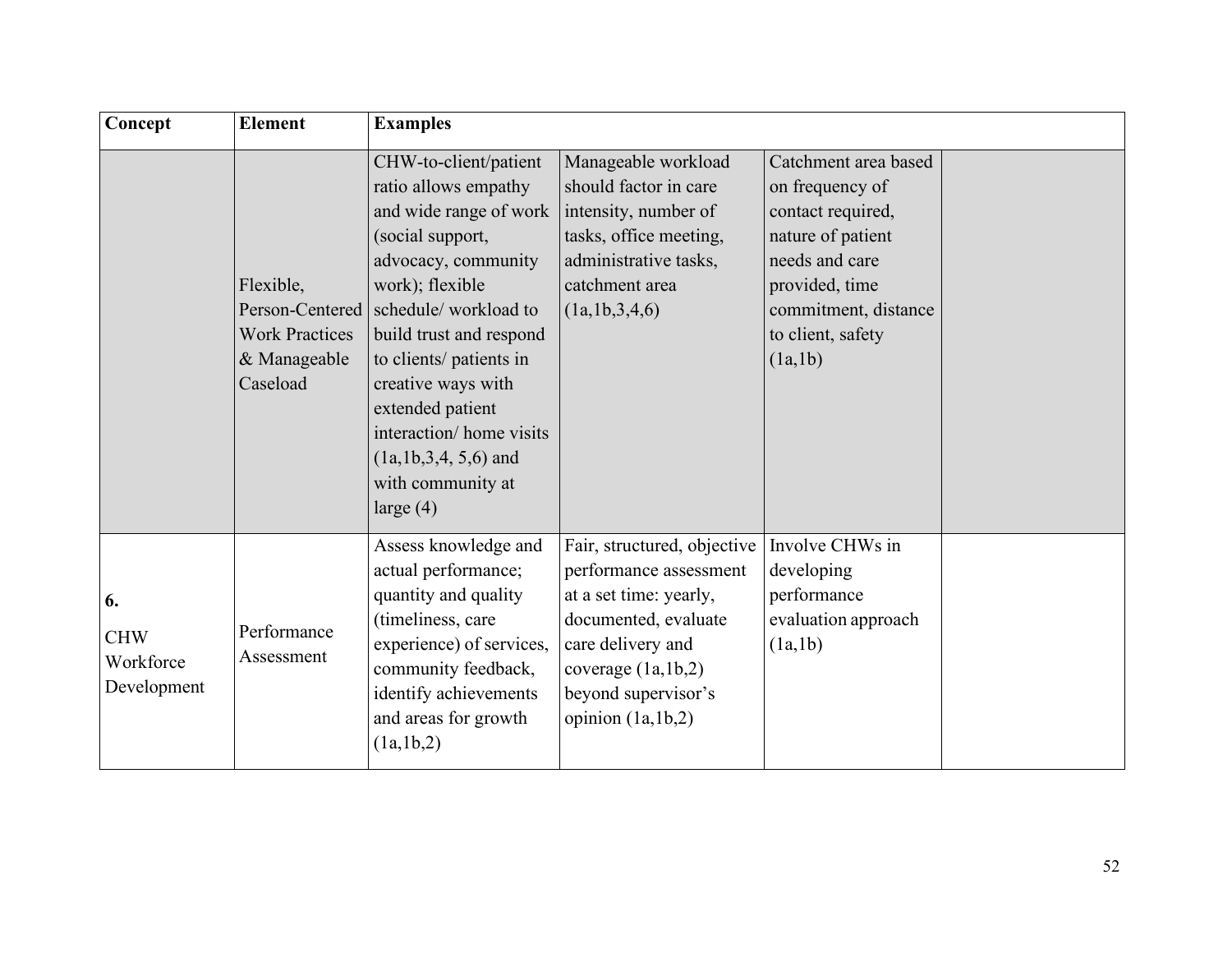| Concept | <b>Element</b>                                  | <b>Examples</b>                                                                                                                                                                                                                                                                  |                                                                                                                                                                                                                                                                                                                                        |                                                                                                                                                                                                                                                   |                                                                                                                                                              |
|---------|-------------------------------------------------|----------------------------------------------------------------------------------------------------------------------------------------------------------------------------------------------------------------------------------------------------------------------------------|----------------------------------------------------------------------------------------------------------------------------------------------------------------------------------------------------------------------------------------------------------------------------------------------------------------------------------------|---------------------------------------------------------------------------------------------------------------------------------------------------------------------------------------------------------------------------------------------------|--------------------------------------------------------------------------------------------------------------------------------------------------------------|
|         | Career Ladder                                   | Invest in professional<br>development (training<br>in new skills,<br>certification), increased<br>responsibilities,<br>different levels within<br>CHW profession,<br>supervisory promotion<br>opportunities, attend<br>conferences and<br>professional networks<br>(la,1b,3,4,6) | Value CHWs with a<br>formal career path $(1a,1b)$<br>in the CHW profession<br>$(2,4,6)$ ; minimize attrition<br>to other fields $(4,6)$                                                                                                                                                                                                | Advancement for<br>CHWs performing<br>well based on fair<br>evaluation and those<br>expressing interest<br>(la,1b)                                                                                                                                | Job security for CHWs<br>hired in direct<br>response to COVID<br>$(1)$ ; job security is not<br>contingent on the<br>volume of clients/<br>patients seen (3) |
|         | Pay &<br>Incentives,<br>Awards &<br>Recognition | <b>Financial incentives</b><br>(salary, bonuses, travel<br>reimbursement); non-<br>financial incentives<br>(e.g., certification,<br>recognition, uniforms);<br>involve community in<br>recognition $(la, lb, 6)$                                                                 | Financial/non-financial<br>incentives increase over<br>time, are commensurate<br>with job role/expectations<br>(SOW, workload, job<br>demands, hours, roles,<br>administrative/clinical<br>services provided,<br>complexity); tied to<br>performance (work<br>quality, quantity)<br>$(la,1b,4,5)$ ; lived/work<br>experiences (1b,5,6) | Adequate salary,<br>compensation,<br>reimbursement, and<br>benefits; competitive<br>rates relative to<br>market; livable salary<br>allows full-time work<br>$(la,1b,3,4,6)$ ; value<br>and retain CHWs with<br>livable, reliable wages<br>(2,5,6) | CHW program<br>administrators work<br>with HR to understand<br>pay/nonmonetary<br>incentives for CHWs<br>(2)                                                 |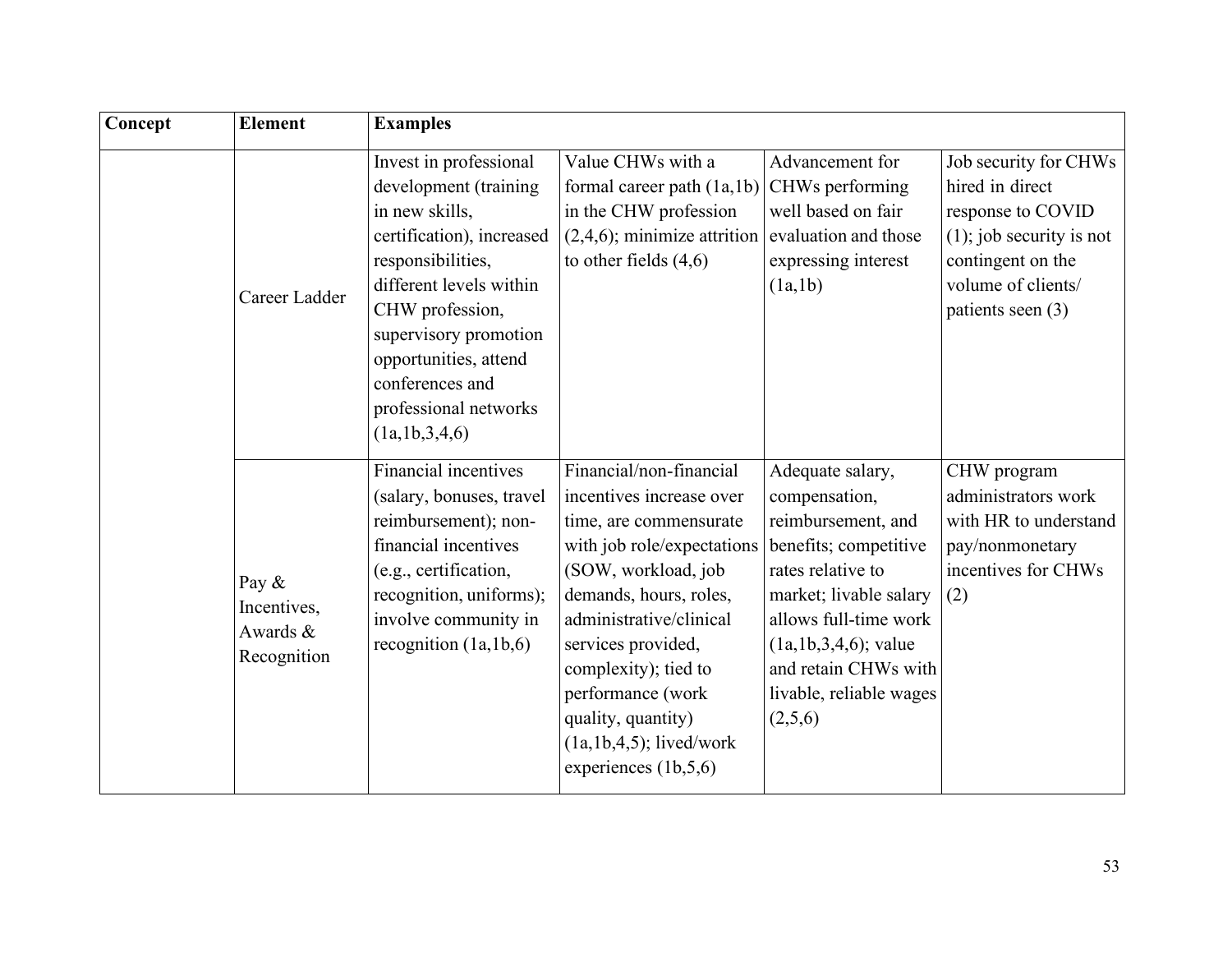| Concept                                                   | <b>Element</b>                                                  | <b>Examples</b>                                                                                                                                                                                                                                                        |                                                                                                                                                                                                                                                                                                                                                                                                                                                                                                                       |                                                                                                                                                                                                                                                                                                                                                                                                     |                                                                                    |
|-----------------------------------------------------------|-----------------------------------------------------------------|------------------------------------------------------------------------------------------------------------------------------------------------------------------------------------------------------------------------------------------------------------------------|-----------------------------------------------------------------------------------------------------------------------------------------------------------------------------------------------------------------------------------------------------------------------------------------------------------------------------------------------------------------------------------------------------------------------------------------------------------------------------------------------------------------------|-----------------------------------------------------------------------------------------------------------------------------------------------------------------------------------------------------------------------------------------------------------------------------------------------------------------------------------------------------------------------------------------------------|------------------------------------------------------------------------------------|
| 7.<br>Health & Social<br><b>Care Teams</b><br>Integration | Define $&$<br>Recognize<br>CHW Role with<br><b>Team Members</b> | Educate/orient all staff<br>about CHW program<br>and professional<br>history, unique role,<br>lived experiences, core<br>competencies, and fit in<br>the team; defined roles<br>and work relationships<br>of CHWs and other<br>team members<br>(1a, 1b, 2, 3, 4, 5, 6) | Integrate CHWs into full<br>care team: participate in<br>care planning; emphasize<br>unique nonclinical role to<br>support treatment; value<br>community insights;<br>document CHW services<br>in EHR to foster<br>information sharing;<br>include health workers in<br>CHW training (1a, 1b, 6);<br>respect CHW grassroots<br>approach to addressing<br>social injustice and<br>SDOH needs; have<br>clinical champion to help<br>buy-in with CHW role/<br>translate CHW work in<br>care continuum<br>(la,1b,2,3,4,5) | Clear communication<br>of CHW role to gain<br>recognition/respect<br>from all care team<br>members; promote<br>acceptance and<br>welcoming teamwork<br>environment with<br>CHWs at all levels of<br>the organization<br>(1a, 1b, 2, 3, 4, 6);<br>multidisciplinary<br>teamwork between<br>CHWs and others<br>allow each to focus<br>on what they do best<br>and support each<br>other $(la, lb, 5)$ | Not co-opting CHWs<br>in health system or<br>overmedicalizing<br>CHW roles $(2,3)$ |
|                                                           |                                                                 |                                                                                                                                                                                                                                                                        |                                                                                                                                                                                                                                                                                                                                                                                                                                                                                                                       |                                                                                                                                                                                                                                                                                                                                                                                                     |                                                                                    |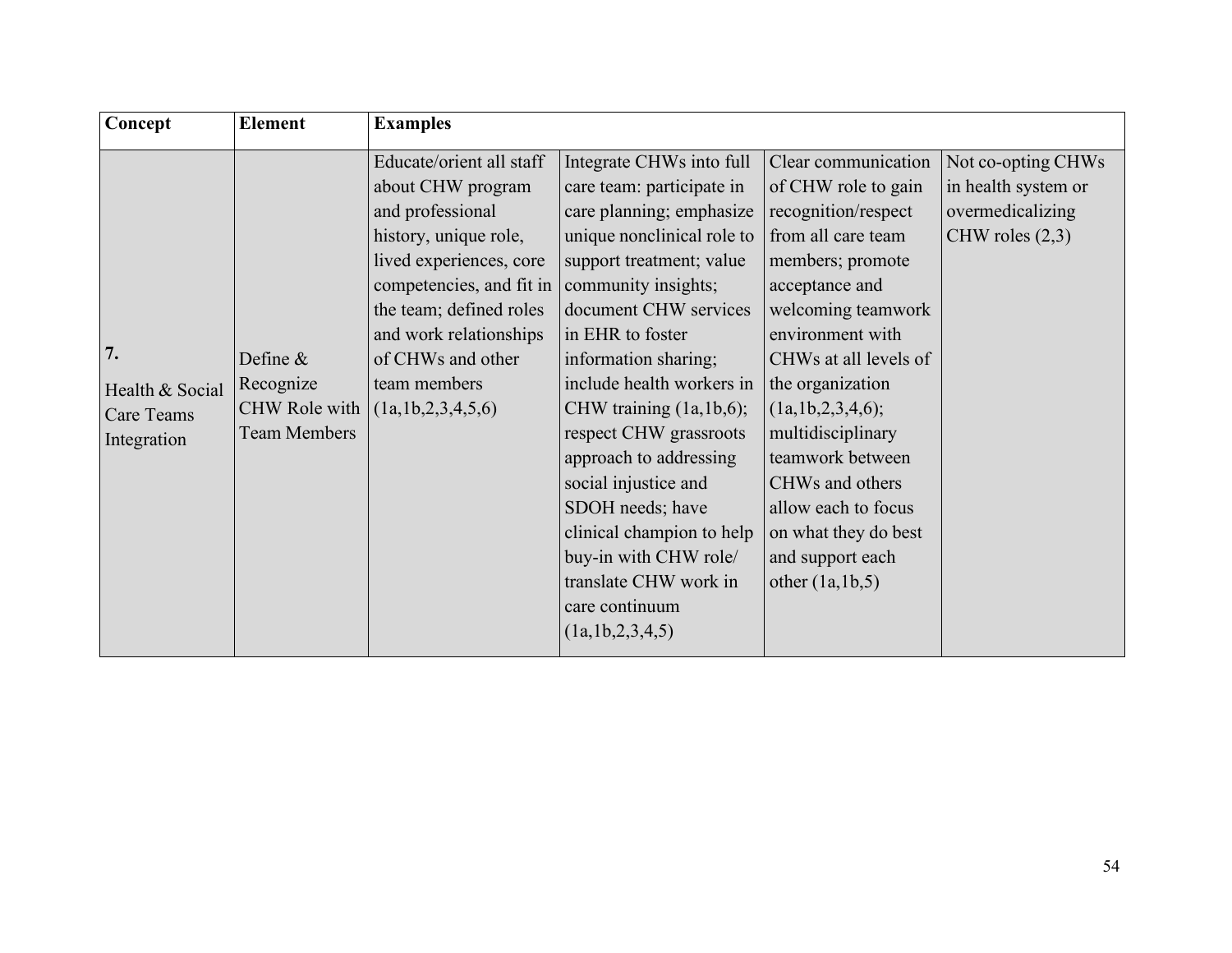| Concept | <b>Element</b>                                                                 | <b>Examples</b>                                                                                                                                                                                                           |                                                                                                                                                                                                                                                                 |                                                                                                                                                                                                                                                                         |                                                                                                                                                                                                                                                                                                                                                                                                                                                                |
|---------|--------------------------------------------------------------------------------|---------------------------------------------------------------------------------------------------------------------------------------------------------------------------------------------------------------------------|-----------------------------------------------------------------------------------------------------------------------------------------------------------------------------------------------------------------------------------------------------------------|-------------------------------------------------------------------------------------------------------------------------------------------------------------------------------------------------------------------------------------------------------------------------|----------------------------------------------------------------------------------------------------------------------------------------------------------------------------------------------------------------------------------------------------------------------------------------------------------------------------------------------------------------------------------------------------------------------------------------------------------------|
|         | Organizational<br>Commitment<br>and Process to<br>Link Health &<br>Social Care | Strong partnership<br>among CHWs, health<br>care organizations,<br>CBOs and<br>communities; learn<br>from CBOs and<br>leverage their<br>resources, expertise,<br>and connections with<br>communities<br>(la,1b,2,3,4,5,6) | Joint involvement/mutual<br>support with CBOs in<br>CHW recruitment,<br>training, incentives,<br>supervision, evaluation,<br>equipment, data sharing,<br>identifying community<br>needs, referrals, care<br>delivery, meeting SDOH<br>needs $(1a, 1b, 4, 5, 6)$ | Frequent staff<br>communication,<br>improve workflow<br>(timing of visits,<br>patient hand-offs);<br>closed-loop referrals<br>(information flows)<br>back to CHWs)<br>$(1a,1b)$ ; build<br>channels to break<br>down power<br>dynamics and build<br>trust with CBOs (4) | Get organization ready<br>before launching CHW<br>program; design<br>people-centered<br>program by putting<br>client/patient first (vs.<br>disease-specific);<br>adapt program to<br>support CHWs and<br>their care approach<br>$(2,3,6)$ ; apply social<br>justice lens to care<br>delivery (3); diversity,<br>equity, inclusion/<br>antiracism committee<br>to create better<br>workplace $(5)$ ;<br>understanding of<br>community needs/<br>resources $(6)$ |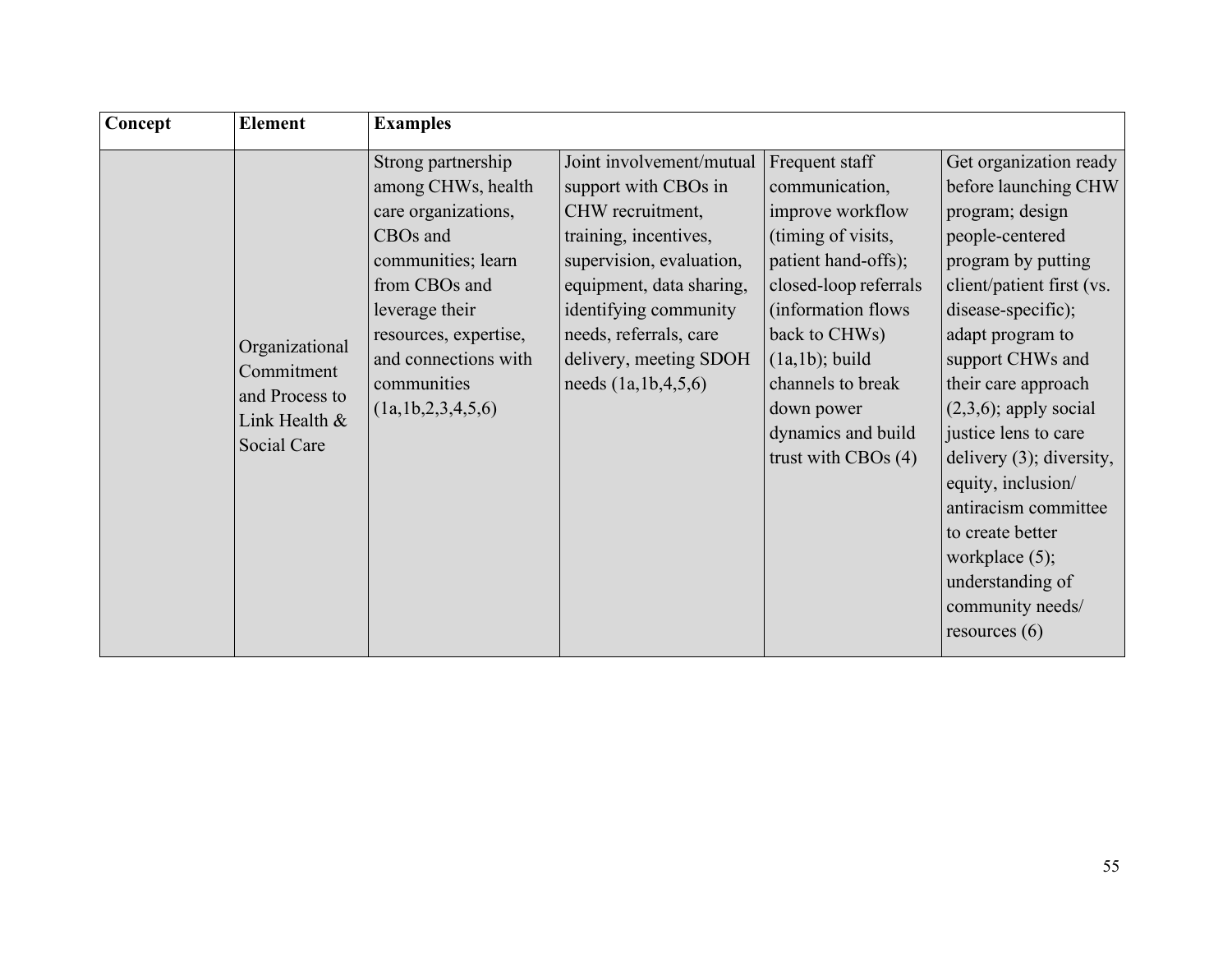| Concept                                              | <b>Element</b>                             | <b>Examples</b>                                                                                                                                                                                                                                     |                                                                                                                         |                                                                                                                                                                                                                                                                                                             |  |
|------------------------------------------------------|--------------------------------------------|-----------------------------------------------------------------------------------------------------------------------------------------------------------------------------------------------------------------------------------------------------|-------------------------------------------------------------------------------------------------------------------------|-------------------------------------------------------------------------------------------------------------------------------------------------------------------------------------------------------------------------------------------------------------------------------------------------------------|--|
| 8.<br>Organizational<br>Data Systems &<br>Engagement | Data Systems<br>for Quality<br>Improvement | Data feedback loop:<br>collect/report<br>standardized indicators<br>(e.g., care processes,<br>health and social needs<br>met) and data evaluated<br>to inform CHW<br>performance and<br>program-level process<br>improvement $(la, lb, 5)$          | Minimize reporting<br>burden; harmonize data<br>requirements; ensure<br>confidentiality and<br>security of data (1a,1b) | Collect data to<br>address community-<br>level needs and<br>improve CHW/<br>program-level<br>performance;<br>digitalize data<br>systems to improve<br>care quality, speed, or<br>equity (1a,1b); collect<br>social returns on<br>investment (ROI)<br>outcomes besides<br>readmissions/cost<br>savings $(6)$ |  |
|                                                      | <b>CHW</b><br>Engagement                   | Engage CHWs in<br>decision-making<br>process, leadership<br>positions, program/<br>process improvement,<br>hiring, training, work<br>practices, and care<br>delivery issues<br>(1a, 1b, 2, 4, 5, 6);<br>"nothing about us<br>without us" philosophy | Have a CHW champion<br>to help promote<br>understanding and value<br>of CHW role $(1a,1b,2)$                            | CHW role in driving<br>racial and social<br>justice focus,<br>respecting their lived<br>experiences (3)                                                                                                                                                                                                     |  |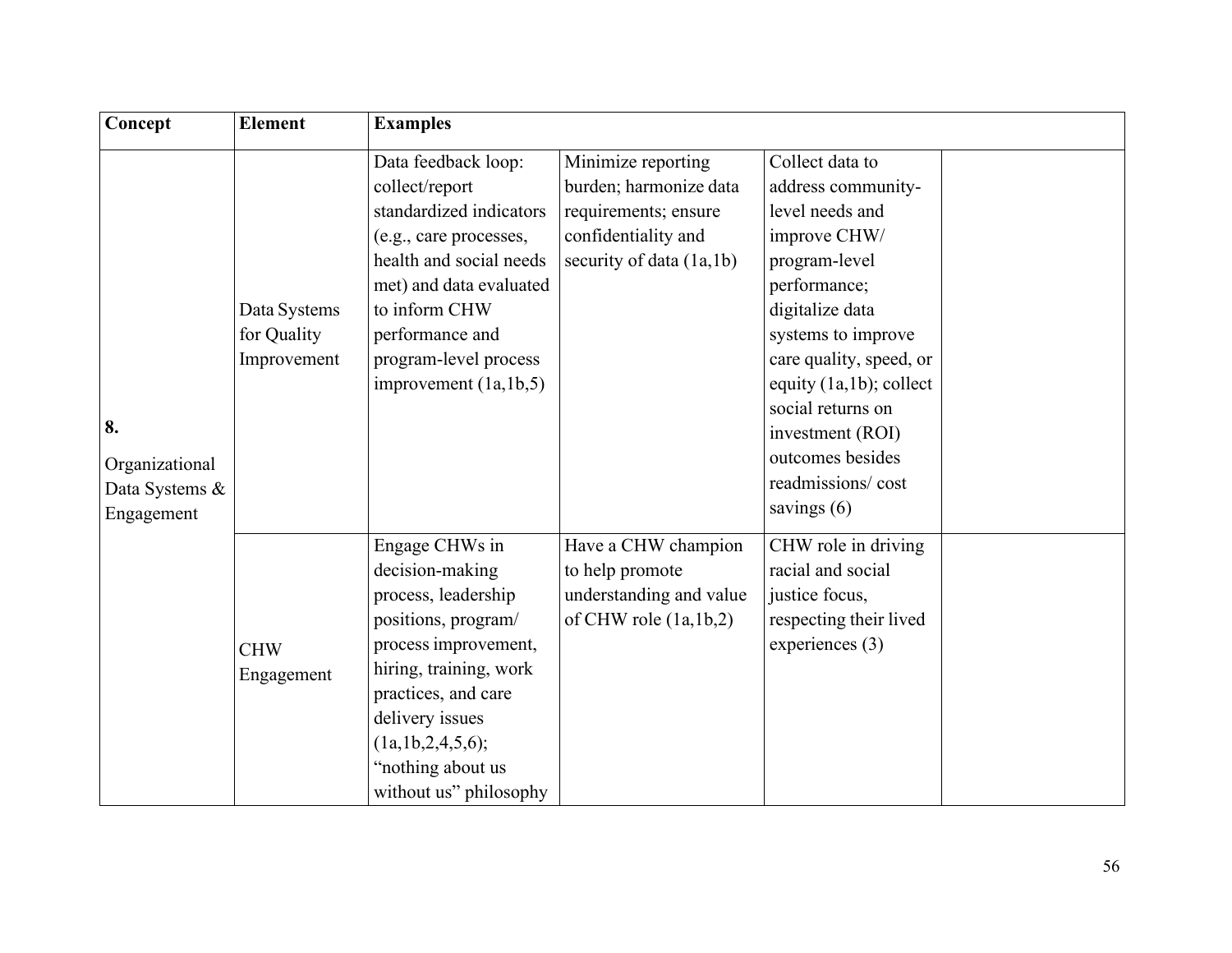| Concept | <b>Element</b>                                    | <b>Examples</b>                                                                                                                                                                                                         |                                                                                                                                                      |                                                                                                                                                                                         |  |
|---------|---------------------------------------------------|-------------------------------------------------------------------------------------------------------------------------------------------------------------------------------------------------------------------------|------------------------------------------------------------------------------------------------------------------------------------------------------|-----------------------------------------------------------------------------------------------------------------------------------------------------------------------------------------|--|
|         |                                                   | (6)                                                                                                                                                                                                                     |                                                                                                                                                      |                                                                                                                                                                                         |  |
|         | Community<br><b>Centered Care</b><br>& Engagement | Reflect community<br>health/social needs in<br>program design; engage<br>community in health<br>education and other<br>meetings; outcomes<br>monitoring and<br>evaluation (e.g.,<br>community scorecard)<br>(la, lb, 3) | Engage communities in<br>operations: priority<br>setting, training, problem<br>solving, performance<br>feedback,<br>awards/appreciation<br>(la,1b,3) | Program success<br>depends on<br>community trust in<br>CBOs and CHW<br>engagement in the<br>community $(2,3)$ ;<br>exchange information<br>between organizations<br>and community $(6)$ |  |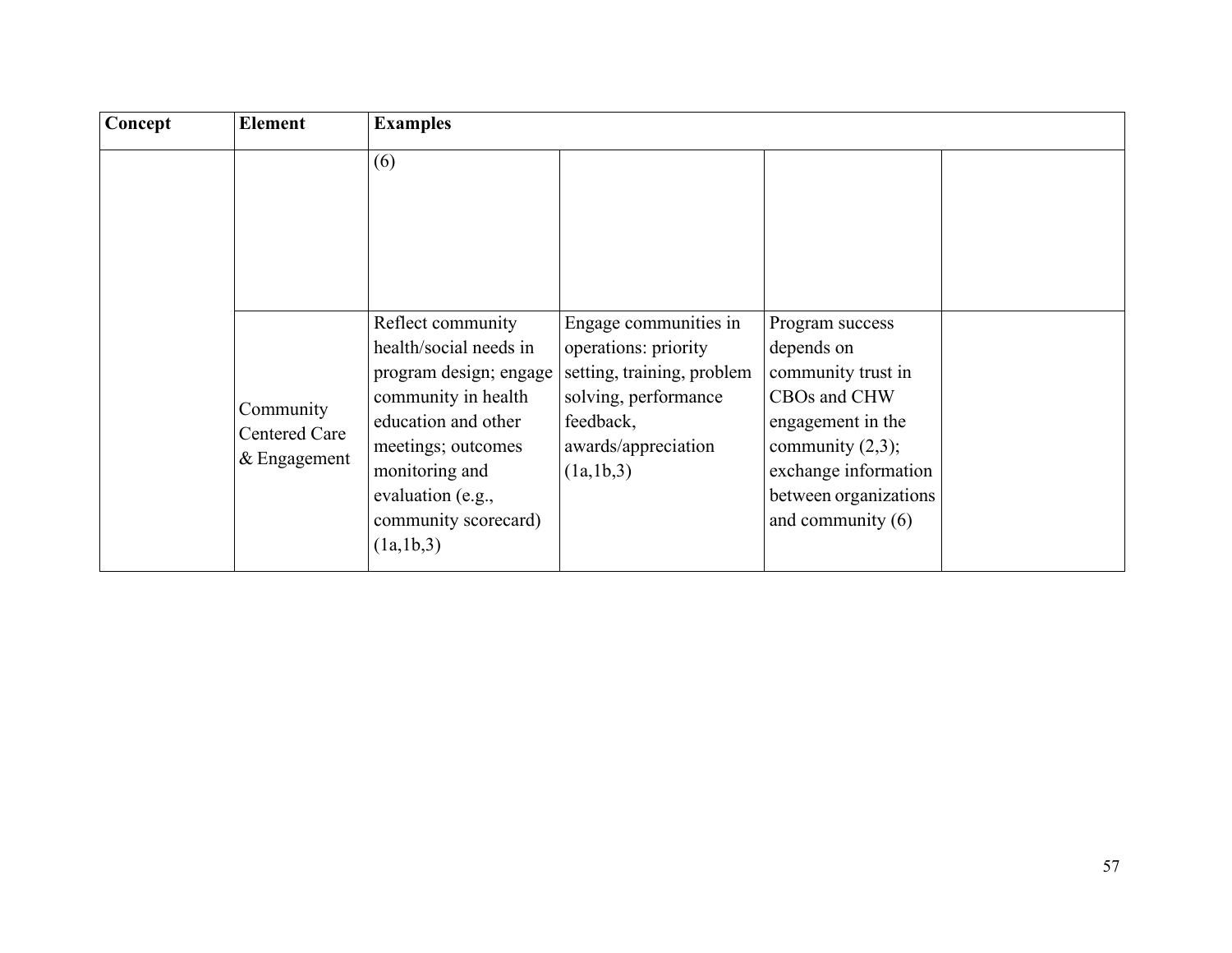| Findings inform<br>Regular evaluation of<br>Evaluate programmatic<br>progress (supervision and<br>process improvement<br>work cannot be<br>program outcomes,<br>ideally with a<br>support, CHW workforce<br>measured through<br>and program support,<br>development);<br>are provided to<br>comparator group<br>CHWs and care team,<br>(la,1b)<br>performance outputs<br>designed for<br>(CHW competency and<br>well-being, access/use<br>informing future<br>social ROI measures<br>9.<br>Program<br>and quality of community CHW-related policies<br>and equity/health<br>Evaluation and<br>Program<br>and funding streams<br>disparities $(4,5)$ ;<br>services, experience with<br>Improvement<br>Sustainability<br>care); economic<br>(c.g., Medical)<br>evaluation (cost-<br>managed care<br>qualitative data to<br>effectiveness and cost-<br>contracts) $(1a,1b)$<br>support quantitative<br>benefit); health equity;<br>data on outcomes (4)<br>patient and community<br>health outcomes aligned | Concept | <b>Element</b> | <b>Examples</b> |  |                                                                                                                            |
|----------------------------------------------------------------------------------------------------------------------------------------------------------------------------------------------------------------------------------------------------------------------------------------------------------------------------------------------------------------------------------------------------------------------------------------------------------------------------------------------------------------------------------------------------------------------------------------------------------------------------------------------------------------------------------------------------------------------------------------------------------------------------------------------------------------------------------------------------------------------------------------------------------------------------------------------------------------------------------------------------------|---------|----------------|-----------------|--|----------------------------------------------------------------------------------------------------------------------------|
| with Triple Aim $(1a,1b)$                                                                                                                                                                                                                                                                                                                                                                                                                                                                                                                                                                                                                                                                                                                                                                                                                                                                                                                                                                                |         |                |                 |  | Many aspects of CHW<br>numbers (or volume of<br>services) (3); focus on/<br>create new metrics on<br>collect comprehensive |